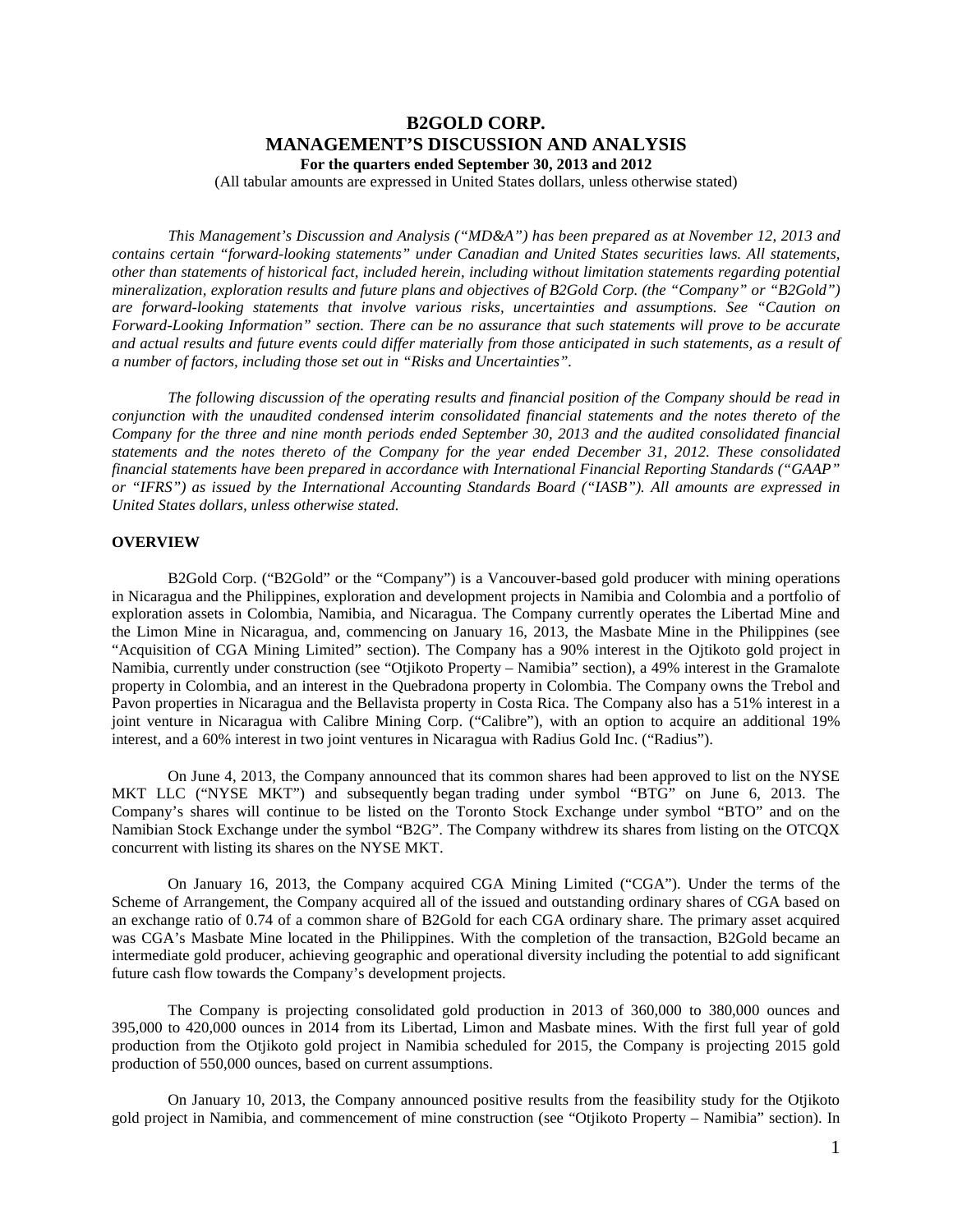addition, on April 16, 2013, the Company announced the closing of a new senior secured revolving credit facility ("Senior Credit Facility") with a syndicate of banks. The Senior Credit Facility is comprised of three tranches of \$50 million each for a total of \$150 million and has replaced the prior \$25 million revolving credit facility with Macquarie Bank Limited. The Senior Credit Facility will be used to fund construction and development costs related to Otjikoto and for general corporate purposes. In the first five years of its mine life, the Otjikoto mine is expected to produce approximately 141,000 ounces of gold per year at an average cash operating cost of \$524 per ounce.

The 2013 construction and development budget for the Otjikoto project totals approximately \$134.4 million (excluding finance lease equipment purchases, power plant construction, and pre-production stripping costs). Total pre-production capital costs are estimated to be \$244.2 million (excluding finance lease equipment purchases, power plant construction, and pre-production stripping costs). Construction is scheduled for completion in the fourth quarter of 2014 when mill production is expected to begin and the first gold production from the Otjikoto gold project is scheduled. The current mine plan is based on probable mineral reserves of 29.4 million tonnes at a grade of 1.42 g/t containing 1.341 million ounces of gold at a stripping ratio of 5.59:1 to be mined over an initial 12 year period.

On November 5, 2013, the Company announced additional positive drilling results from the exploration program at the Otjikoto project (see "Investing Activities - Otjikoto Property" section). These drill results from the Wolfshag zone further indicate the potential to outline a higher grade resource that could lead to the future expansion of production and/or an increase in the mine life. The Otjikoto mine, currently in construction, is on schedule and on budget to commence production in the fourth quarter of 2014.

On August 23, 2013, the Company issued convertible senior subordinated notes with an aggregate principal amount of \$258.75 million (see "Liquidity and Capital Resources" section). The notes bear interest at a rate of 3.25% per annum, payable semi-annually on April 1st and October 1st of each year commencing from April 1, 2014. The notes will mature on October 1, 2018.

## **SUBSEQUENT EVENTS**

#### *Volta Resources Inc. acquisition*

On October 28, 2013, the Company and Volta Resources Inc. ("Volta") announced that they had signed a binding letter agreement pursuant to which B2Gold has agreed to acquire (the "Transaction") all of the outstanding common shares of Volta at the agreed exchange ratio of 0.15 B2Gold shares for each Volta share held (the "Consideration"), which represents a purchase price of approximately Cdn.\$0.42 per Volta share and a total equity value for Volta of approximately \$63 million based on the fully-diluted in-the-money Volta shares outstanding and a premium of 106% based on each respective company's share price on the TSX on October 25, 2013. The Consideration represents an 81% premium based on B2Gold and Volta's respective volume weighted average share prices on the TSX for the 20 trading day period ending October 25, 2013.

The acquisition of Volta by B2Gold will add to B2Gold's development portfolio an 81% interest in the Kiaka gold project in Burkina Faso, Africa and a 100% interest in two additional exploration projects in Burkina Faso. The Kiaka gold project is an advanced stage project with the potential to sustain an average annual production rate of approximately 340,000 ounces of gold over a 10 year mine life based on a Pre-Feasibility Study released in May 2012 and contained in Volta's current independent technical report released in January 2013 (subject to completion of a feasibility study, a positive conclusion from such feasibility study and obtaining the requisite financing and permits to proceed with construction and mining).

The Transaction will be carried out by way of court-approved plan of arrangement and will require the approval of at least 66⅔% of the votes cast in person or by proxy of the shareholders of Volta at a special meeting of Volta shareholders to be held no later than January 15, 2014. The Transaction is also subject to, among other things, the negotiation and execution of a definitive agreement to give effect to the Transaction following completion of the confirmatory legal and financial due diligence on Volta on or before November 14, 2013, the receipt of all necessary regulatory, governmental and court approvals, and the satisfaction of certain other closing conditions customary for a transaction of this nature.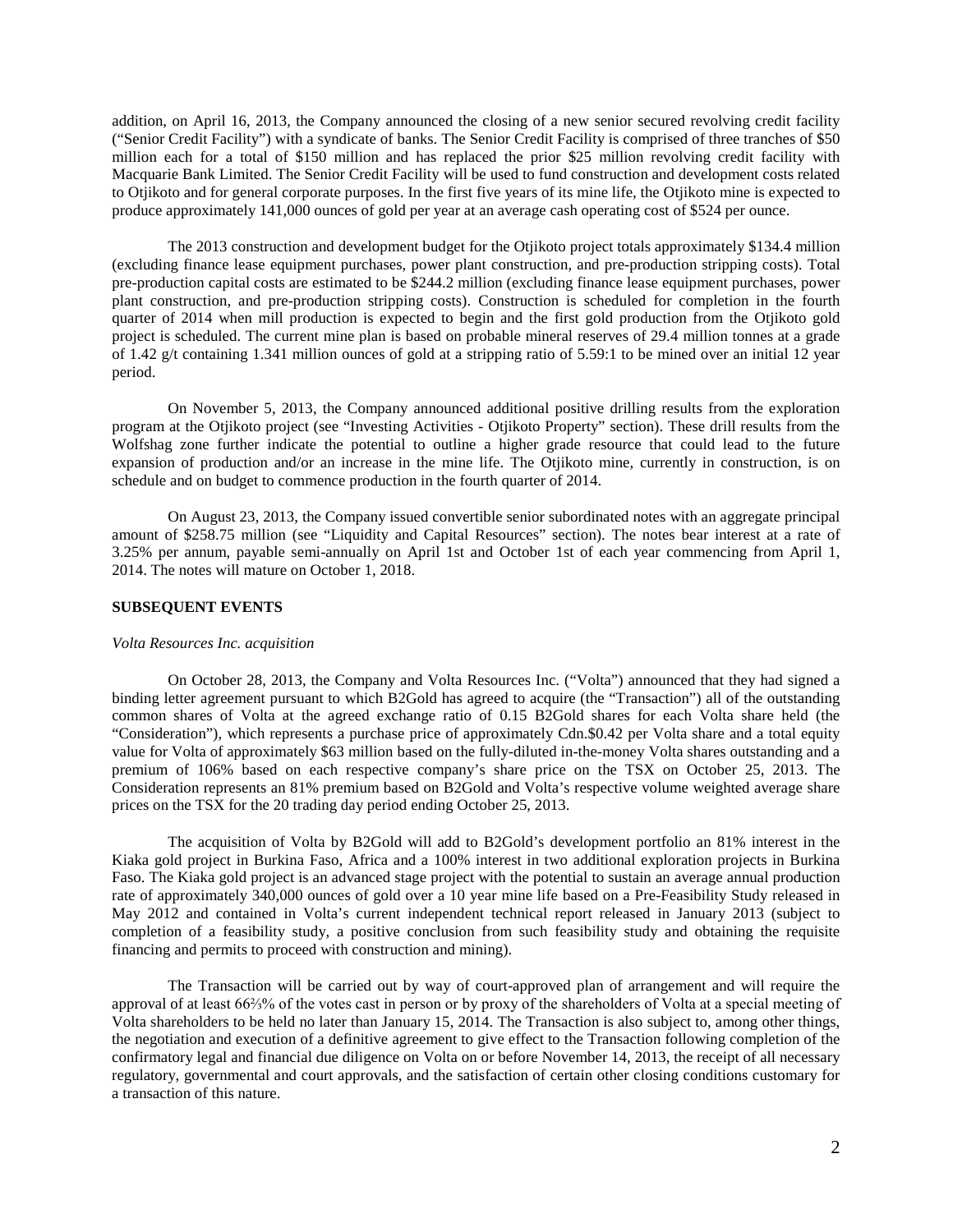The binding agreement includes customary deal protection provisions. Volta has agreed not to solicit any alternative transactions and to pay B2Gold a break fee equal to Cdn.\$2 million in certain circumstances. In addition, Volta has granted B2Gold a right to match any competing offer. Closing of the Transaction is set to occur by no later than January 31, 2014.

Upon completion of the Transaction, B2Gold will appoint one nominee of Volta to the B2Gold board of directors, with the existing eight directors of B2Gold continuing as directors.

Upon completion of the Transaction, B2Gold will have approximately 675 million common shares issued and outstanding, with former Volta shareholders holding approximately 3.4% of the fully-diluted in-the-money shares outstanding of the combined company.

### *Philippines Update*

On Friday November 8, 2013, typhoon Haiyan (A.K.A. Yolanda) roared over the Philippines. Its presence was brief but devastating, a "storm of the century" that centered through Leyte, Samar, and hit population centers such as Cebu and Tacloban. Winds up to 320 kilometres/hour, 400 millimetres of rain in places and a 5 meter storm surge left a path of destruction from the category 5 typhoon.

The eye of the Haiyan passed well south of Manila, and about 100 kilometres south of Masbate, where the Masbate Mine is located.

Preparations at the Masbate Mine started well before the arrival of the storm to ensure that the mine was well protected and that employees were safely sheltered. As a consequence, there was no significant impact on Masbate's operations. All infrastructure and services remain fully functional, including the supply chain. B2Gold would like to thank its employees and contracting associates for their proactive management and to express its relief that no injuries occurred on site.

While the storms presence in the Philippines was brief, we are just now hearing of the dramatic impact from Haiyan. Recognizing the Company's responsibility in countries where it operates, the Company joins other Canadians in support of recovery operations in the Philippines. The need is great and it is urgent. The Company has announced a donation of \$1 million. One half of the donation will be made available for immediate relief efforts, and one half of the funding will be directed to reconstruction efforts later on. These funds are in addition to any personal donations from the Company's employees and shareholders.

## **ACQUISITION OF CGA MINING LIMITED**

On January 31, 2013, the Company and CGA announced that they had completed the combination of the two companies (the "Merger") by way of a court-approved scheme of arrangement (the "Scheme of Arrangement") and the merger implementation agreement dated September 18, 2012 between the Company and CGA (the "Merger Implementation Agreement"). Under the terms of the Merger, the Company acquired all of the issued and outstanding ordinary shares of CGA based on an exchange ratio of 0.74 of a common share of B2Gold for each CGA ordinary share. In addition, all of the outstanding stock options of CGA were cancelled and the former holders thereof received that number of B2Gold shares that corresponded to the value of the "in-the-money" portion of their CGA options. Upon closing of the Merger, CGA became a wholly-owned subsidiary of B2Gold.

As a result, B2Gold issued an aggregate of 250,039,641 common shares to the former CGA shareholders, representing approximately 39% of B2Gold's common shares issued and outstanding upon closing the Merger. An additional 1,933,557 common shares of B2Gold were issued to former CGA option holders upon cancellation of their stock options.

The business combination was accounted for using the acquisition method, with B2Gold as the acquirer of CGA. The Acquisition Date was determined to be January 16, 2013 for accounting purposes; the Company's consolidated financial statements include CGA's results commencing from January 16, 2013. The primary asset acquired was CGA's Masbate Mine located in the Philippines.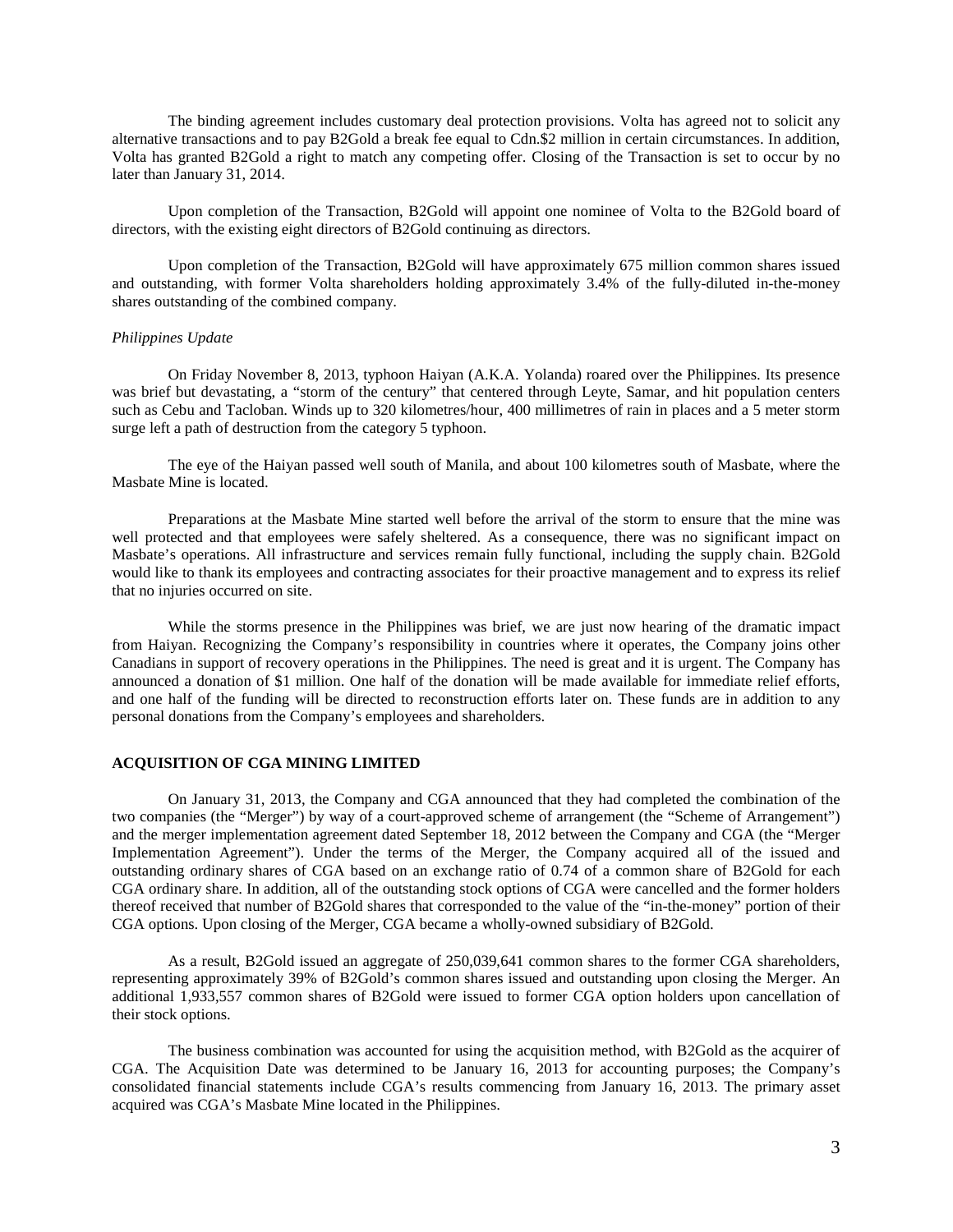The cost of the acquisition was approximately \$985 million, the fair value of B2Gold shares issued, based on the issuance of 251,973,198 B2Gold shares at Cdn.\$3.85 per share (the opening share price on the TSX on January 16, 2013) and a foreign exchange rate of Cdn.\$0.985 to \$1.

B2Gold's acquisition related costs of \$5.9 million have been charged to acquisition costs in the unaudited condensed consolidated statement of operations for the nine months ended September 30, 2013.

The following table sets forth a preliminary allocation of the purchase price to assets and liabilities acquired, based on preliminary estimates of fair value. This is a preliminary purchase price allocation and therefore subject to adjustment over the remaining course of 2013 on completion of the valuation process and analysis of resulting tax effects.

|                                                                            | \$         |
|----------------------------------------------------------------------------|------------|
| Preliminary purchase price allocation:                                     |            |
| Cash and cash equivalents                                                  | 56,088     |
| Restricted cash                                                            | 9,000      |
| Accounts receivable and prepaids                                           | 11,368     |
| Inventories                                                                |            |
| - Product inventory                                                        | 55,036     |
| Ore stockpile inventory, current portion<br>$\qquad \qquad \blacksquare$   | 6,955      |
| Supplies inventory<br>-                                                    | 11,677     |
| Note receivable from RTG Mining Inc.                                       | 2,560      |
| Mining interests                                                           |            |
| Masbate Mine                                                               | 526,280    |
| Masbate undeveloped mineral interest                                       | 389,673    |
| - Pajo exploration property                                                | 15,128     |
| Long-term Investments                                                      |            |
| - St. Augustine Gold & Copper Limited                                      | 20,193     |
| Sierra Mining Limited                                                      | 6,038      |
| - RTG Mining Inc.                                                          | 4,806      |
| Value-added tax receivables, long-term                                     | 17,129     |
| Other long-term assets                                                     |            |
| - Ore stockpile inventory                                                  | 22,800     |
| - Other                                                                    | 150        |
| Accounts payable and accrued liabilities                                   | (31,982)   |
| Current tax payable                                                        | (1,674)    |
| Masbate project loan facility                                              | (18, 524)  |
| Deferred revenue - fair value of gold contracts                            | (37, 404)  |
| Finance lease obligations, including current portion                       | (25, 228)  |
| Mine restoration provisions, including current portion                     | (20,261)   |
| Deferred income taxes                                                      | (186, 082) |
| Other long-term liabilities                                                | (572)      |
| Goodwill                                                                   | 151,716    |
| Purchase price - 251,973,198 common shares of B2Gold issued on acquisition | 984,870    |

Included in CGA's accounts payable and accrued liabilities on January 16, 2013 was \$10.1 million relating to CGA's transaction costs relating to the business combination, all paid subsequently in the first quarter of 2013.

The Masbate Mine's gold bullion inventory and current portion of ore stockpile inventory were increased by \$32.9 million to reflect their fair values on acquisition, of which \$32.4 million and \$0.5 million was expensed and included in cost of sales in the first and second quarter of 2013, respectively.

Preliminary valuations, which may be adjusted prior to year-end, indicated that goodwill of \$151.7 million (net) resulting from the acquisition arises fully on the recognition of deferred income tax liabilities (of \$186.1 million) on the transaction. None of the goodwill is deductible for tax purposes.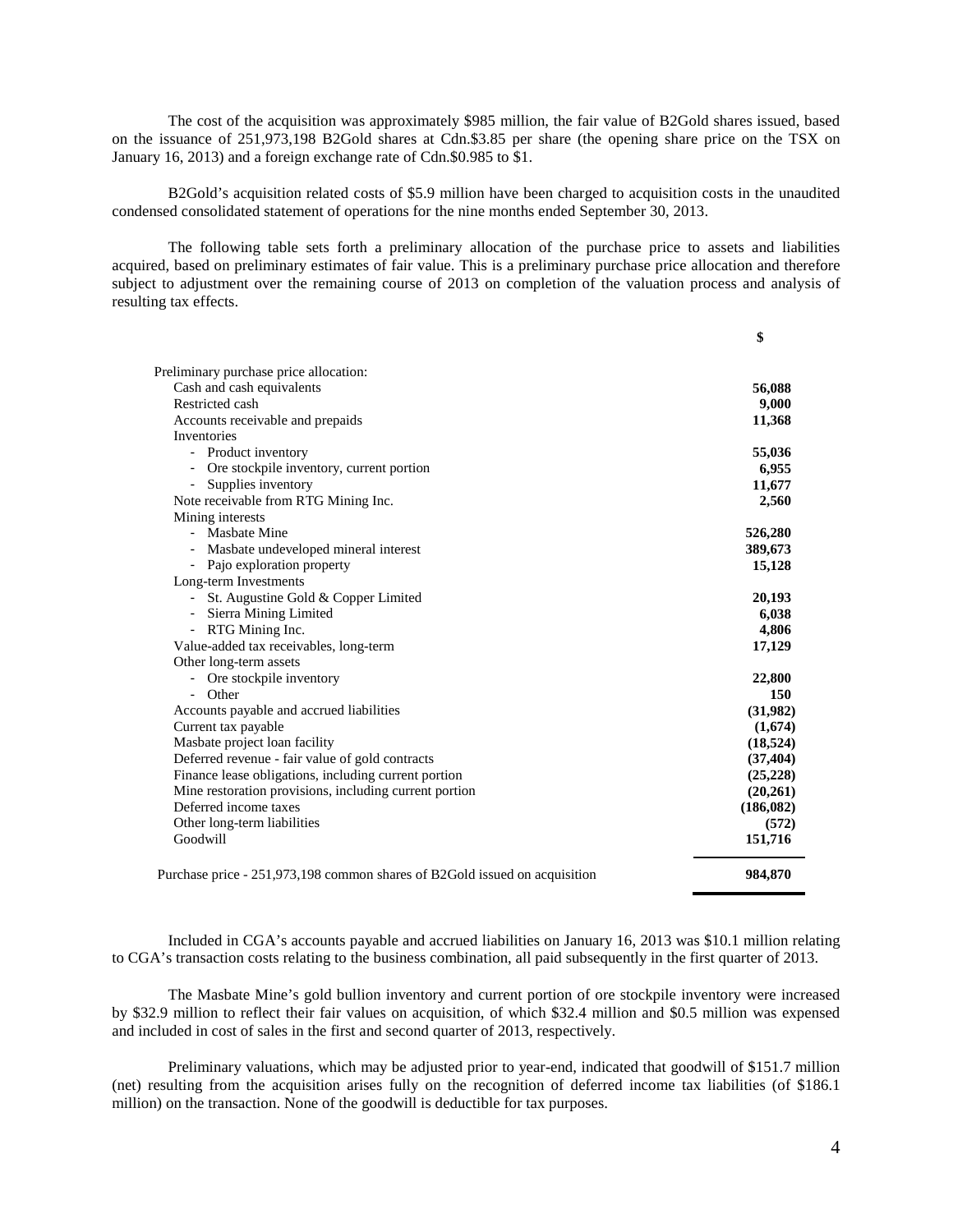A preliminary value of approximately \$390 million assigned to undeveloped mineral interest at the Masbate Mine was attributable to (i) mineralized material within mineral resources that management believes can be brought into production and (ii) exploration potential for deposits the Company has the legal right to access, and based on interpretation of information and results, including geological data, that were available at the acquisition date. Amounts assigned to undeveloped mineral interest are not expensed (or depreciated) until the undeveloped mineral interest either becomes associated with additional proven and probable reserves and the reserves are produced or the undeveloped mineral interest is determined to be impaired.

## **REVIEW OF FINANCIAL RESULTS**

#### *Selected Quarterly Financial and Operating Results:*

|                                                                                                        | Three months ended<br>September 30<br>(unaudited) |        | Nine months ended<br>September 30<br>(unaudited) |         |  |
|--------------------------------------------------------------------------------------------------------|---------------------------------------------------|--------|--------------------------------------------------|---------|--|
|                                                                                                        | 2013                                              | 2012   | 2013                                             | 2012    |  |
| Gold revenue (\$ in thousands)                                                                         | 128,730                                           | 67,065 | 406,218                                          | 188,268 |  |
| Gold sold (ounces)                                                                                     | 93,429                                            | 39,668 | 274,710                                          | 113,381 |  |
| Average realized gold price (\$/ ounce)                                                                | 1,378                                             | 1,691  | 1,479                                            | 1,660   |  |
| Gold produced (ounces)                                                                                 | 98,992                                            | 42,156 | 260,736                                          | 113,561 |  |
| Cash operating costs (\$/ ounce gold)                                                                  | 653                                               | 571    | 699                                              | 580     |  |
| Total cash costs (\$/ ounce gold)                                                                      | 698                                               | 624    | 747                                              | 634     |  |
| Adjusted net income <sup>(1)</sup> (\$ in thousands)                                                   | 12,363                                            | 19,684 | 60,043                                           | 61,242  |  |
| Adjusted net income per share $(1)$ – basic (\$/share)                                                 | 0.02                                              | 0.05   | 0.10                                             | 0.16    |  |
| Net income (\$ in thousands)                                                                           | 7,949                                             | 14,476 | 41,083                                           | 40,959  |  |
| Earnings per share $-$ basic (\$/share)                                                                | 0.01                                              | 0.04   | 0.07                                             | 0.11    |  |
| Earnings per share $-$ diluted ( $\frac{\sqrt{3}}{\sqrt{3}}$ )                                         | 0.00                                              | 0.04   | 0.05                                             | 0.10    |  |
| Cash flows from operating activities (\$ in thousands)<br>- before changes in non-cash working capital | 31,951                                            | 28,418 | 108,640                                          | 83,275  |  |
| Cash flows from operating activities<br>- before changes in non-cash working capital (\$/share)        | 0.05                                              | 0.07   | 0.17                                             | 0.22    |  |

*(1) Attributable to the shareholders of the Company.* 

### *Third quarter 2013 and 2012*

With the recent CGA acquisition on January 16, 2013 and continued strong performance from its Nicaraguan operations, the Company achieved another new quarterly production record. Consolidated gold production in the third quarter of 2013 was 98,992 ounces, an increase of 135% compared to the same period in 2012. Gold production from the Masbate Mine accounted for 113% of the increase, and gold production from the Company's Libertad and Limon Mines in Nicaragua increased by 22% over the third quarter in 2012. The Company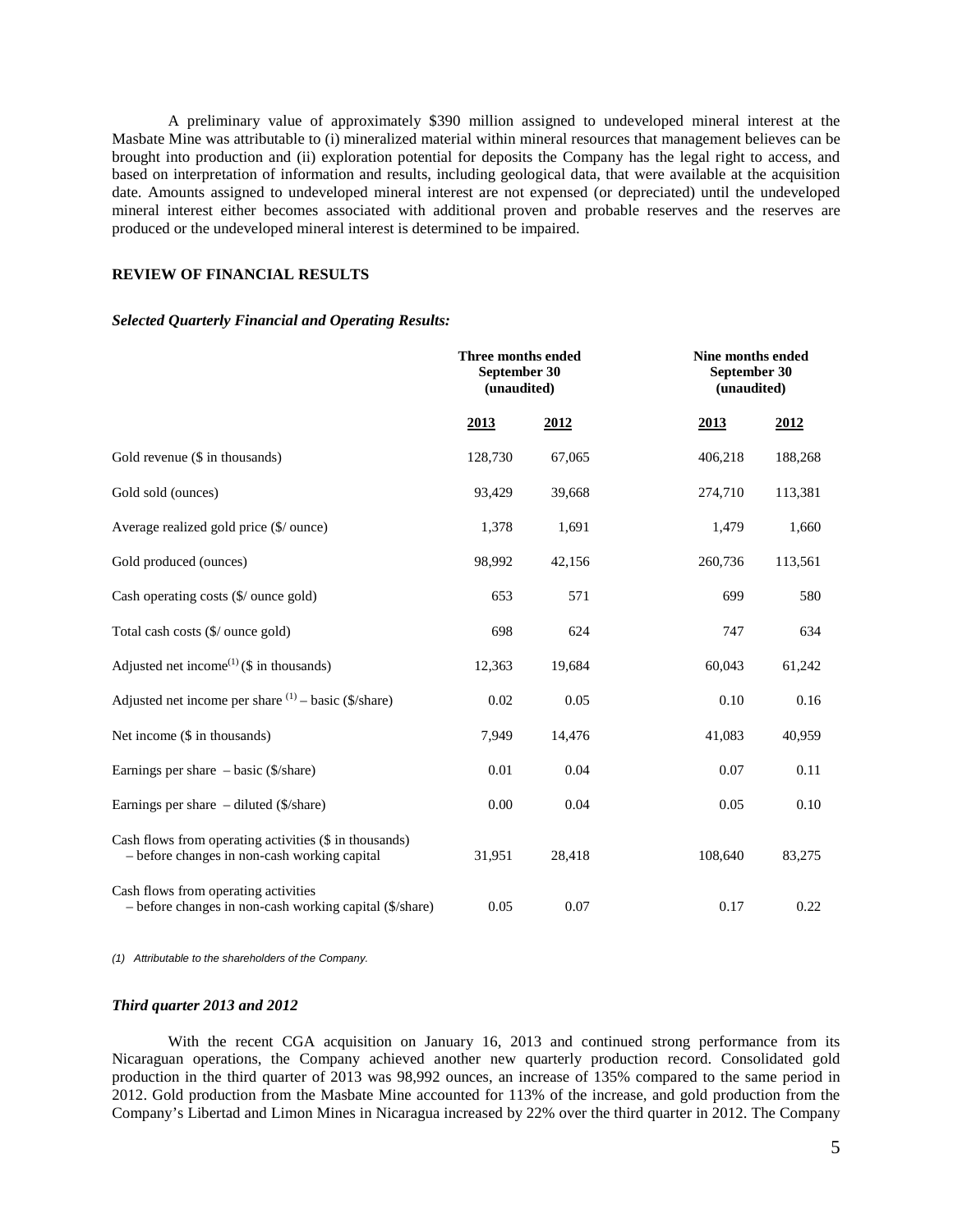is projecting another record year for gold production in 2013, with consolidated production of 360,000 to 380,000 ounces expected from its Libertad, Limon and Masbate mines. Forecast consolidated cash operating costs for fiscal 2013 are expected to be in the range of \$675 to \$690 per ounce. Consolidated gold production in the last half of 2013 is expected to be 191,000 to 211,000 ounces. Forecast consolidated cash operating costs for the second half of 2013 are in a reduced range of \$630 to \$660 per ounce, a significant improvement over previous guidance of \$685 to \$730 per ounce.

Gold revenue for the third quarter of 2013 was \$128.7 million (which included a non-cash amount of \$9.4 million described below) on sales of 93,429 ounces at an average price of \$1,378 per ounce compared to \$67.1 million on sales of 39,668 ounces at an average price of \$1,691 per ounce in the 2012 third quarter. The significant increase of 92% in revenue (despite a 19% decrease in the average realized gold price) was driven by gold production from the Company's newly acquired Masbate Mine as well as increased production from its Nicaraguan operations.

Gold revenue of \$128.7 million included a non-cash amount of \$9.4 million related to the amortization of deferred revenue, associated with the fair value adjustment of the gold forward contracts acquired as part of the CGA acquisition. On January 16, 2013, the Company assumed the gold forward contracts related to the Masbate project of 50,225 ounces of gold with settlements scheduled between January 31, 2013 and December 31, 2013 at an average price of \$913 per ounce. The fair value of these contracts (required to be recognized as part of the Company's acquisition accounting) was estimated to be negative \$37.4 million on January 16, 2013. For accounting purposes, these contracts are not subsequently re-measured at fair value after initial recognition and are reduced through a corresponding adjustment to revenue consistent with the timing of revenue recognition criteria being met for the gold deliveries made under the terms of contract. During the quarter, 12,657 ounces of gold were delivered under the gold forward contracts at an average settlement price of \$917 per ounce.

In the third quarter of 2013, the Masbate Mine accounted for \$59.5 million (which included a non-cash amount of \$9.4 million described above) of gold revenue from the sale of 41,557 ounces, the Libertad Mine accounted for \$51.4 million (Q3 2012 - \$44.9 million) of gold revenue from the sale of 38,572 ounces (Q3 2012 – 26,463 ounces) while \$17.8 million (Q3 2012 - \$22.2 million) was contributed by the Limon Mine from the sale of 13,300 ounces of gold (Q3 2012 – 13,205 ounces).

Consolidated cash operating costs for the third quarter of 2013 was \$653 per ounce of gold, a significant improvement over budgeted cash operating costs of \$725 per ounce and \$732 per ounce reported in the second quarter of 2013. Gold production from the Company's three mines exceeded each of the mine's budgeted production in the third quarter of 2013, and all three mines achieved lower than budgeted per ounce cash operating costs.

Cash flow from operating activities before changes in non-cash working capital was \$32 million in the third quarter of 2013 compared to \$28.4 million in the third quarter of 2012, an increase of 12% compared to the third quarter of 2012 (despite a 24% decrease in the average realized gold price, on a cash basis, excluding the amortization of deferred revenue).

As at September 30, 2013, the Company remained in a strong financial position with cash of \$283.7 million.

On August 23, 2013, the Company issued convertible senior subordinated notes with an aggregate principal amount of \$258.75 million (see "Liquidity and capital resources" section). For accounting purposes, the Company has designated the notes at fair value through profit or loss ("FVTPL"). The equity conversion option was not separately classified as equity, since the Company has the ability to settle the option at fair value in cash, common shares or a combination of cash and common shares in certain circumstances. The Company does not separately account for the fair value of the equity conversion option as a derivative, as it has classified the entire notes as a liability accounted for at FVTPL. The notes were initially recognized at fair value on the balance sheet with all subsequent changes in fair value being recorded immediately in the statement of operations. Transaction costs directly attributable to the issuance of the notes were immediately expensed in the statement of operations in the amount of \$9 million. During the quarter ended September 30, 2013, the Company recorded a gain of \$8.6 million in the statement of operations, relating to the change in fair value of the notes. The notes are measured at fair value on each financial reporting period-end date. The fair value of the notes was determined from the quoted price of the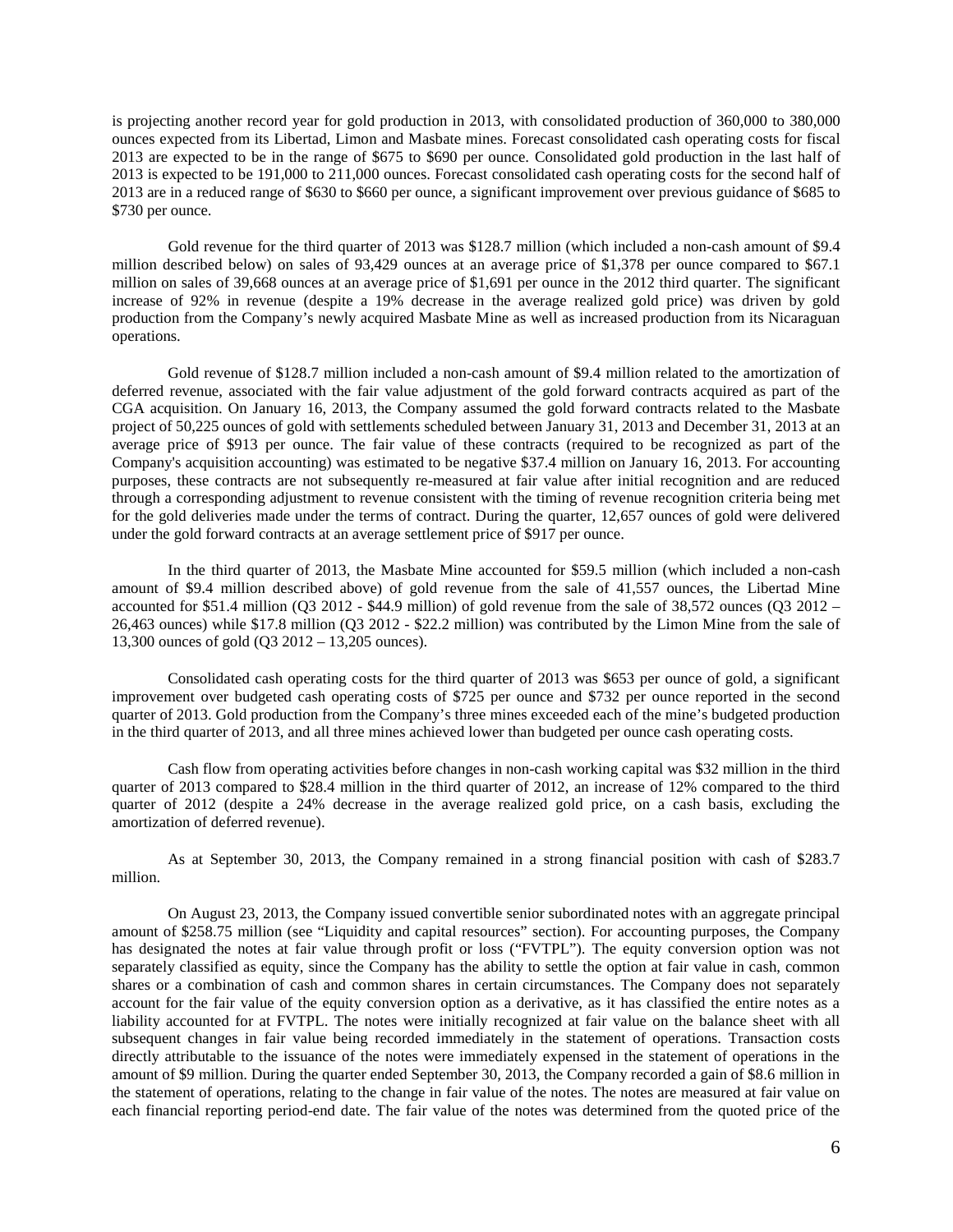notes that are traded in an over-the-counter broker market. Interest expense related to the notes is disclosed as part of the overall change in fair value of the notes in the statement of operations.

Adjusted net income was \$12.4 million (\$0.02 per share) compared to \$19.7 million (\$0.05 per share) in the same period of 2012 (see "Non-IFRS Measures" section for reconciliation of net income to adjusted net income). Adjusted net income was lower in the current quarter mainly due to higher general and administrative costs of \$2.6 million and an increase in realized derivative losses of \$2 million. Interest expense and current income taxes were also higher by \$1.1 million and \$0.7 million, respectively.

For the third quarter of 2013, the Company generated (GAAP) net income of \$7.9 million (\$0.01 per share) compared to \$14.5 million (\$0.04 per share) in the equivalent period of 2012.

General and administrative costs relate to the Company's head office in Vancouver, the Managua office in Nicaragua, and the Makati office in the Philippines. Consolidated general and administrative costs increased in the third quarter of 2013 compared to the year ago period by approximately \$2.6 million, of which \$1 million related mainly to Makati administrative costs and \$1.6 million to Vancouver Corporate costs including increased salaries and consulting costs.

For the three months ended September 30, 2013, the Company recorded realized derivative losses of \$2 million and unrealized derivative gains of \$0.8 million (see "Liquidity and capital resources – derivative financial instruments" section). The realized derivative losses relate to the Company's foreign currency contracts, entered into to manage its foreign currency exposure relating to the development of its Otjikoto project. These contracts reduce the Company's foreign currency exposure to the Rand below the budgeted rate of 8.5 Rand to the United States dollar, the conversion ratio used for the Otjikoto construction budget. These contracts were entered into to protect against capital cost over-runs that may otherwise occur due to currency fluctuations.

The Company also reported \$1.1 million (net of capitalized interest) in interest expense as compared with \$0.1 million in the third quarter of 2012. The increase in interest expense was due to increased debt, relating to the revolving corporate credit facility and finance lease obligations. Interest expense (net of capitalized interest) relating to the convertible senior subordinated notes issued on August 23, 2013 was recorded as part of the overall change in fair value of the notes in the statement of operations. During the three months ended September 30, 2013, the Company capitalized interest costs on its borrowings attributable to funds spent on Otjikoto (subsequent to the issuance of the related loans) in the amount of \$0.3 million. This interest was calculated on an effective interest basis on the Company's aggregate borrowings which includes the convertible senior subordinated notes and the revolving corporate credit facility.

Current income tax expense increased by \$0.7 million in the third quarter of 2013 compared to the same period in 2012, mainly due to higher income in Nicaragua from increased gold production.

In the third quarter of 2013, the Company made a decision to curtail exploration on the Cebollati property and to search for a joint venture partner willing to continue to explore the property for an economic gold deposit. As a result, the carrying value of the Cebollati property was written off and a charge of \$9.6 million was recorded in the statement of operations.

## *Year-to-date results*

For the first nine months of 2013, consolidated gold revenue was a record \$406.2 million compared to \$188.3 million in the same period in 2012. The significant increase of 116% in revenue was driven by gold production from the Company's newly acquired Masbate Mine as well as increased production from its Nicaraguan operations.

Total attributable gold production for the first nine months was a record 260,736 ounces at a consolidated cash operating cost of \$699 per ounce, compared to budgeted total attributable production of 262,154 ounces at a budgeted consolidated cash operating cost of \$746 per ounce. Gold production is budgeted to be higher in the second half of 2013 and remains on target. The Company is projecting its fifth consecutive record year for gold production in 2013, with consolidated production of 360,000 to 380,000 ounces. Forecast consolidated cash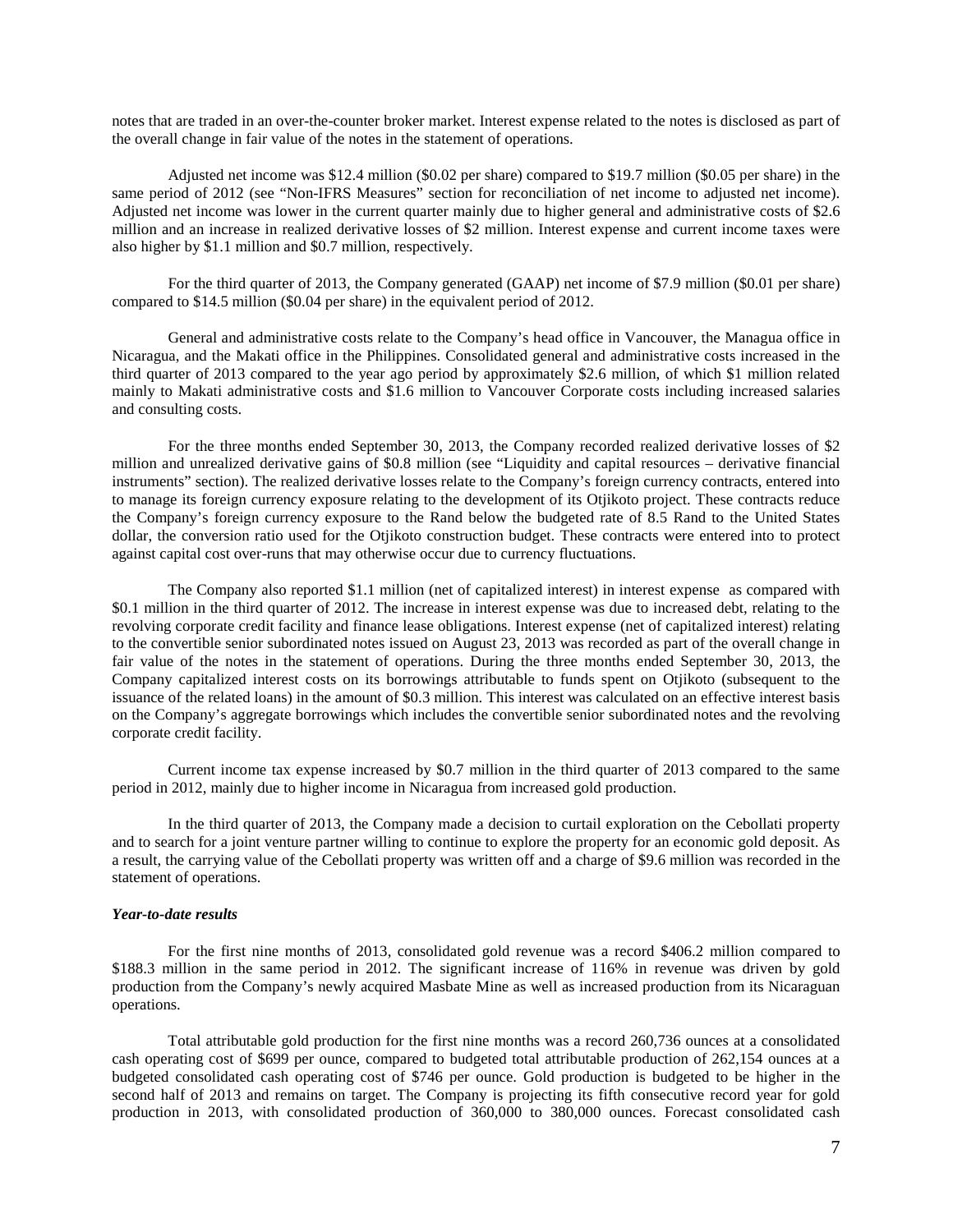operating costs for the second half of 2013 are in a reduced range of \$630 to \$660 per ounce, a significant improvement over original guidance of \$685 to \$730 per ounce.

Adjusted net income was \$60.0 million (\$0.10 per share) in the nine months ended September 30, 2013 compared to \$61.2 million (\$0.16 per share) in the comparative period (see "Non-IFRS Measures" section for reconciliation of net income to adjusted net income).

For the nine months ended September 30, 2013, the Company generated (GAAP) net income of \$41.1 million (\$0.07 per share) compared to \$41 million (\$0.11 per share) in the equivalent period of 2012.

General and administrative costs increased by \$10.9 million to \$23.9 million in the nine months to September 30, 2013 from \$13.1 million in the same period of 2012, of which \$3.6 million related mainly to Makati administrative costs and \$4.7 million related to increased salaries and benefits costs, including \$3.3 million to cash bonuses paid to senior management in the second quarter of 2013. The remainder related to increased corporate growth and development activities.

For the nine months ended September 30, 2013, current tax expense was \$16.4 million compared to \$10.7 million for the comparative period in 2012. This increase was primarily due to lower tax deductions in Nicaragua in 2013 as compared to 2012 due mainly to refiling of tax returns to use the past ad-valorem payments as tax credits in 2012.

|                                         |             | <b>Three months ended</b><br>September 30<br>(unaudited) |             | Nine months ended<br>September 30<br>(unaudited) |
|-----------------------------------------|-------------|----------------------------------------------------------|-------------|--------------------------------------------------|
|                                         | <u>2013</u> | 2012                                                     | <u>2013</u> | 2012                                             |
| Gold revenue (\$ in thousands)          | 59,507      |                                                          | 209,111     |                                                  |
| Gold sold (ounces)                      | 41,557      |                                                          | 137,201     |                                                  |
| Average realized gold price (\$/ ounce) | 1,432       |                                                          | 1,524       |                                                  |
| Tonnes of ore milled                    | 1,706,181   |                                                          | 4,175,954   |                                                  |
| Grade (grams/tonne)                     | 1.05        |                                                          | 1.09        |                                                  |
| Recovery (%)                            | 82.8        |                                                          | 83.4        |                                                  |
| Gold production (ounces)                | 47,643      |                                                          | 122,433     |                                                  |
| Cash operating costs (\$/ ounce gold)   | 735         |                                                          | 791         |                                                  |
| Total cash costs (\$/ ounce gold)       | 782         |                                                          | 839         |                                                  |
| Capital expenditures (\$ in thousands)  | 10,033      |                                                          | 20,846      |                                                  |
| Exploration (\$ in thousands)           | 1,202       |                                                          | 4,719       |                                                  |

## **MASBATE MINE – PHILIPPINES**

Gold sales from the Masbate Mine totalled 41,557 ounces in the third quarter of 2013 at an average realized price of \$1,432 per ounce, generating revenue of \$59.5 million (which included a non-cash amount of \$9.4 million related to the amortization of deferred revenue). Year-to-date, the Masbate Mine generated gold revenue of \$209.1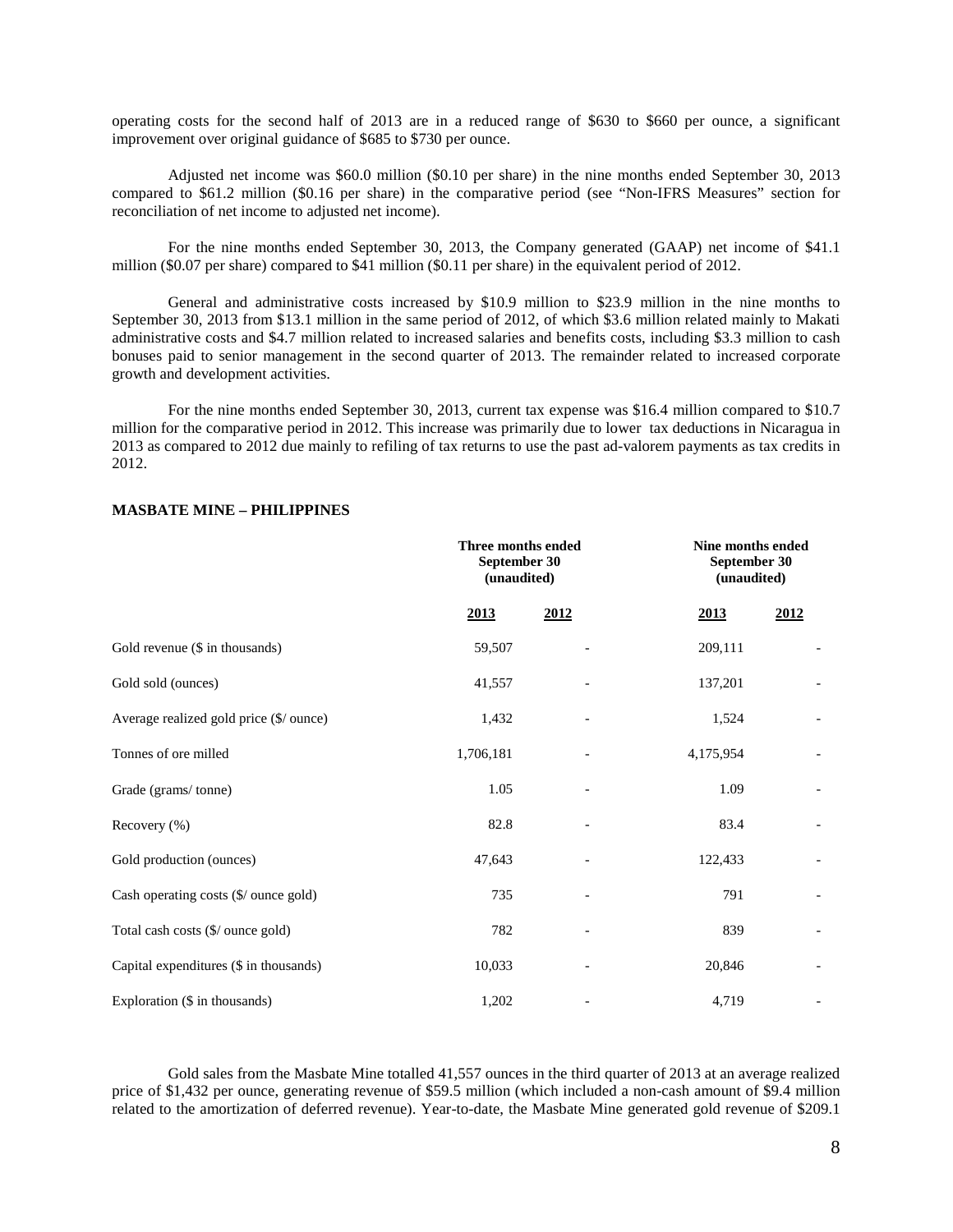million (which included a non-cash amount of \$28.2 million related to the amortization of deferred revenue) from the sale of 137,201 ounces at an average price of \$1,524 per ounce.

Third quarter production at the Masbate Mine in the Philippines was 47,643 ounces of gold at a cash operating cost of \$735 per ounce from 1,706,181 tonnes of ore milled at an average grade of 1.05 grams per tonne ("g/t") gold. This compares to budget of 45,014 ounces at a cash operating cost of \$851 per ounce. The higher than budgeted gold production was a result of improvements arising from changes in pit sequencing and higher mill throughputs. The significant reduction in cash operating costs per ounce resulted from a combination of lower levels of waste movement, lower than budgeted drilling and blasting costs, insurance cost reductions and higher than budgeted gold production.

First nine months attributable production at the Masbate Mine in the Philippines was 122,433 ounces of gold at a cash operating cost of \$791 per ounce, compared to budgeted attributable production of 126,637 ounces at a budgeted cash operating cost of \$858 per ounce. The main reason for lower than expected production was the temporary suspension of mining operations for seventeen days in June 2013, to replace a process pipeline. The significant reduction in cash operating costs per ounce for the first nine months resulted mainly from the same factors outlined above for the third quarter. Overall, Masbate production for full year 2013 (including nonattributable pre-acquisition production of 7,087 ounces) is expected to fall within the Company's previously released guidance range of 175,000 to 185,000 ounces.

Capital expenditures in the three and nine months ended September 30, 2013 totalled \$10 million and \$20.8 million, respectively, mainly for the tailings dam expansion, major overhauls to mining equipment, a new workshop and funds related to the new SAG mill purchase.

At the Masbate Mine in the Philippines, an aggressive 2013 exploration program totaling \$10.5 million (reduced from \$11 million) is underway with four drill rigs currently working. The Masbate project is a low sulphidation epithermal vein system with a tenement which covers 16 kilometres of very prospective ground with well-defined vein systems. The 2013 exploration program is comprised of reserve/resource drilling on numerous mine veins including Main Vein, Colorado, Panique and Montana as well as exploration drilling designed to outline new resources on near mine veins outside of the current reserve/resource such as Pajo and the high grade Montana North vein. In addition to drilling, geochemical sampling and follow-up trenching is being carried out on a number of priority target areas outside of the current resource.

In 2014, the Masbate Mine is forecast to produce between 190,000 and 200,000 ounces of gold with a cash operating cost of \$785 to \$815 per ounce. The Masbate SAG mill change out will be deferred to 2014. This will allow the mill installation to be coordinated with the delivery of larger motors, while serving to maximize ounce production toward the high end of the production range for 2013. The decision also moves some capital costs into 2014. Annual plant capacity will rise slightly after the SAG mill change out in the second quarter of 2014, to 6.85 million tonnes per year (current milling capacity is 6.5 million tonnes per year). Slightly better grade and improved recoveries (as a result of a higher proportion of oxide sourcing) will also contribute to improved performance. A mill expansion study is under way but no decision on this will be made until at least the first quarter of 2014.

#### *Masbate Reserves Update*

A new mineral reserve estimate for the Masbate Mine was completed based on the existing mineral resource model as of December 31, 2012. Mineral reserves were calculated using current site operating costs, revised metallurgical recoveries and a gold price of \$1,350 per ounce. The new mineral reserve contains 3.2 million ounces which is a 7.5% increase over the previous reserve statement (as reported) at a significantly improved grade of 0.97 g/t (previous reserve estimate 0.82 g/t).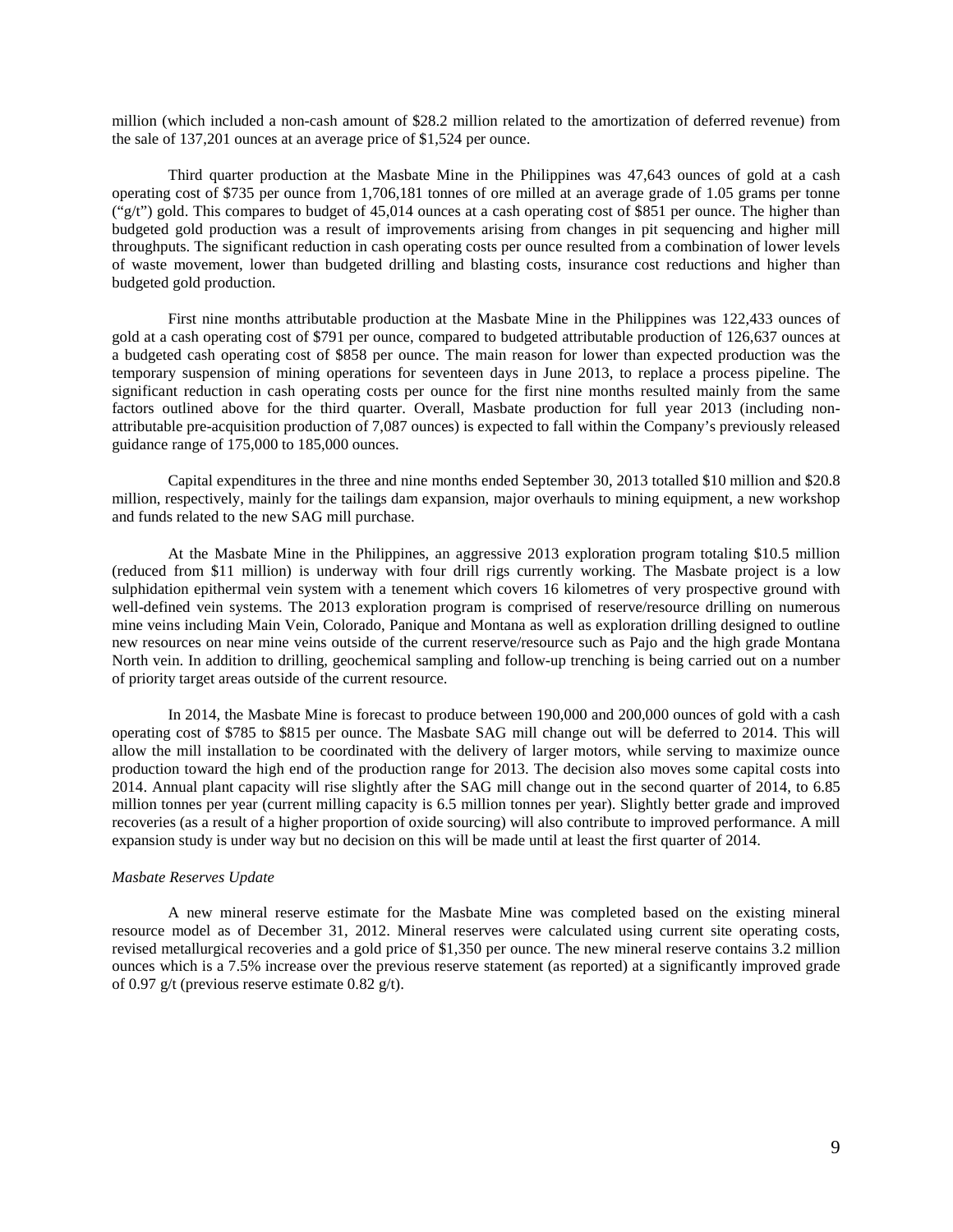## **LIBERTAD MINE – NICARAGUA**

|                                                                   | Three months ended<br>September 30<br>(unaudited) |         | Nine months ended<br>September 30<br>(unaudited) |           |
|-------------------------------------------------------------------|---------------------------------------------------|---------|--------------------------------------------------|-----------|
|                                                                   | 2013                                              | 2012    | 2013                                             | 2012      |
| Gold revenue (\$ in thousands)                                    | 51,434                                            | 44,911  | 134,430                                          | 129,009   |
| Gold sold (ounces)                                                | 38,572                                            | 26,463  | 94,109                                           | 77,671    |
| Average realized gold price (\$/ ounce)                           | 1,333                                             | 1,697   | 1,428                                            | 1,661     |
| Tonnes of ore milled                                              | 524,209                                           | 517,656 | 1,491,992                                        | 1,528,812 |
| Grade (grams/tonne)                                               | 2.36                                              | 1.91    | 2.13                                             | 1.75      |
| Recovery (%)                                                      | 94.3                                              | 92.3    | 94.4                                             | 91.9      |
| Gold production (ounces)                                          | 37,311                                            | 29,441  | 96,017                                           | 78,822    |
| Cash operating costs (\$/ ounce gold)                             | 545                                               | 513     | 593                                              | 506       |
| Total cash costs (\$/ ounce gold)                                 | 574                                               | 547     | 623                                              | 540       |
| Capital expenditures (\$ in thousands)                            | 2,344                                             | 5,525   | 14,449                                           | 22,890    |
| Capital expenditures $(\$$ in thousands) – Jabali<br>development  | 3,176                                             | 3,894   | 11,303                                           | 8,547     |
| Exploration $(\$$ in thousands) – including Jabali<br>exploration | 1,369                                             | 819     | 4,089                                            | 5,493     |

The Libertad Mine continued its strong performance in the third quarter of 2013, establishing a new quarterly production record of 37,311 ounces of gold. Gold production increased in the quarter by over 26% compared to both the second quarter of 2013 and third quarter of 2012. Gold production at the Libertad Mine also exceeded budget in both the three and nine month periods ended September 30, 2013, at lower than budgeted per ounce cash operating costs.

Gold production for the full year of 2013 is expected to remain within the Company's previously announced guidance of 131,000 to 137,000 ounces. Gold production in the last half of 2013 is expected to be 75,000 to 78,000 ounces (as previously announced), approximately 30% higher compared to the first six months of 2013 due to: increased mill through-put as a result of a mill expansion, now completed, which increased the mill capacity by 10%, higher grade ore from the Santa Maria and Jabali open pits, and higher gold recoveries. The Libertad Mill is budgeted to process an average of 5,743 tonnes of ore per day for a total of approximately 2.1 million tonnes of ore for the year at an average grade of 2.19 g/t gold. Cash operating costs for the second half of 2013 have been revised lower to \$500 to \$530 per ounce, compared with previous guidance of \$515 to \$545 per ounce. Forecast cash operating costs for fiscal 2013 are expected to be in the range of \$555 to \$570 per ounce.

Gold sales from the Libertad Mine totalled 38,572 ounces  $(Q3 2012 - 26,463$  ounces) in the third quarter of 2013 at an average realized price of \$1,333 per ounce (Q3 2012 - \$1,697 per ounce), generating revenue of \$51.4 million (Q3 2012 - \$44.9 million).

In the third quarter of 2013, the Libertad Mine produced 37,311 ounces of gold at a cash operating cost of \$545 per ounce from 524,209 tonnes of ore milled at an average grade of 2.36 g/t gold. This compares to budget of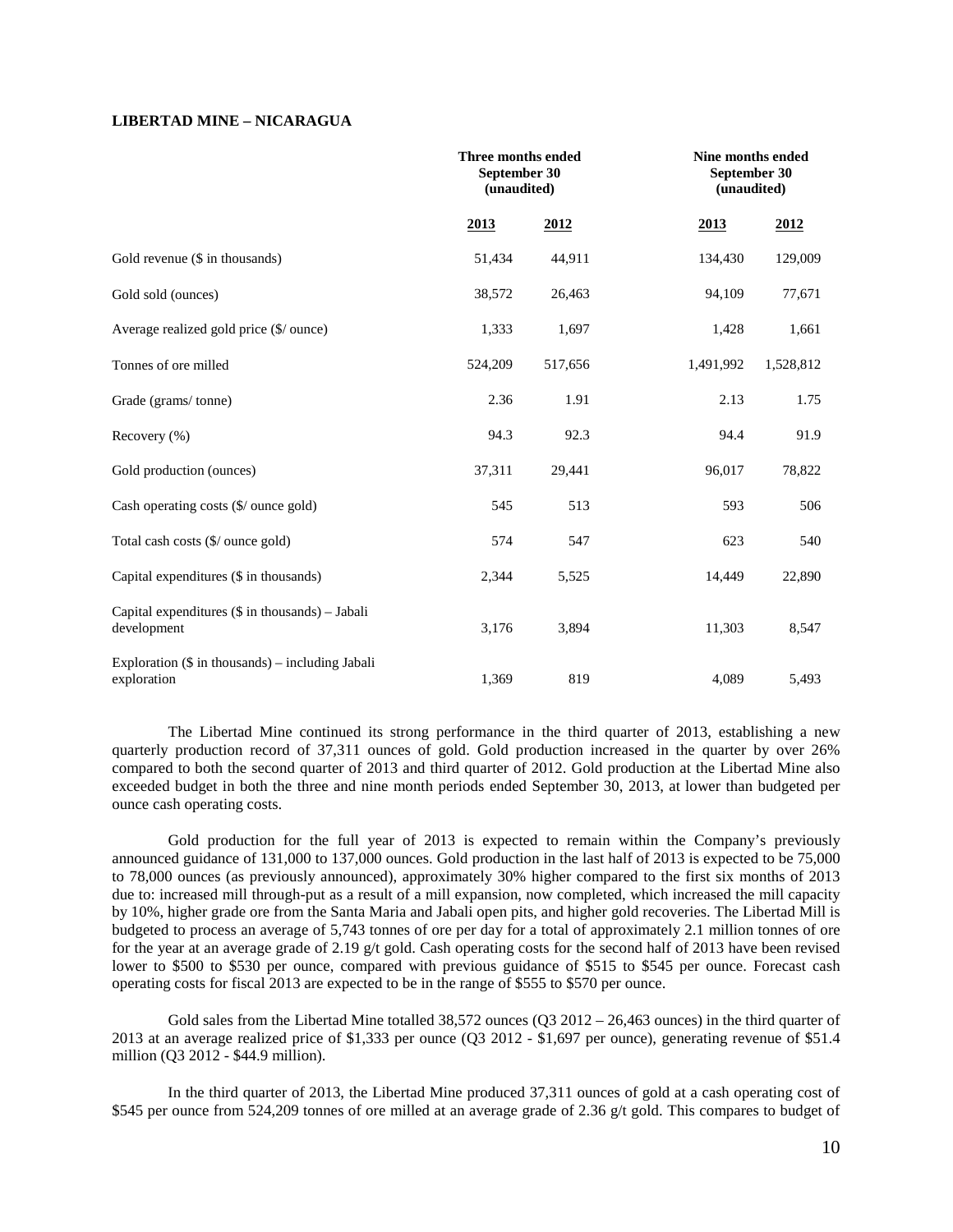36,492 ounces at a cash operating cost of \$570 per ounce. The main reasons for the improved production and related lower cash operating costs per ounce at the Libertad Mine were improved recoveries (94.3% compared to 92% budget) and better grade (2.36 grams per tonne compared to 2.22 grams per tonne) which offset slightly lower throughput from operations due to higher than normal rainfall. Mill throughput averaged 5,700 tonnes of ore per day for the quarter. Ore during the quarter was sourced from Mojon (30%), Crimea (29%), Santa Maria (31%) and Jabali (10%). Ore shipments from Jabali were as expected. Although, deliveries were intermittent while the initial benches were mined, but volume contribution was as per budget (10% mill feed). The private haul road from Jabali to La Libertad is now complete.

During the nine months of 2013, the Libertad Mine generated gold revenue of \$134.4 million from the sale of 94,109 ounces at an average realized price of \$1,428 per ounce, compared to \$129 million from the sale of 77,671 ounces at an average realized price of \$1,661 per ounce in the same period of 2012. Total production for the first nine months from the Libertad Mine was 96,017 ounces of gold at a cash operating cost of \$593 per ounce compared to budgeted production of 94,812 ounces at a budgeted cash operating cost of \$608 per ounce. The main reasons for the improved production and lower than budgeted cash operating costs at the Libertad Mine were better grade and improved recoveries, offset by marginally lower mill throughput.

Cash operating costs for 2013 were budgeted to increase over 2012 due to higher strip ratios, higher energy, consumables, and contractor mining costs. Offsetting these costs is the production increase from the mill expansion and higher budgeted gold grade of 2.19 g/t and gold recoveries of 92%.

Total capital expenditures in the third quarter of 2013 were \$5.5 million. Deferred stripping, mainly at the Santa Maria and Mojon West pits, totalled \$1.4 million and Jabali capital costs were \$3.2 million. Jabali costs included completion of the haul road (final bridge) and land purchases. Year-to-date capital expenditures totalled \$25.8 million, including deferred stripping, mainly at the Santa Maria pit, of \$8.5 million, Jabali capital costs of \$11.3 million, improvements to the processing plant of \$2.1 million and equipment purchases of \$1.0 million.

For fiscal 2013, the Company has budgeted capital costs at Libertad (including Jabali) of approximately \$38.5 million (reduced down from \$45.6 million). The majority of this capital cost will be expended on preparation and equipment for surface mining of the Jabali Central pit, pre-stripping at the Santa Maria, Mojon and Jabali pits, and the aforementioned mill expansion.

The Libertad exploration budget for 2013 is approximately \$4.2 million (reduced from \$4.7 million) for a total of approximately 11,000 metres of planned drilling. The program includes completing the Jabali and Mojon high grade underground and continued exploration on a number of regional targets, including the San Juan trend, Chamarro-Socorro trend, Cerro Quiroz and others.

For the Libertad Mine, gold production in 2014 is expected to be between 145,000 and 152,000 ounces with cash operating costs of between \$540 and \$555 per ounce. Improved recoveries observed in 2013 have been incorporated into the forecast, and plant expansion work from 2013 will result in an increase in annual throughput. Jabali is forecast to contribute 17 percent of process plant feed, at a higher grade of 2.99 grams of gold per tonne forecast.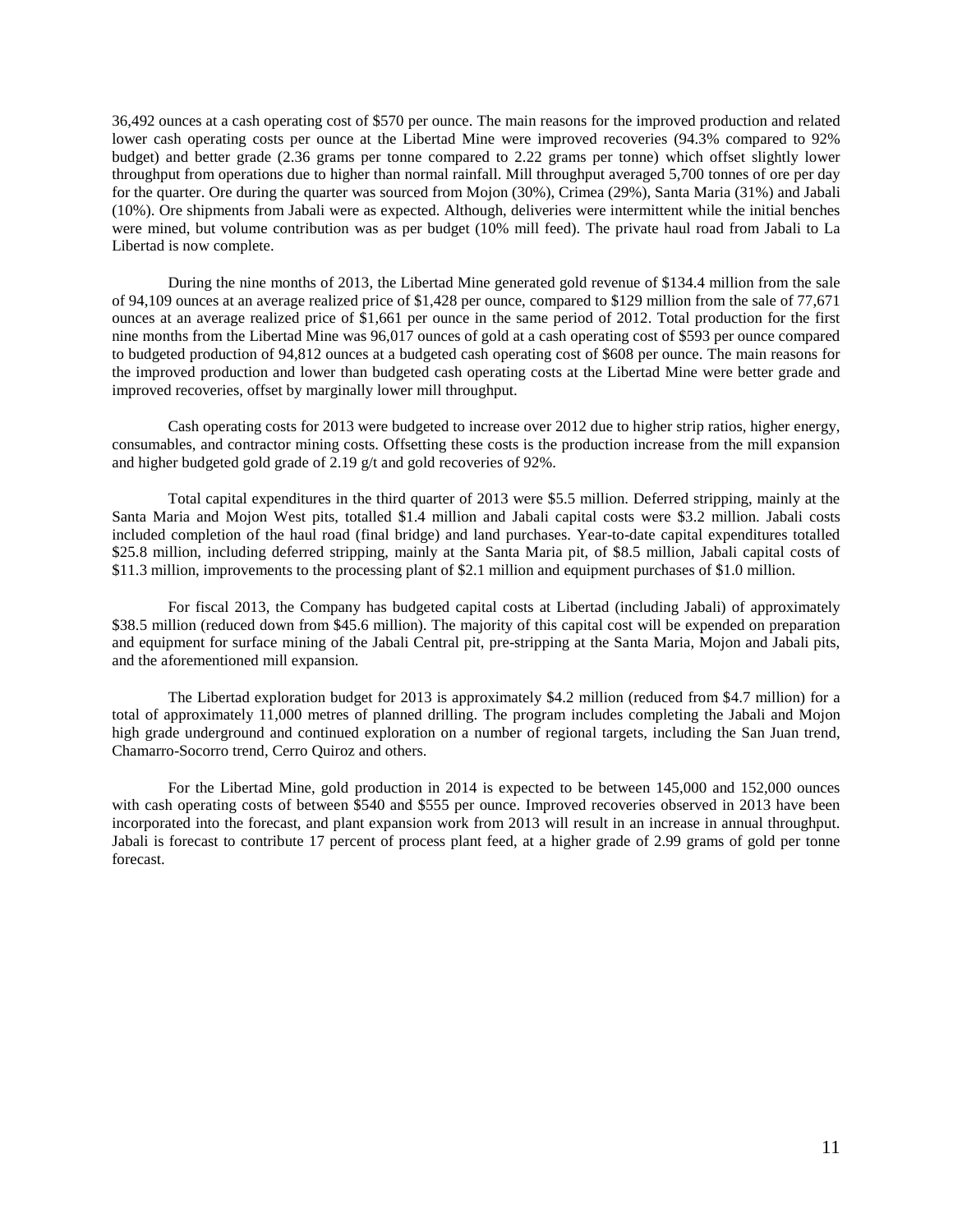## **LIMON MINE – NICARAGUA**

|                                                  |             | Three months ended<br>September 30<br>(unaudited) |             | Nine months ended<br>September 30<br>(unaudited) |
|--------------------------------------------------|-------------|---------------------------------------------------|-------------|--------------------------------------------------|
|                                                  | <u>2013</u> | 2012                                              | <u>2013</u> | 2012                                             |
| Gold revenue (\$ in thousands)                   | 17,789      | 22,154                                            | 62,677      | 59,259                                           |
| Gold sold (ounces)                               | 13,300      | 13,205                                            | 43,400      | 35,710                                           |
| Average realized gold price (\$/ ounce)          | 1,338       | 1,678                                             | 1,444       | 1,659                                            |
| Tonnes of ore milled                             | 111,895     | 97,385                                            | 325,514     | 290,404                                          |
| Grade (grams/tonne)                              | 4.29        | 4.47                                              | 4.43        | 4.10                                             |
| Recovery $(\% )$                                 | 91.5        | 91.0                                              | 91.4        | 90.9                                             |
| Gold production (ounces)                         | 14,038      | 12,715                                            | 42,286      | 34,739                                           |
| Cash operating costs $(\frac{6}{\omega})$ ounce) | 658         | 704                                               | 669         | 747                                              |
| Total cash costs (\$/ ounce)                     | 745         | 804                                               | 761         | 846                                              |
| Capital expenditures (\$ in thousands)           | 4,543       | 5,449                                             | 12,529      | 16,891                                           |
| Exploration (\$ in thousands)                    | 1,055       | 1,046                                             | 3,462       | 3,484                                            |

The Limon open pit and underground mine had another strong quarter, producing 14,038 ounces of gold in the third quarter of 2013, an increase of approximately 10% compared to the corresponding quarter in 2012. For the first nine months of 2013, gold production increased by approximately 22% over the same period in 2012. Gold production at the Limon Mine exceeded budget in both the three and nine month periods ended September 30, 2013, at lower than budgeted per ounce cash operating costs.

For the full year of 2013, gold production at the Limon Mine is expected to be at the top end of the Company's previously announced guidance of 54,000 to 58,000 ounces. For the second half of 2013, as a result of Limon Mine's strong operating performance, cash operating costs are now forecast to decrease to \$635 to \$655 per ounce, compared to previous guidance of \$720 to \$750 per ounce. Forecast cash operating costs for fiscal 2013 are expected to be in the range of \$655 to \$665 per ounce. The increase in budgeted 2013 gold production is the result of delivering higher grade ore primarily from the Santa Pancha underground mine and Veta Nueva open pit to the mill and higher plant through-put.

Gold sales from the Limon Mine totalled  $13,300$  ounces in the third quarter of  $2013$  (Q3  $2012 - 13,205$ ) ounces) at an average realized price of \$1,338 per ounce (Q3 2012 - \$1,678 per ounce), generating revenue of \$17.8 million (Q3 2012 - \$22.2 million).

In the third quarter of 2013, the Limon Mine produced 14,038 ounces of gold at a cash operating cost of \$658 per ounce from 111,895 tonnes of ore milled at an average grade of 4.29 g/t at a processed gold recovery of 91.5%, compared to budget of 13,921 ounces at a cash operating cost of \$728 per ounce. Lower than budgeted underground mining costs contributed to the significant reduction in cash operating costs per ounce.

For the nine months ended September 30, 2013, the Limon Mine generated gold revenue of \$62.7 million  $(2012 - $59.3$  million) from the sale of 43,400 ounces  $(2012 - 35,710$  ounces) at an average price of \$1,444 per ounce (2012 - \$1,659 per ounce). Cash operating costs were \$669 per ounce compared to budget of \$719 per ounce and were lower than budget mainly due to higher than expected gold production and reduced underground operating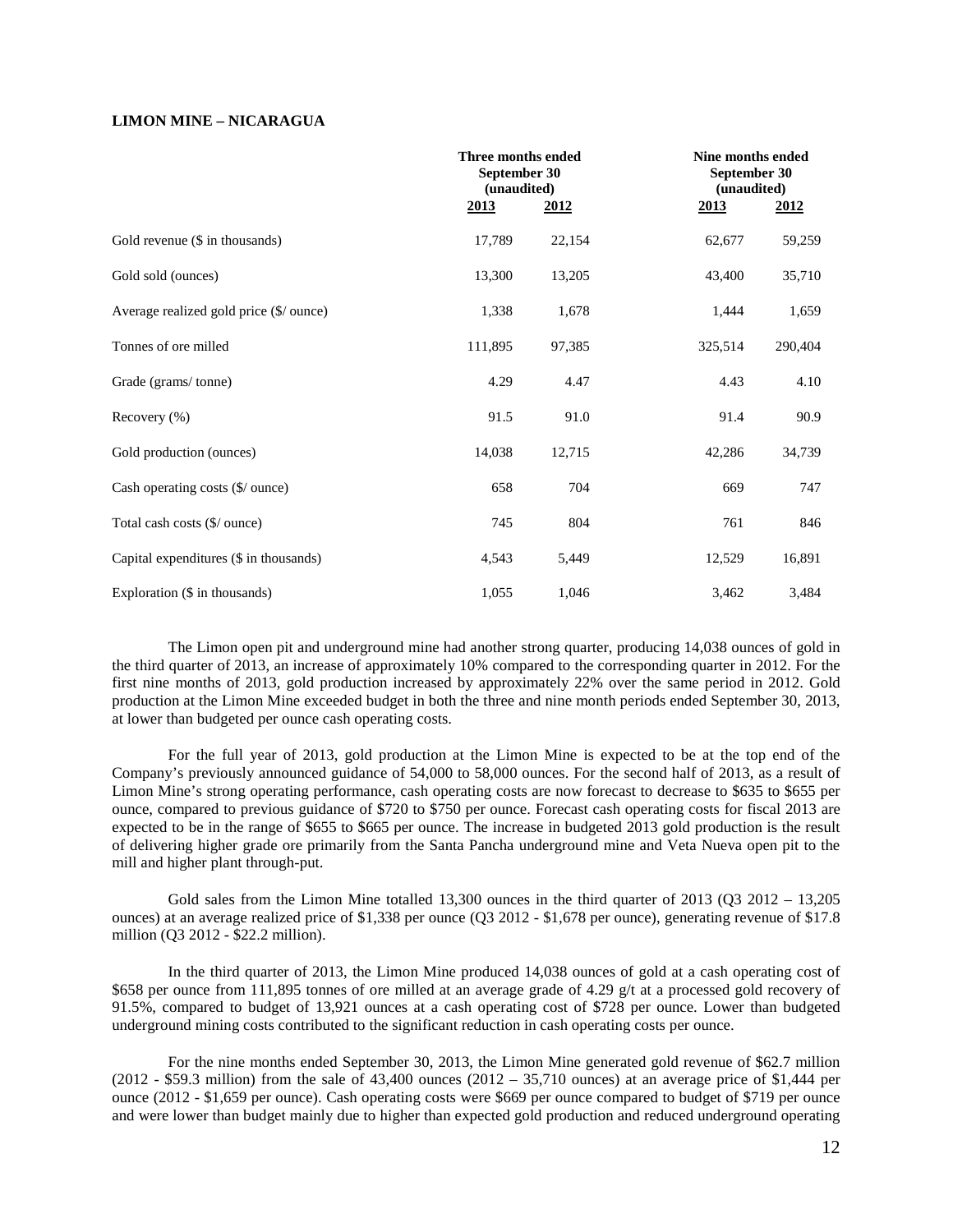costs. Year-to-date, gold production was 42,286 ounces compared to budget of 40,705 ounces. Year-to-date, gold production increased 22% and cash operating costs decreased 10% compared to the same period in 2012. The higher than budgeted gold production and the significantly lower than budgeted cash operating costs at the Limon Mine were the result of increased throughput and mining of higher grade material.

Capital expenditures in the third quarter of 2013 totalled \$4.5 million which included \$1.1 million of deferred underground mine development, and \$2.0 million of improvements and expansion of through-put capacity to the processing plant. Other capital expenditures included equipment purchases and deferred stripping. Year-todate, capital expenditures totalled \$12.5 million, primarily for \$3.1 million of deferred underground mine development, \$2.3 million of deferred stripping charges and \$3.1 million of improvements to the processing plant. Other costs include mine improvements and expansion of through-put capacity to the processing plant and equipment purchases.

Capital expenditures at the Limon Mine in 2013 were originally budgeted to total approximately \$21.7 million but have been reforecast to \$20.4 million. The majority of this capital expenditure will fund underground mine development, mill upgrades, tankage at the processing plant and development work on the Santa Pancha and Pavon projects.

The 2013 Limon exploration budget is approximately \$4.3 million (reduced from \$5.7 million) to fund approximately 13,500 metres (reduced from 17,000 metres) of drilling. The program includes completing the infill drilling along the Pozo 4-5 structure to sufficient drill spacing to allow preliminary mine planning. Follow up of other interesting regional targets across the Limon claim area is also planned.

Based on results to date, B2Gold's exploration team believes there is potential to further increase the current mine life of the Limon Mine and also discover higher grade open pit and underground deposits that could potentially further increase annual gold production.

For the Limon Mine, gold production in 2014 is expected to be between 62,000 and 66,000 ounces with a cash operating cost of \$690 to \$705 per ounce. Better performance is a result of increased throughput, improved grades, and improved recovery.

## **OTJIKOTO PROPERTY – NAMIBIA**

The Otjikoto gold project is located 300 kilometres north of Namibia's capital city of Windhoek between the towns of Otjiwarongo and Otavi. The project benefits significantly from Namibia's well established infrastructure with paved highways, a railway, power grids, and process water all close by. Located in the western part of southern Africa, Namibia is one of the continent's most politically and socially stable jurisdictions.

The Company previously announced robust results from the Feasibility Study and the commencement of construction at the Otjikoto gold project in Namibia (see news release dated January 10, 2013). The 2013 construction and development budget for the Otjikoto project totals approximately \$134.4 million. Total preproduction capital costs are estimated to be \$244.2 million (excluding finance lease equipment purchases, power plant construction and pre-production stripping costs). Construction is scheduled for completion in the fourth quarter of 2014 when mill production is expected to begin and the first gold production from the Otjikoto gold project is scheduled. The current mine plan is based on probable mineral reserves of 29.4 million tonnes at a grade of 1.42 g/t containing 1.341 million ounces of gold at a stripping ratio of 5.59:1 to be mined over an initial 12 year period.

The current average annual production for the first five years is estimated to be approximately 141,000 ounces of gold per year at an average cash operating cost of \$524 per ounce and for the life of mine approximately 112,000 ounces of gold per year at an average cash operating cost of \$689 per ounce.

Construction of the Otjikoto Gold Mine is ongoing, on schedule and on budget. Construction commenced January 2013 and will continue into the fourth quarter of 2014. It is anticipated that gold will be produced during the fourth quarter of 2014 with a ramp up to full production in early 2015. All mining equipment for the initial stages of mine development has arrived at site and strip mining has commenced. Mining has removed more than 1.6 million cubic meters of material and includes the first successful blast in July 2013. All mining is being completed by a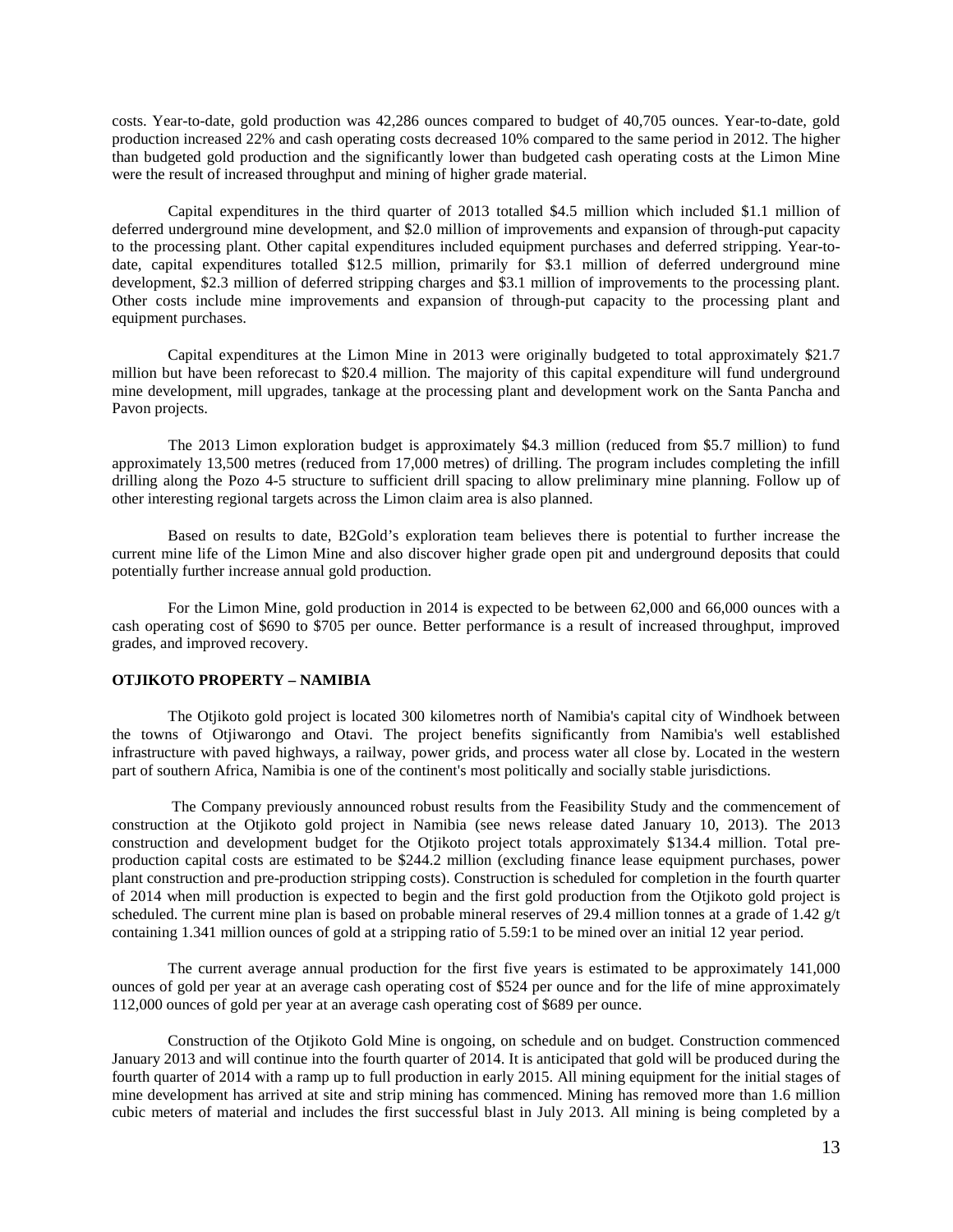B2Gold workforce. Work at the mill has focused on development of the necessary infrastructure needed to complete the mill erection and stockpiling of the necessary sand and aggregate for concrete and engineered fill material. This includes erection of the construction shop and office complex. Additionally, a concrete batch plant has been constructed and is being used to pour foundations for the mill structures. At the mill, all major excavations have been completed and engineering backfill has been placed and approved by an independent third party (SRK, S. Africa). Additionally, the leach tank base rings have been installed and installation of the tanks began in October 2013. More than 95% of all earthworks have been completed. Additionally, the penstock structure has been substantially completed, underdrain piping has been installed, and 35% of the liner has been installed. It is anticipated that this structure will be completed in the fourth quarter of 2013 (in time to capture the rain from the rainy season in the pond). The man camp has been completed and is open for employees. It is anticipated that as many as 600 people will live in the camp by the end of 2013. Currently, B2Gold Namibia employs more than 450 people.

Pre-production expenditures for the nine months ended September 30, 2013 totalled approximately \$121.6 million (on a cash basis), including mobile equipment purchases of \$41.2 million, power plant costs of \$15.5 million and prestripping costs of \$4.1 million.

A further \$7 million (reduced from \$8 million) has been budgeted in 2013 for exploration to fund 24,145 metres of infill and regional exploration drilling. The Company's geology team believes there is significant exploration upside at the Otjikoto gold project as indicated by the Wolfshag Zone drill results, announced on November 5, 2013 and July 17, 2013.

On March 20, 2013, B2Gold Namibia (Proprietary) Limited ("B2Gold Namibia"), a subsidiary of the Company, acquired from two Namibian banks all of the issued and outstanding Class A and Class B preference shares in the capital of EVI Gold (Proprietary) Limited ("EVI") for total consideration of approximately \$6.5 million.

On April 10, 2013, the Company entered into an investment agreement (the "Investment Agreement") with EVI pursuant to which, among other things, EVI agreed to purchase common shares of the Company with an aggregate subscription price of \$7.6 million. The subscription price was satisfied by a payment of \$6.6 million to the Company and a \$1 million payment as consideration for EVI assigning to the Company its existing right to acquire an additional 5% interest in the Otjikoto gold project. It is expected that the proceeds from the sale of the common shares of the Company will be used by EVI to redeem the preference shares held by B2Gold Namibia. In addition, EVI also agreed to exercise its right to acquire an additional 2% interest in the Otjikoto gold project for a purchase price of \$5 million.

On April 10, 2013, BKWE Ventures Limited ("BKWE"), a wholly-owned subsidiary of the Company, entered into a loan agreement with EVI pursuant to which BKWE agreed to loan up to \$11.6 million to EVI so that EVI could satisfy the payments required under the Investment Agreement, including the cash payment for the purchase for common shares and the acquisition of the additional 2% interest in the Otjikoto gold project. The loans accrue interest at a rate of up to 5% per annum and are secured by a pledge of the shares of the Company and B2Gold Namibia that are held by EVI. The loans are expected to be repaid from EVI's share of available cash from the operations of the Otjikoto gold mine.

On July 9, 2013, EVI exercised its right to acquire the additional 2% interest in the Otjikoto Project. Accordingly, the Company and EVI now hold a 90% and 10% interest, respectively, in the Otjikoto Project and EVI has no further right to increase its interest in the Otjikoto Project. For accounting purposes, as the issuance of common shares in the Company's subsidiary, B2Gold Namibia, did not result in a loss of control, the dilution of the Company's aggregate interest in its subsidiary and corresponding increase in the non-controlling interest of \$2.6 million was accounted for within Shareholders' Equity in accordance with the consideration received.

## **GRAMALOTE PROPERTY – COLOMBIA**

The Gramalote property is located 80 kilometres northeast of Medellin in central Colombia, with AngloGold Ashanti Limited ("AngloGold") as manager and has excellent access and infrastructure. The project is a 49%-51% B2Gold-AngloGold joint venture.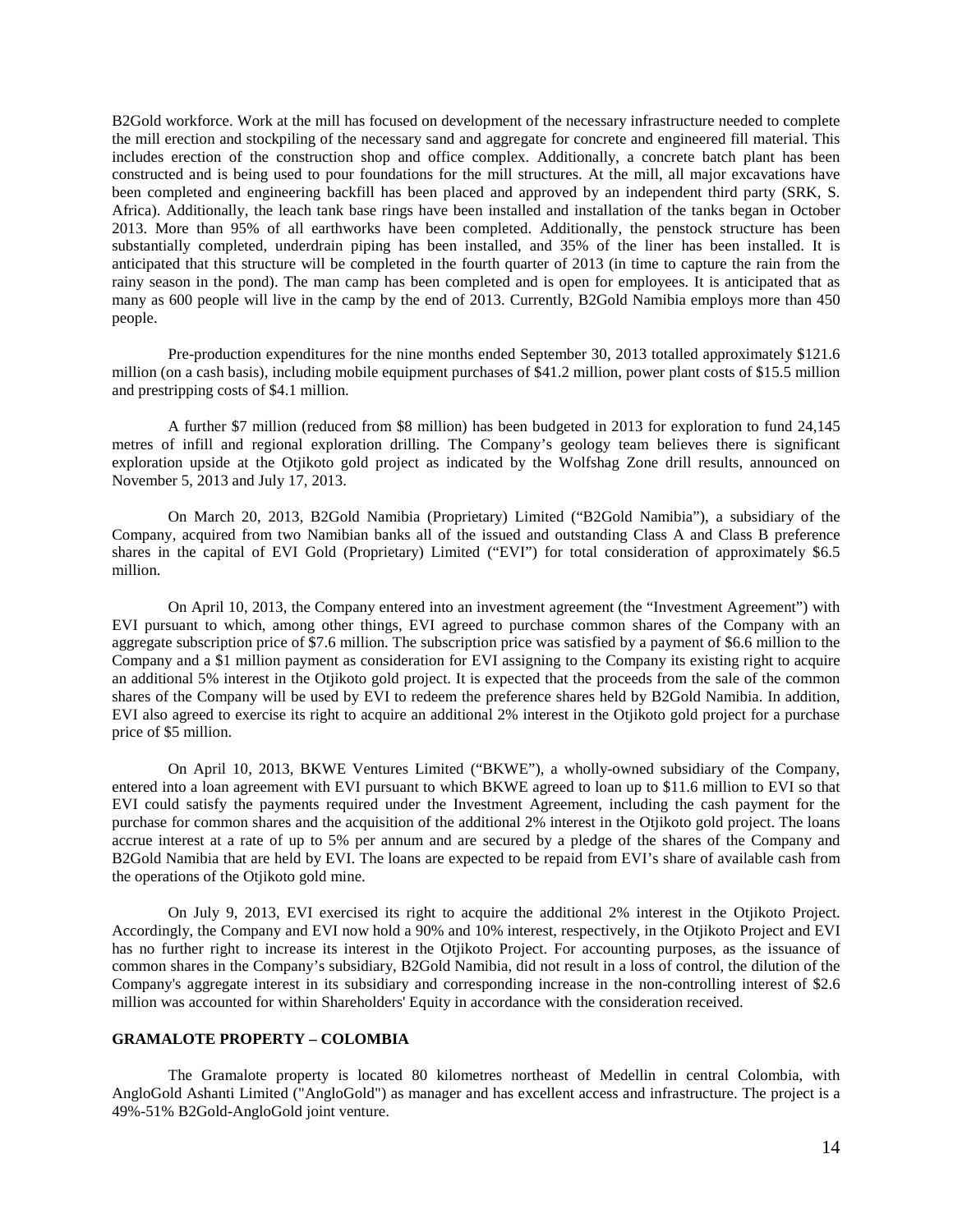An independent audit of the Gramalote mineral resource was completed in June 2013 and a final report and recommendations have been received. As a result of this audit, the prefeasibility study schedule has been revised to accommodate the following:

- Re-estimate the Gramalote Central Ridge mineral resource, incorporating all of the recommendations from the audit. The new estimate is expected to employ "Uniform Conditioning Simulations" to better model local recoverable resources which is expected to more accurately predict grade and tonnage in the lower grade domains.
- Incorporate 23 new drill holes that were completed during April to June 2013 that were not part of the previous estimate.
- Complete trade-off studies using the updated mineral resource model to determine what project size generates the best economic case.

The schedule for the delivery of the prefeasibility study is now estimated to be late November 2013, which will allow for a project decision on whether to proceed with a bankable Feasibility Study in 2014.

The Environmental Impact Assessment ("EIA") is being modified to accommodate a revised tailing dam design that will reduce both initial capital and operating costs. It is planned that the EIA will be completed and ready for submittal to the government regulatory agencies by the end of November 2013. A detailed work plan for the construction and operation of Gramalote ("PTO") will be completed and submitted with the EIA. The PTO provides the schedule, workforce requirements and other details for the implementation of the project.

The 2013 forecast for Gramalote expenditures is now estimated to be approximately \$92 million (stated at 100%. B2Gold's 49% joint venture participation is now estimated to be \$45 million). This is a reduction of approximately \$26 million from the original budget estimate of \$118 million.

### **BELLAVISTA PROPERTY – COSTA RICA**

The Company continues with site monitoring and maintenance to keep the Bellavista property in full regulatory compliance.

On June 21, 2013, the Company completed an option to purchase agreement with Alray Investments Inc. (the "Optionee"), a private company, pursuant to which the Company agreed to grant the Optionee an option to purchase a 100% interest in the Company's Bellavista project located in Miramar, Costa Rica. The Optionee has the right to exercise the option at any time prior to October 22, 2014. On the exercise of the option, the transaction will be structured as an acquisition by the Optionee of 100% of the issued and outstanding shares of Central Sun Mining Enterprises Ltd. ("CSME"), which indirectly holds the 100% interest in the Bellavista project. During the term of the option, the Optionee will be entitled to undertake project assessment work, including conducting diamond drilling, metallurgical testing and other exploration programs. In order to exercise the option, the Optionee is required to pay to the Company an administration fee, grant the Company a 2% NSR on the sale of minerals produced from the Bellavista project and pay certain amounts in respect of equipment that is owned by CSME and its subsidiaries at the time that the option is exercised.

Two drilling stages have been completed by the Optionee, consisting of 16 diamond drill holes totalling 1,128 metres. Future drilling and additional field investigations will depend on the on the results of the programs completed to date. Samples have been sent to Canada for assay and metallurgical testing.

An action was filed against the National Technical Secretariat of the Environment ("SETENA") and the Ministry of Environment, Energy and Telecommunications ("MINAET") of Costa Rica on May 31, 2013. This is an action under administrative law against Costa Rica and resolutions adopted by SETENA and MINAET, in rejecting the environmental assessment document for a new processing plant for the Bellavista mine. The action asks that the court order SETENA to deliver the terms of reference for the new processing plant, or that the Company be compensated by Costa Rica for being denied the opportunity to benefit from the Company's valid mining concession. The outcome of this claim is not determinable at this time and no accrual for this contingency has been made in the consolidated financial statements.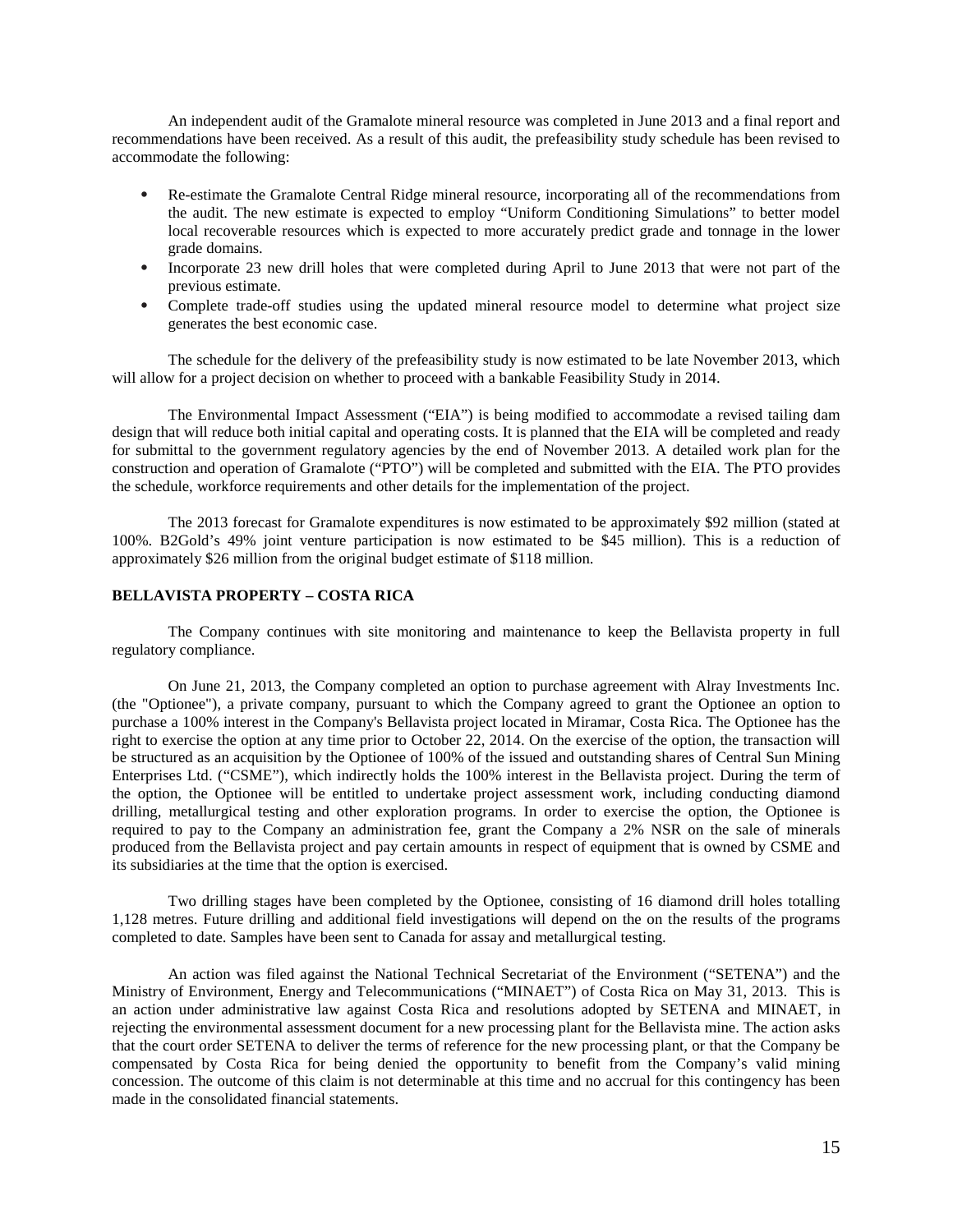### *Contingent gains*

By Statement of Claim dated March 16, 2009, Central Sun commenced a legal proceeding in Ontario (the "Engineering Action") against several engineering firms and certain individual engineers alleging that the Defendants were negligent and breached their contractual obligations with respect to the siting, design, construction, assessment and monitoring of the Bellavista gold mine in Costa Rica, and that the mine was affected by a landslide, and as a result, closed and was placed on care and maintenance. As a result of the Defendants' alleged negligence and/or breach of contract, the Company claims damages. The Engineering Action is still at the pleadings stage. Preliminary motions brought by certain defendants have resulted in an Order that the Ontario Courts do not have jurisdiction to hear the claims against those defendants. That Order is currently under appeal. The outcome of this claim is not determinable at this time and no accrual for this contingency gain has been made in the consolidated financial statements.

CGA entered into an Industrial All Risks insurance contract with UCPB General Insurance Co. Inc. of the Philippines ("UCPB") pursuant to which, UCPB agreed to indemnify CGA in respect of damage to property, machinery and equipment located at the Masbate Gold Project occurring between May 14, 2010 and November 14, 2011 and any business interruption loss. On July 10, 2011, a large crack was discovered in the steel shell of the rotary drum of the SAG mill situated at the Masbate Gold Project. Consequently, CGA suffered damaged to property resulting in an interruption to the operation of the SAG mill. CGA suffered a loss of profit and incurred repair and replacement and increased costs. On and after July 10, 2011, CGA notified UCPB and certain reinsuring parties of the damage to SAG mill and the business interruption loss and claimed an indemnity in respect of the costs of repair and the business interruption loss incurred. UCPB and the reinsuring parties have declined to indemnify CGA in respect of the claim. CGA maintains, and the reinsuring parties deny, that UCPB and the reinsuring parties are obliged to indemnify CGA in respect of the claim. The outcome of this claim is not determinable at this time and no accrual for this contingency gain has been made in the consolidated financial statements.

### **LIQUIDITY AND CAPITAL RESOURCES**

The Company ended the third quarter of 2013 with cash and cash equivalents of \$283.7 million compared to cash and cash equivalents of \$95.7 million at June 30, 2013. Working capital at September 30, 2013 was \$314.2 million compared to working capital of \$120.9 million at June 30, 2013. On August 23, 2013, the Company issued convertible senior subordinated notes for net proceeds of \$249.7 million.

On August 23, 2013, the Company issued convertible senior subordinated notes ("the notes") with an aggregate principal amount of \$258.75 million. The notes bear interest at a rate of 3.25% per annum, payable semiannually on April 1st and October 1st of each year commencing from April 1, 2014. The notes will mature on October 1, 2018. The notes are subordinated in right of payment to any existing and future senior indebtedness, including indebtedness under the Senior Credit Facility. The notes will rank senior in right of payment to any future subordinated borrowings. The notes are effectively junior to any secured indebtedness and the notes are structurally subordinated to all indebtedness and other liabilities of the Company's subsidiaries. Transaction costs directly attributable to the issuance of the notes were immediately expensed in the statement of operations in the amount of \$9 million.

Holders of the notes may convert the notes at their option at any time from July 1, 2018 to the maturity date. The notes will be convertible, at the holder's option, at a conversion rate of 254.2912 common shares for every \$1,000 principal amount of notes (equal to an initial conversion price of approximately \$3.93 per common share), subject to adjustments in certain events. In addition, the holder has the right to exercise the conversion option from January 1, 2014 to July 1, 2018, if (i) the market price of B2Gold common shares for at least 20 trading days during the period of 30 consecutive trading days is greater than or equal to 130% of the conversion price on each applicable trading day, (ii) during the 5 business day period after any consecutive 5 trading day period (the "measurement period") in which the trading price per \$1,000 principal amount of the notes for each trading day in the measurement period was less than 98% of the product of the last reported sales price of B2Gold common shares and the conversion rate on each such trading day, (iii) the notes are called for redemption or (iv) upon occurrence of certain contingent corporate events. The Company may upon conversion by the holder, elect to settle in either cash, common shares, or a combination of cash and common shares, subject to certain circumstances.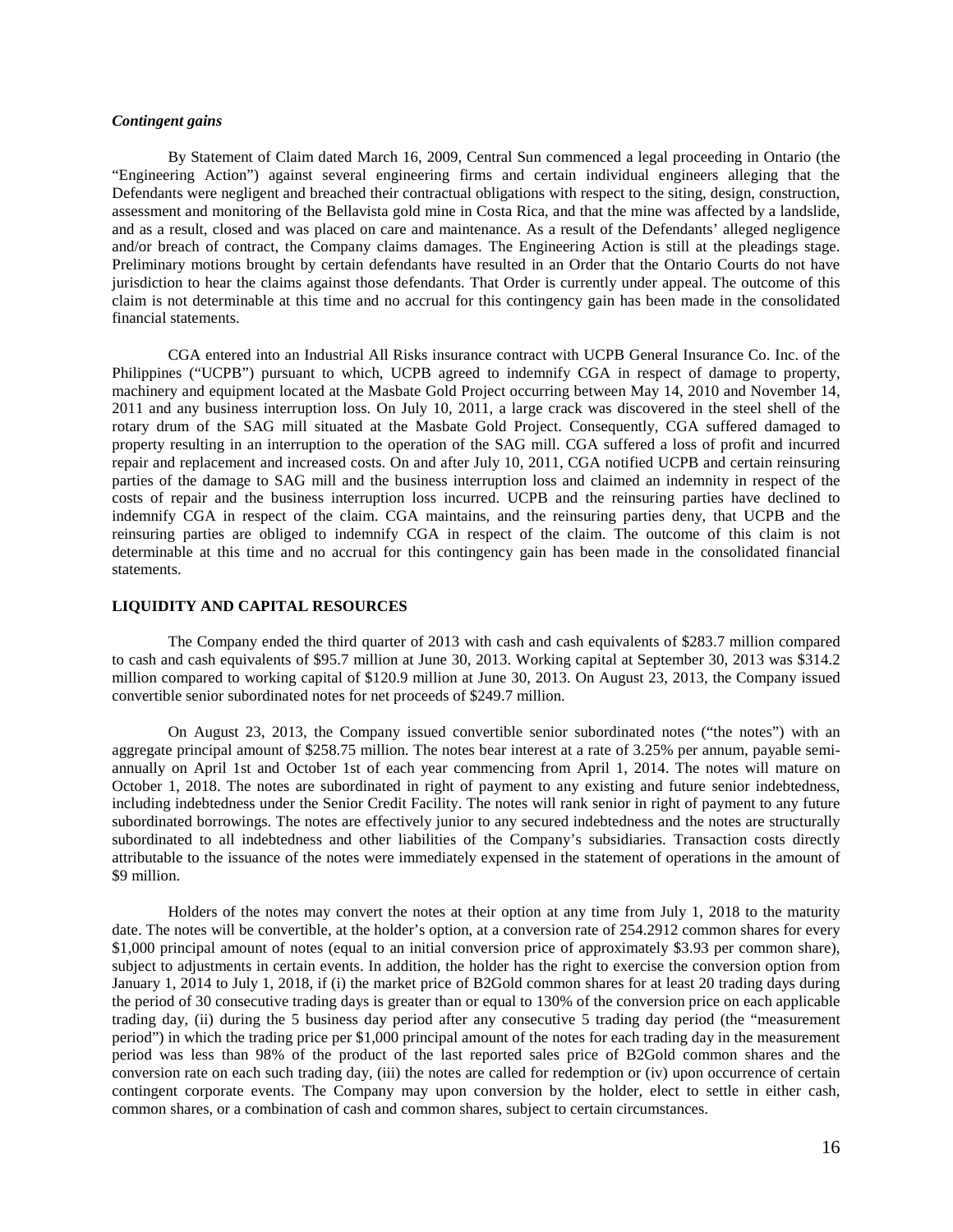The Company may not redeem the notes prior to October 6, 2016, except in the event of certain changes in Canadian tax law. On or after October 6, 2016, the Company may redeem for cash, subject to certain conditions, any or all of the notes, at its option, if the last reported sales price of the Company's common shares for at least 20 trading days during any 30 consecutive trading day period ending within 5 trading days immediately preceding the date on which the Company provides notice of redemption exceeds 130% of the applicable conversion price on each applicable trading day. The Company may also redeem the notes, if tax laws related to Canadian withholding tax change subject to certain further conditions.

On April 16, 2013, the Company announced the closing of a new senior secured revolving credit facility with a syndicate of banks. The Senior Credit Facility is comprised of three tranches of \$50 million each for a total of \$150 million and has replaced the prior \$25 million revolving credit facility with Macquarie Bank Limited. The term of the Senior Credit Facility will be for a period of four years with a final repayment date of March 28, 2017. The facility has an interest rate of LIBOR plus a margin of 3.5%. The Senior Credit Facility is a revolving facility and is being used to fund construction and development costs related to the Otjikoto Project in Namibia and for general corporate purposes.

The Senior Credit Facility is secured by a general security agreement from the Company granting a security interest over the Company's assets, pledges creating a charge over the shares of certain of the Company's direct and indirect subsidiaries and guarantees from certain of the Company's subsidiaries guaranteeing the obligations of the Company relating to the Senior Credit Facility and in certain cases, security from the guarantors, all in favour of the Lenders. Transaction costs relating to the Senior Credit Facility totalled \$4 million and are being amortized over the term of the facility. The principal amount owing under the Senior Credit Facility has been presented on the Consolidated Balance Sheet net of the unamortized balance of transaction costs.

As at September 30, 2013, the Company had drawn down a net total of \$50 million under the Senior Credit Facility, leaving an unused balance of \$100 million at September 30, 2013. In the first quarter of 2013, the Company drew down \$25 million under its then existing revolving credit facility. This facility was repaid in April 2013 with drawdowns on the new \$150 million Senior Credit Facility. In addition, in the second and third quarters of 2013, the Company drew down another \$25 million and \$50 million, respectively. On August 26, 2013, the Company repaid \$50 million using a portion of the proceeds from the issuance of the convertible notes.

Availability of the third tranche of \$50 million remains subject to satisfaction of certain conditions at the time of drawing including conditions regarding security granted or to be granted to the lenders under this facility in Nicaragua and Namibia. The Company expects that it will be able to satisfy (or obtain waivers for) the conditions to proceed with drawing the third tranche of the Senior Credit Facility as needed.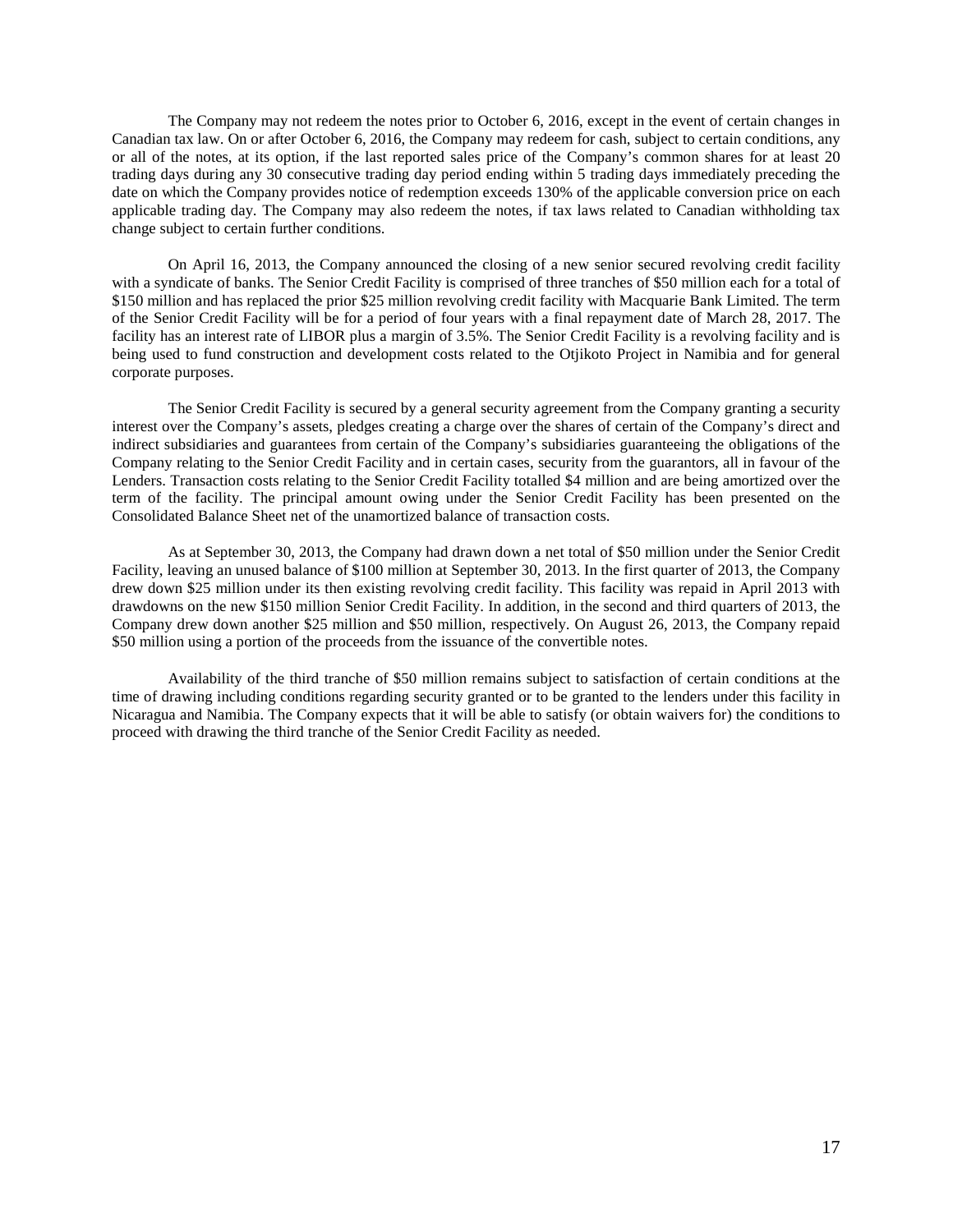The following table summarizes the Company's scheduled debt repayments on its outstanding debt as at September 30, 2013:

|                                           | Q4<br>2013               | 2014          | 2015          | 2016          | 2017          | 2018                     | <b>Total</b>  |
|-------------------------------------------|--------------------------|---------------|---------------|---------------|---------------|--------------------------|---------------|
|                                           | \$<br>(000's)            | \$<br>(000's) | \$<br>(000's) | \$<br>(000's) | \$<br>(000's) | \$<br>(000's)            | \$<br>(000's) |
| Convertible senior subordinated<br>notes: |                          |               |               |               |               |                          |               |
| Principal                                 |                          |               |               |               |               | 258,750                  | 258,750       |
| Interest                                  | $\overline{\phantom{a}}$ | 9,321         | 8,409         | 8,409         | 8,409         | 8,409                    | 42,957        |
| Revolving corporate credit facility:      |                          |               |               |               |               |                          |               |
| Principal                                 |                          |               |               |               | 50,000        | $\overline{\phantom{a}}$ | 50,000        |
| Interest & commitment                     |                          |               |               |               |               |                          |               |
| fees (estimated)                          | 661                      | 2,644         | 2,644         | 2,644         | 1,322         | $\overline{\phantom{a}}$ | 9,915         |
| Finance lease obligations:                |                          |               |               |               |               |                          |               |
| Principal<br>$\overline{\phantom{a}}$     | 2,009                    | 7.172         | 5,268         | 4,833         |               | $\overline{\phantom{a}}$ | 19,282        |
| Interest                                  | 233                      | 692           | 378           | 246           |               | ٠                        | 1,549         |
| Equipment loan:                           |                          |               |               |               |               |                          |               |
| Principal                                 | 143                      | 665           | 665           | 665           | 665           | 166                      | 2,969         |
| Interest (estimated)<br>$\blacksquare$    | 34                       | 120           | 91            | 61            | 32            | 3                        | 341           |
|                                           | 3,080                    | 20,614        | 17,455        | 16,858        | 60,428        | 267,328                  | 385,763       |

The Company is projecting another record year for gold production in 2013, with consolidated production of 360,000 to 380,000 ounces expected from the Libertad, Limon and Masbate mines. Consolidated gold production in the last half of 2013 is expected to be 191,000 to 211,000 ounces. Forecast consolidated cash operating costs for the second half of 2013 are in a reduced range of \$630 to \$660 per ounce, a significant improvement over previous guidance of \$685 to \$730 per ounce.

In light of the recent significant decline in gold price the Company has modified its capital expenditures program for 2013. Exploration spending has been reduced by \$11 million from \$44 million to \$33 million, with a focus on mine site and brownfields exploration. The reforecast capital budget for Gramalote for 2013 has been reduced by \$26 million from \$118 million to \$92 million (stated at 100%. B2Gold's 49% joint venture participation in the reforecast budgeted expenditures is \$45 million, for a reduction of \$13 million against their budgeted share of expenditures). Construction at Ojikoto is progressing well and total expenditure estimates remain within previous guidance.

The 2013 net construction and development budget for the Otjikoto project totals approximately \$134.4 million (excluding finance lease equipment purchases, power plant construction and pre-production stripping costs). Total pre-production capital costs are estimated to be \$244.2 million (excluding finance lease equipment purchases, power plant construction and pre-production stripping costs). Construction is scheduled for completion in the fourth quarter of 2014 when mill production is expected to begin and the first gold production from the Otjikoto gold project is scheduled.

Annual capital expenditures at the Libertad and Limon mines for 2013 are budgeted to be approximately \$38.5 million (reduced from \$45.6 million), including Jabali development, and \$20.4 million (reduced from \$21.7 million), respectively.

As at September 30, 2013, the Company had the following significant commitments (in addition to those disclosed elsewhere in the MD&A):

• For the purchase of 0.2 million gallons of diesel over the next four years valued at an estimated \$0.7 million. The timing and amount of these costs will depend on diesel consumption but it is expected that the entire \$0.7 million will be incurred in 2013.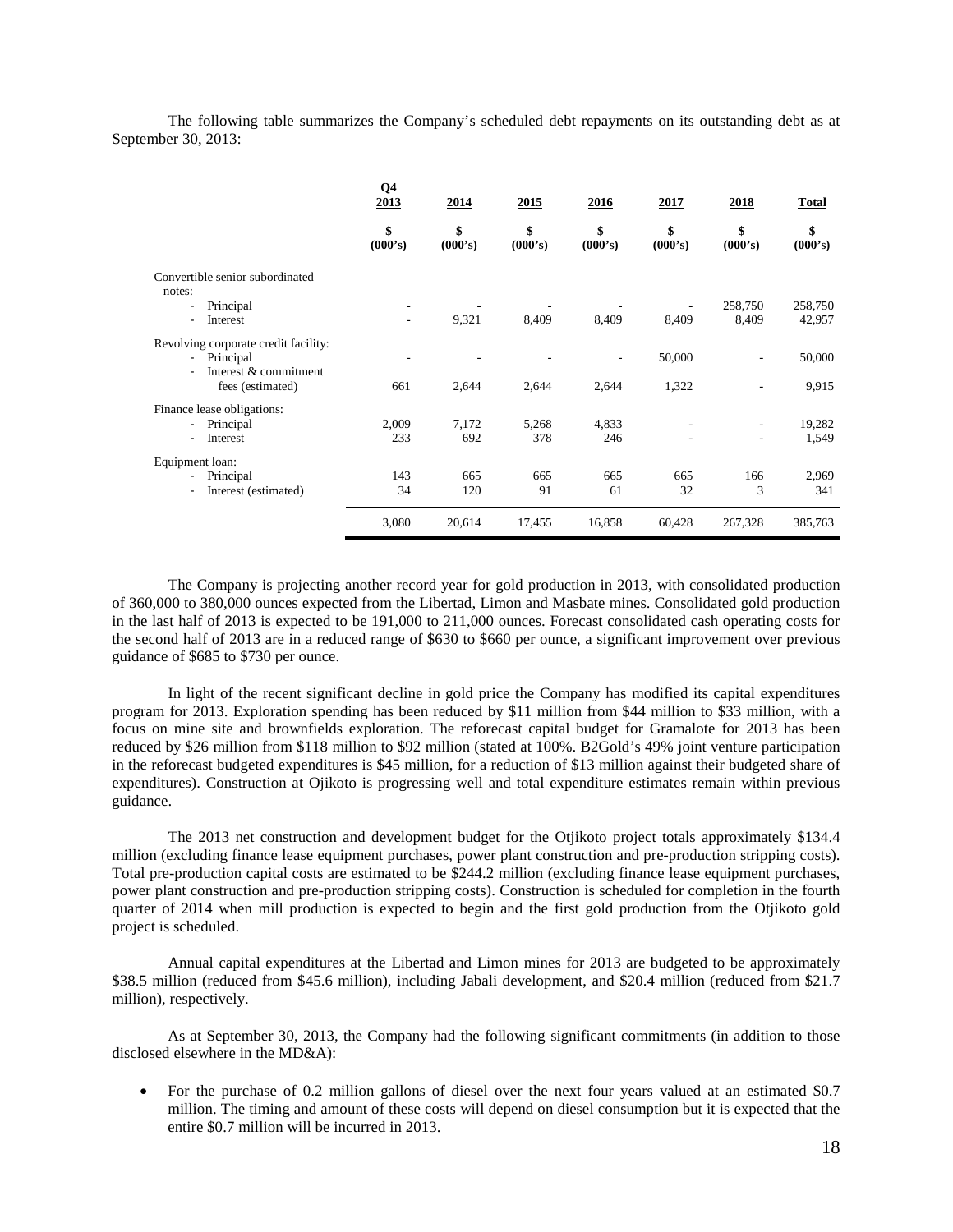- For the purchase of \$6.9 million of equipment for the construction of the mill, crusher and processing tanks at the Otjikoto project in Namibia. The timing and amount of these costs will depend on delivery of the components but \$4.7 million is expected to be incurred in 2013 and the remaining \$2.2 million in the first half of 2014.
- For further payments of \$21.6 million for the construction of a power plant at the Otjikoto project in Namibia. The timing and amount of these costs will depend on delivery of the components but it is expected that \$14.4 million will be incurred in 2013 and the remaining \$7.2 million in 2014.

#### *Derivative financial instruments*

The Company has entered into foreign currency contracts to manage its foreign currency exposure of forecast expenditures denominated in Namibian dollars relating to the development of its Otjikoto project. As the Namibian dollar is pegged to the South African Rand, the Company enters into foreign currency contracts between the South African Rand and the United States dollar due to their greater liquidity.

At September 30, 2013, forward currency contracts totalling \$9 million at an average rate of 9.4 Rand were outstanding with maturity dates ranging from October 2013 to December 2014. In addition, "zero-cost put/ call" collar contracts totalling \$43.5 million were outstanding with maturity dates ranging from October 2013 to December 2014 with an average floor price of 9.11 Rand and an average ceiling price of 10.08 Rand. These contracts reduce the Company's foreign currency exposure to the Rand below the budgeted rate of 8.5 Rand to the United States dollar, the conversion ratio used for the Otjikoto construction budget. These contracts were entered into to protect against capital cost over-runs that may otherwise occur due to currency fluctuations.

These derivative instruments were not designated as hedges by the Company and are recorded at their fair value at the end of each reporting period. Changes in the fair value are included in the statement of operations for the period. For the three month and nine month period ended September 30, 2013, the Company recorded an unrealized derivative gain of \$2.2 million and unrealized derivative loss of \$3.1 million, respectively. For the three month and nine month period ended September 30, 2012, the Company recorded a realized derivative loss of \$2 million and \$3.2 million, respectively.

In the second and third quarters of 2013, as a result of the requirements under the Senior Credit Facility, the Company also entered into a series of "zero-cost put/ call" collar contracts for gold with settlements scheduled between January 30, 2015 and December 31, 2018 with an average floor price of \$1,000 per ounce and an average ceiling price of \$1,721 per ounce. These derivative instruments were not designated as hedges by the Company and recorded at their fair value at the end of each reporting period with changes in fair value recorded in the statement of operations. Adjustments to the market value are included in the statement of operations. For the three month and nine month period ended September 30, 2013, the Company recorded an unrealized derivative loss of \$1.4 million and \$2.6 million, respectively, in the statement of operations.

#### *Deferred revenue and gold commitments*

As a result of the acquisition of CGA, the Company assumed its gold forward contracts related to the Masbate project for 50,225 ounces of gold with settlements scheduled between January 31, 2013 and December 31, 2013 at an average price of \$913 per ounce. The fair value of these contracts (required to be recognized as part of the Company's acquisition accounting as the fixed terms of the contracts were unfavourable compared to market terms for similar contracts) was estimated to be negative \$37.4 million on January 16, 2013. The fair value was calculated using spot and forward prices and volatilities.

The Company's gold forward contracts are excluded from the scope of IAS 39 ("Financial Instruments: Recognition and Measurement"), as they are non-financial instruments that qualify for the own use exemption and do not contain any embedded derivatives which would require to be accounted for separately from the executory host contracts. As a result, these contracts are not subsequently re-measured at fair value after initial recognition and are reduced through a corresponding adjustment to revenue consistent with the timing of revenue recognition criteria being met for the gold deliveries made under the terms of contract. As at September 30, 2013, the amount of \$9.3 million was outstanding and was presented on the consolidated balance sheet as deferred revenue, and is expected to be amortized over the remainder of the contract terms.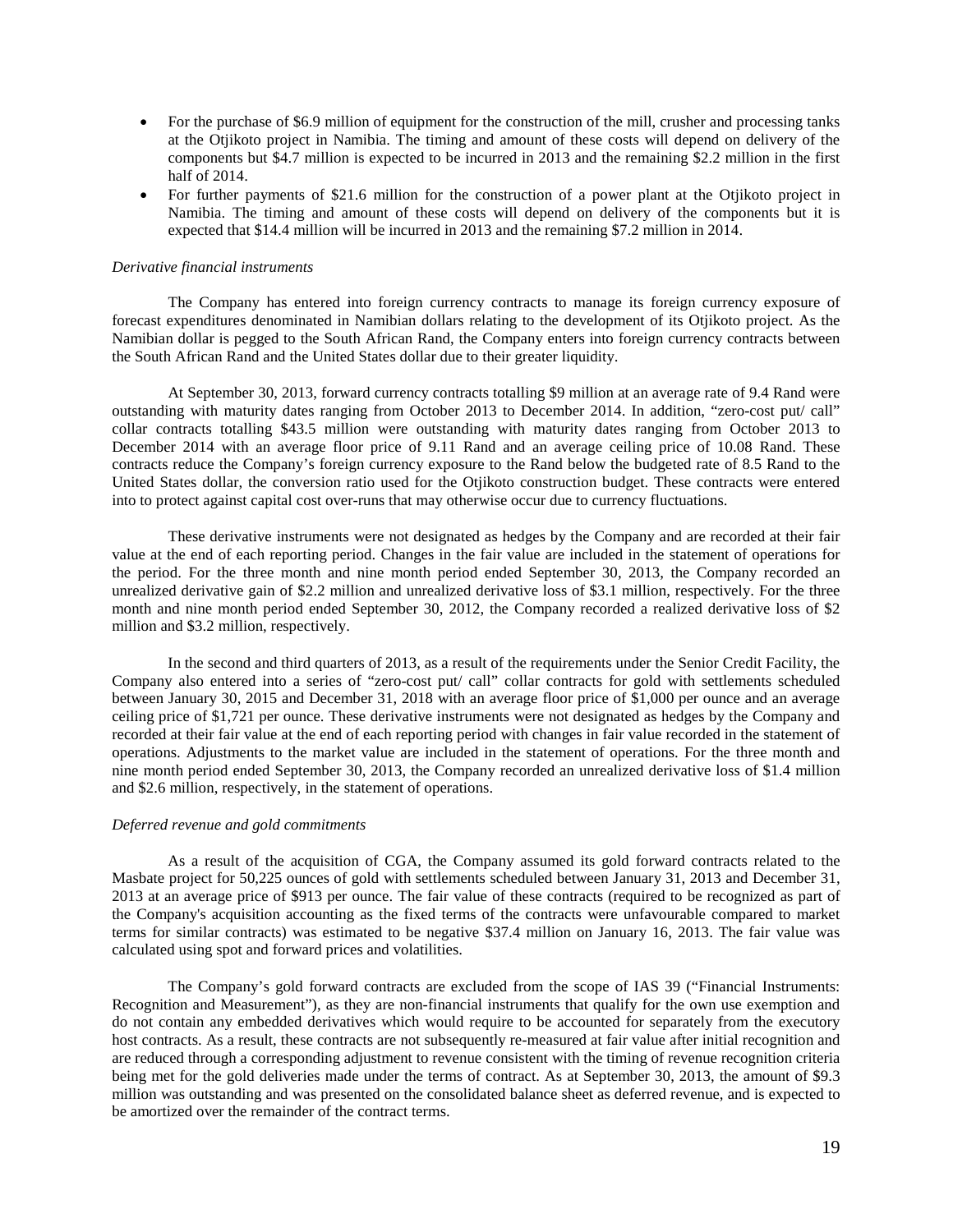For the three and nine month period ended September 30, 2013, 12,657 ounces and 37,564 ounces of gold were delivered under these gold forward contracts at an average settlement price of \$917 per ounce and \$908 per ounce, respectively. As at September 30, 2013, the outstanding gold forward contracts totalling 12,661 ounces had an estimated total fair value of negative \$5.1 million.

In addition, under the terms of the recently signed Senior Credit Facility, the Company is required to maintain gold contracts, within certain parameters, over the term of the facility in order to manage the risk of volatility in the Company's future operating income and reduce risk in respect of debt service obligations. As a result, the Company entered into a series of Rand denominated gold forward contracts in the second quarter of 2013 for 117,984 ounces of gold with settlements scheduled between January 30, 2015 and December 31, 2018 at an average price of 14,912 Rand per ounce (the Rand forward price translates to an average gold price of \$1,485 per ounce based on the September 30, 2013 Rand/ U.S. dollar exchange rate of 10.04). These contracts are excluded from the scope of IAS 39, accounted for as executory contracts as they were entered into and continue to be held for the purpose of delivery in accordance with the Company's expected production schedule. No fair value gains and losses on these commodity contracts have been recorded in the financial statement. The effect of these contracts will be to provide a fixed price in Rand for a portion of gold sales.

### *Operating activities*

Cash flow from operating activities before changes in the non-cash working capital was \$32 million (\$0.05 per share) in the third quarter of 2013 compared to \$28.4 million (\$0.07 per share) in the third quarter of 2012, an increase of 12% compared to the third quarter of 2012 (despite a 24% decrease in the average realized gold price, on a cash basis, excluding the amortization of deferred revenue). The increase was mainly due to the recent acquisition of the Masbate Mine and increased gold production from the Libertad and Limon mines.

Cash flow from operating activities before changes in the non-cash working capital for the nine months ended September 30, 2013 was \$108.6 million compared to \$83.3 million in the comparable period last year. The increase was mainly due to the recent acquisition of the Masbate Mine and increased gold production from the Libertad and Limon mines.

#### *Financing activities*

On August 23, 2013, the Company issued convertible senior subordinated notes for net proceeds of \$249.7 million (see "Liquidity and Capital Resources" section).

As at September 30, 2013, the Company had drawn down a net total of \$50 million under the Senior Credit Facility, leaving an unused balance of \$100 million. In the first quarter of 2013, the Company drew down \$25 million under its then existing revolving credit facility. This facility was repaid in April 2013 with drawdowns on the new \$150 million Senior Credit Facility. In addition, in the second and third quarters of 2013, the Company drew down another \$25 million and \$50 million, respectively. On August 26, 2013, the Company repaid \$50 million using a portion of the proceeds from the issuance of the convertible notes.

On March 28, 2013, the Company made a principal repayment of \$4.5 million on the Masbate Facility. On June 28, 2013, the Company made a final repayment of approximately \$14 million, paying off the Masbate Facility in full. Restricted cash of \$9 million which had been held with BNP Paribas Bank as required under the Masbate Facility Project facility agreement was released to the Company.

For the three and nine month period ended September 30, 2013, the Company made repayments under its finance lease obligations of \$2.1 million and \$5.9 million, respectively, mainly in connection with the Masbate mining fleet which has been leased.

On June 14, 2013, pursuant to an Investment Agreement with EVI, the Company issued approximately 2.5 million common shares to EVI in consideration for a payment of \$6.6 million from EVI and a \$1 million payment to EVI as consideration for EVI assigning to the Company of its existing right to acquire an additional 5% interest in the Otjikoto gold project. In addition, on July 9, 2013, EVI exercised its right to acquire an additional 2% interest in the Otjikoto gold project for a purchase price of \$5 million.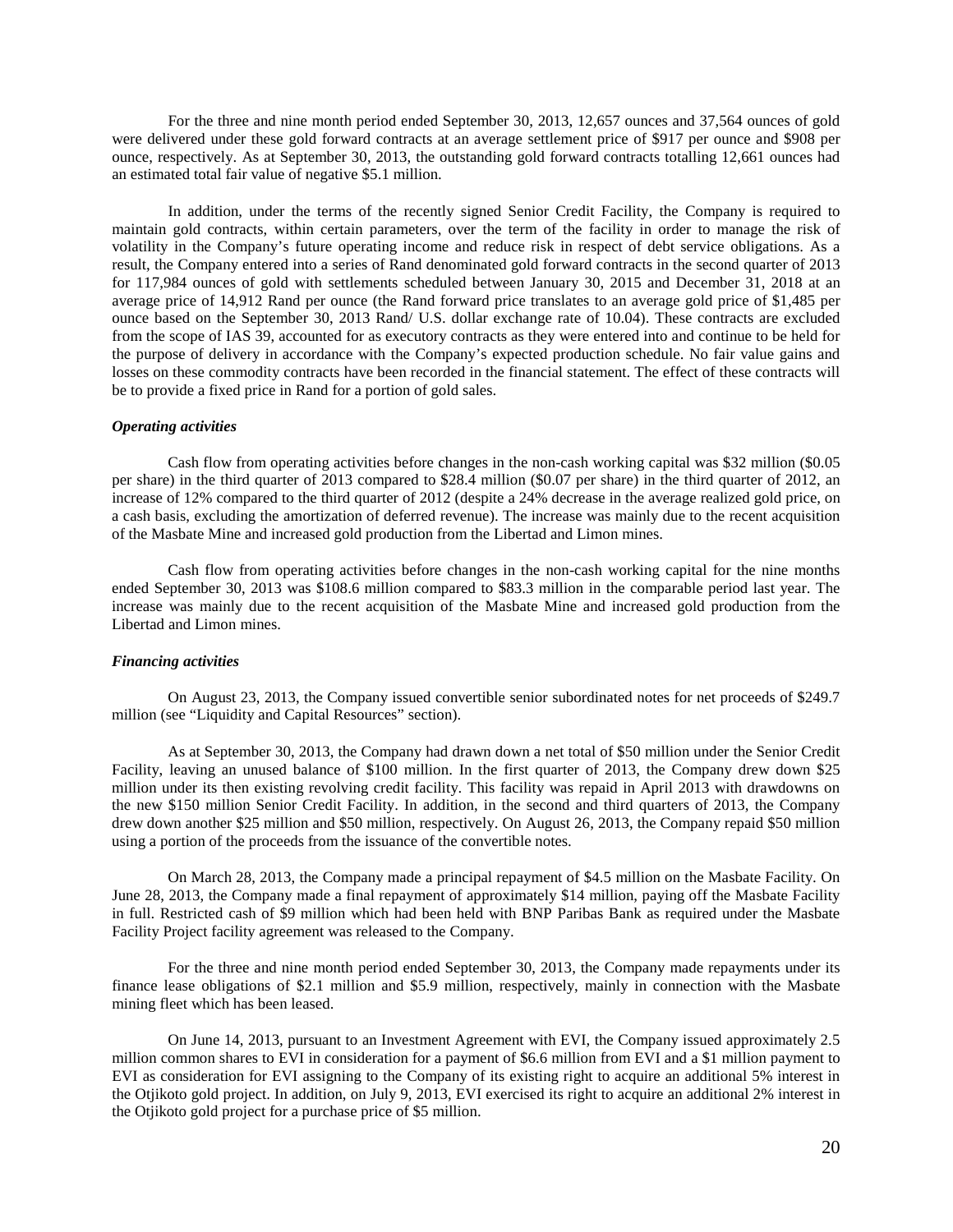The Company received cash proceeds of \$2.4 million during the nine months ended September 30, 2013 from the exercise of stock options, of which \$0.4 million was received in the third quarter of 2013.

The Company received cash proceeds of \$7.4 million during the nine months ended September 30, 2012 from the exercise of stock options and warrants, of which \$0.2 million was received in the third quarter of 2012.

## *Investing activities*

In the third quarter of 2013, capital expenditures on sustaining capital, pre-stripping and development at the Masbate Mine (see "Masbate Mine" section) totalled \$10 million, the Libertad Mine (see "Libertad Mine" section) totalled \$2.3 million (Q3 2012 - \$5.5 million), and the Limon Mine (see "Limon Mine" section) totalled \$4.5 million (Q3 2012 - \$5.4 million). Jabali development totalled \$3.2 million in the quarter (Q3 2012 - \$3.9 million). In addition, Gramalote prefeasibility (see "Gramalote Property" section) and Otjikoto mine construction (excluding mobile equipment, power plant construction and prestripping) (see "Otjikoto Property" section) totalled \$11.5 million (Q3 2012 - \$10 million) and \$25.5 million, respectively. Resource property expenditures on exploration totalled approximately \$6.7 million (Q3 2012 - \$8.6 million), including Otjikoto development/ feasibility, as disclosed in the table below.

During the nine months ended September 30, 2013, capital expenditures on sustaining capital, pre-stripping and development at the Masbate Mine (see "Masbate Mine" section) totalled \$20.8 million, the Libertad Mine (see "Libertad Mine" section) totalled \$14.4 million (2012 - \$22.9 million), and the Limon Mine (see "Limon Mine" section) totalled \$12.5 million (2012 - \$16.9 million). Jabali development totalled \$11.3 million in the quarter (2012 - \$8.5 million). In addition, Gramalote prefeasibility (see "Gramalote Property" section) and Otjikoto mine construction (excluding mobile equipment, power plant construction and prestripping) (see "Otjikoto Property" section) totalled \$44.1 million (2012 - \$18.9 million) and \$60.8 million, respectively. Resource property expenditures on exploration totalled approximately \$22.7 million (2012 - \$35.1 million), including Otjikoto development/ feasibility, as disclosed in the table below.

|                                  | Three months ended<br>September 30<br>(unaudited) |               | Nine months ended<br>September 30<br>(unaudited) |               |  |
|----------------------------------|---------------------------------------------------|---------------|--------------------------------------------------|---------------|--|
|                                  | 2013                                              | <u>2012</u>   | 2013                                             | 2012          |  |
|                                  | \$<br>(000's)                                     | \$<br>(000's) | \$<br>(000's)                                    | \$<br>(000's) |  |
| Masbate, exploration             | 1,202                                             |               | 4,719                                            |               |  |
| Otjikoto exploration/feasibility | 1,424                                             | 2,731         | 5,392                                            | 14,974        |  |
| Libertad Mine, exploration       | 1,369                                             | 819           | 4,089                                            | 5,493         |  |
| Limon Mine, exploration          | 1,055                                             | 1,046         | 3,462                                            | 3,484         |  |
| Trebol & Pavon                   | 741                                               | 618           | 1,771                                            | 2,146         |  |
| Pajo                             | 449                                               |               | 1,387                                            |               |  |
| Calibre joint venture            | 202                                               | 1,532         | 976                                              | 3,678         |  |
| Mocoa                            | 66                                                | 1,224         | 519                                              | 2,859         |  |
| Cebollati                        |                                                   | 420           |                                                  | 1,616         |  |
| Other                            | 147                                               | 192           | 380                                              | 833           |  |
|                                  | 6,655                                             | 8,582         | 22,695                                           | 35,083        |  |

## *Jabali (Libertad Mine)*

The Jabali deposit at the Libertad property in Nicaragua is located approximately 15 kilometres east of the mill facility at the Libertad Mine and consists of two zones, the Antenna and Central Zones that cover a combined strike length of 3.2 kilometres, though the vein itself has a known strike length of 6.2 kilometres.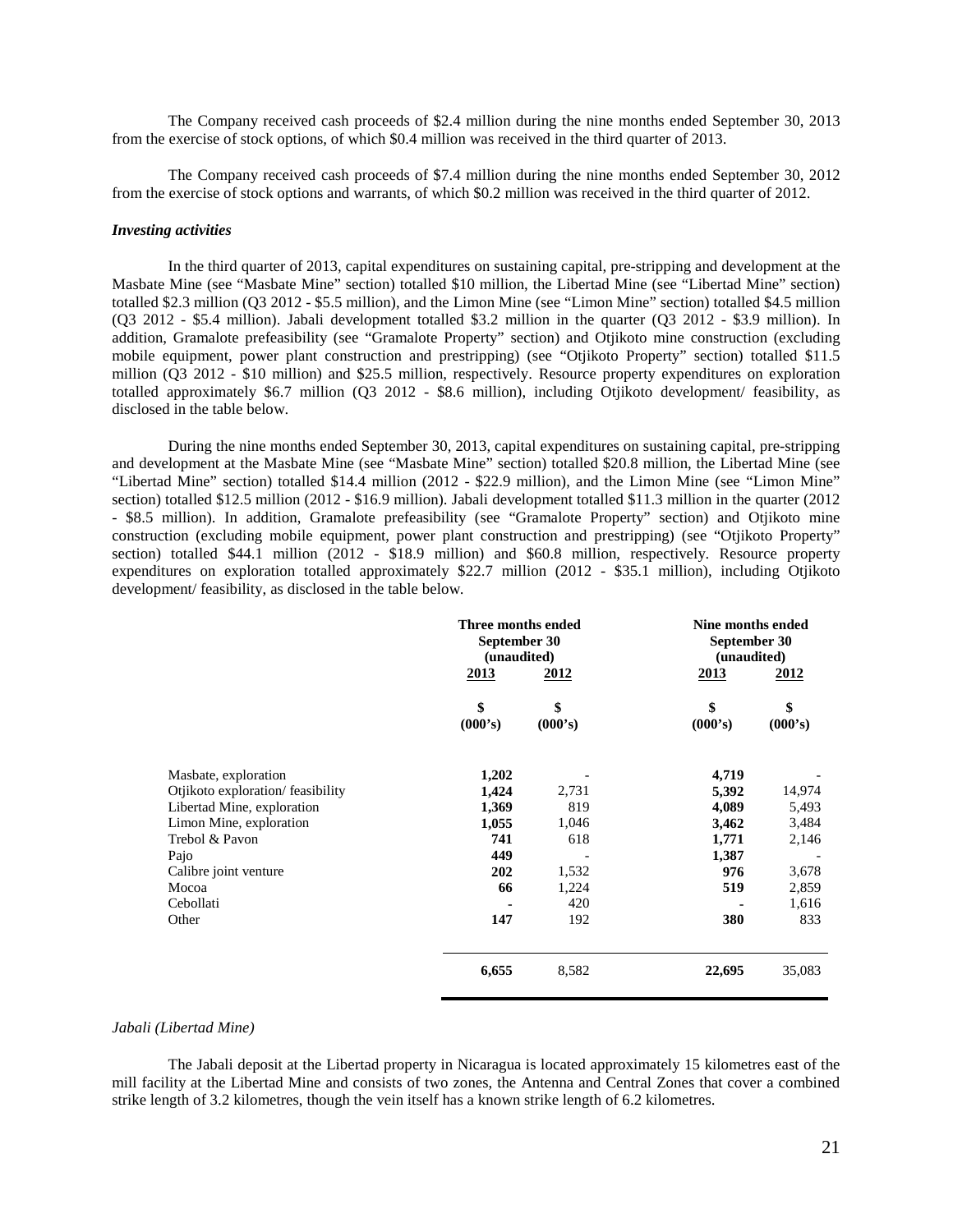The 2013 budget for the development of the Jabali deposit is approximately \$16.9 million. This budget includes construction of a 15 kilometre private haul road for transporting the Jabali deposit ore to the Libertad mill (completed), and for mine infrastructure development, engineering and socio-economic programs. The Company has received the mining permit for the Jabali Central deposit and has commenced the shipment of Jabali ore to the Libertad mill. The development and pre-stripping capital costs for the Jabali Central deposit are included in the Libertad 2013 capital budget as disclosed in the news release dated January 18, 2013.

The Jabali Central deposit has a proven and probable reserve of 2.41 million tonnes at 2.66  $g/t$  Au containing 206,115 ounces of gold. The Jabali deposit as a whole has an indicated mineral resource of 1.74 million tonnes at 4.72 g/t gold containing 264,143 ounces of gold and an inferred mineral resource of 1.68 million tonnes at 3.95 g/t gold containing 213,373 ounces of gold. These grades are considerably higher than the average grade of 1.92 g/t ore processed at the Libertad mill in 2012.

Based on the delivery of higher grade ore from the Jabali deposit, the Company forecasts annual production at Libertad to be approximately 131,000 to 137,000 ounces of gold in 2013 and 145,000 to 152,000 ounces of gold by 2014.

## *Libertad Mine*

Exploration continues on the Libertad property in 2013 with the focus on the Mojon and Jabali underground drill programs. Most recent results released in 2013 include JB12-402 with 394.87 g/t gold over 1.03 metres true width, JB12-403 with 3.02 g/t gold over 11.59 metres true width and JB12-406 with 568.0 g/t gold over 0.43 metres down hole interval.

Additional drilling within the inferred resource outline of the Jabali Antenna vein, but outside of the 2012 planned pit, returned good widths and high grade assays at relatively shallow depths (see press release of January 29, 2013 and results above). These results demonstrate that the Jabali vein is continuous throughout the length of the defined indicated and inferred resource. The drilled holes cover an area of approximately 300 metres along strike and down to 150 metres depth and this drilling increased the Jabali Antenna gold ounces resource base by 12% (an extra 28,308 ounces of gold) with the average grade rising from 4.13 to 4.91 g/t Au.

The Libertad exploration budget for 2013 is approximately \$4.2 million (reduced from \$4.7 million) for a total of approximately 11,000 metres of planned drilling. The program includes completing the Jabali and Mojon high grade underground and continued exploration on a number of regional targets, including the San Juan trend, Chamarro-Socorro trend, Cerro Quiroz and others.

#### *Limon Mine*

The focus of the exploration work on the Limon property to date has been on the Santa Pancha Pozo (shaft) 4 and 5 area, located 1 km north of the current underground mining at Santa Pancha, with 64 diamond drill holes completed for a total of 13,225 metres. The hanging wall ("HW") structure appears to be the best host to mineralization where average true widths between 2 - 15 metres were intersected. Results demonstrate continuity of grade and width over a strike length of 1 kilometre and to depths of 230 metres. Of note are holes LIM-12-3648 with 5.65 g/t gold over 14.92 metres true width, LIM-12-3651 with 15.70 g/t gold over 4.92 metres true width, LIM-12- 3655 with 5.70 g/t gold over 8.30 metres true width (all gold grades are uncapped).

Further south the 4 - 10 metres average true width of the footwall ("FW") structure returned some equally good grades: LIM-12-3691 with 5.44 g/t gold over 6.58 metres, LIM-12-3692 with 5.27 g/t gold over 10.03 metres and LIM-12-3736 with 17.23 g/t gold over 4.79 metres.

The 2013 Limon exploration budget is approximately \$4.3 million (reduced from \$5.7 million) to fund approximately 13,500 metres (reduced from 17,000 metres) of drilling. The program includes completing the infill drilling along the Pozo 4-5 structure to sufficient drill spacing to allow preliminary mine planning. Follow up of other interesting regional targets across the Limon claim area is also planned.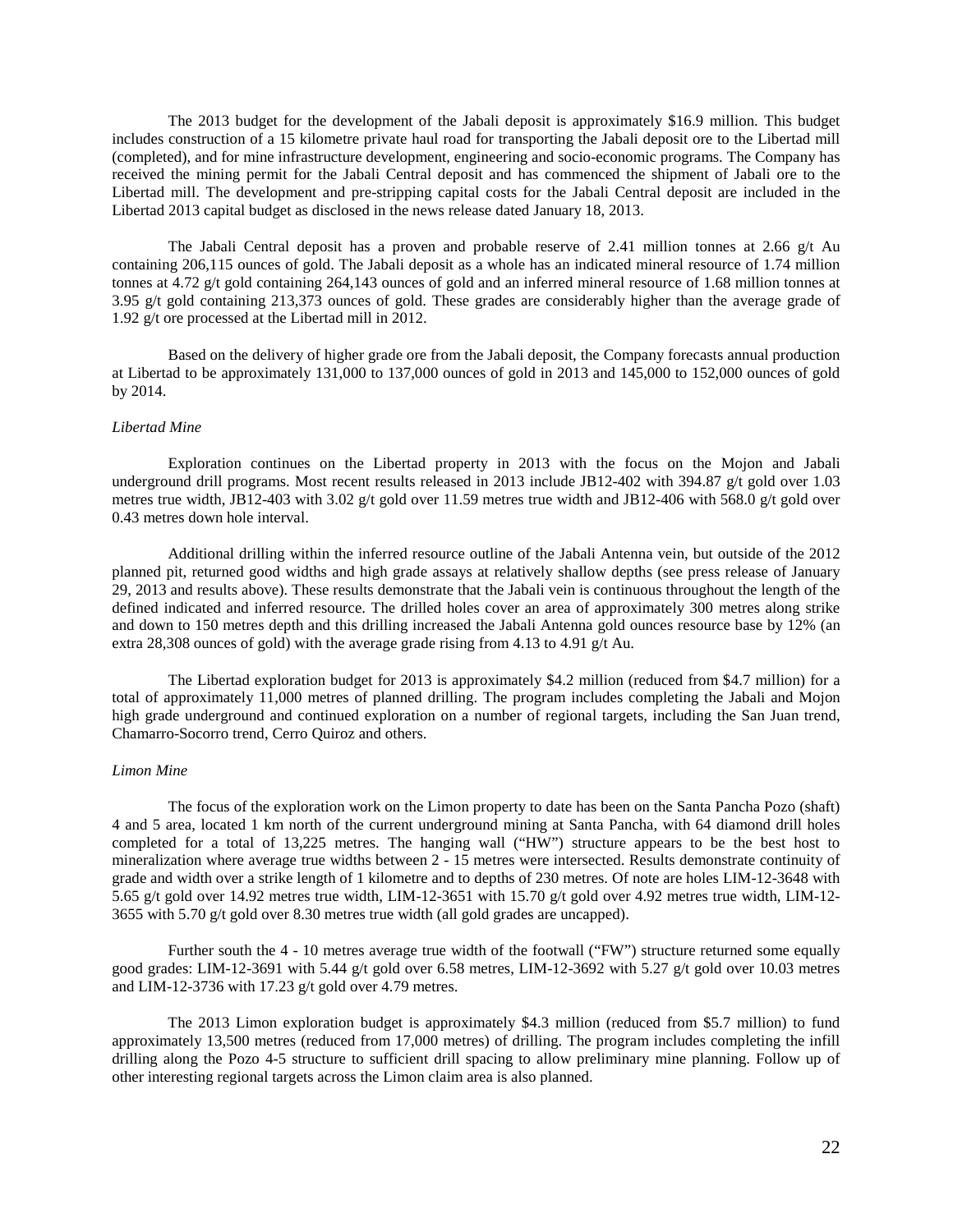Based on results to date, B2Gold's exploration team believes there is potential to increase the current mine life of the Limon Mine and also discover higher grade open pit and underground deposits that could further increase annual gold production.

#### *Masbate Mine*

At the Masbate Mine in the Philippines, an aggressive 2013 exploration program totaling \$10.5 million (reduced from \$11 million) is underway with four drill rigs currently working. The Masbate project is a low sulphidation epithermal vein system with a tenement which covers 16 kilometres of very prospective ground with well-defined vein systems. The 2013 exploration program is comprised of reserve/resource drilling on numerous mine veins including Main Vein, Colorado, Panique and Montana as well as exploration drilling designed to outline new resources on near mine veins outside of the current reserve/resource such as Pajo and the high grade Montana North vein. In addition to drilling, geochemical sampling and follow-up trenching will be carried out on a number of priority target areas outside of the current resource.

A new mineral reserve estimate for the Masbate Mine has been completed based on the existing mineral resource model as of December 31, 2012. Mineral reserves were calculated using current site operating costs, revised metallurgical recoveries and a gold price of \$1,350 per ounce. The new mineral reserve contains 3.2 million ounces which is a 7.5% increase over the previous reserve statement (as reported) at a significantly improved grade of 0.97 g/t (previous reserve estimate  $0.82$  g/t).

The Company has completed an additional 95 exploration and resource diamond drill holes for a total of approximately 15,000 metres and an additional 77 mine related diamond drill holes for a total of 9,000 metres since its acquisition of the Masbate Mine in January 2013. Drill results are being collated and a new resource report incorporating those drill results is expected to be available by early 2014 and mineral reserves are expected to be updated by mid-2014, which could potentially increase the revised Masbate Reserves reported above.

#### *Otjikoto*

The 2013 Otjikoto Project drilling program, comprising 134 drill holes totaling 23,602.24 metres, was finished in late July and the majority of assay results have been returned. Drilling was focused on the recently discovered Wolfshag zone, situated immediately to the east and northeast of the planned open pit on the main Otjikoto deposit, where 80 holes totaling 20,920 metres were completed in 2013. An additional 21 holes were drilled as infill in the main Otjikoto pit area and adjacent to the Wolfshag zone, to aid in mine planning. Four holes were drilled for condemnation of the revised waste dump area and 29 shallow holes were completed for civil engineering studies.

Drilling at Wolfshag concentrated on the northern 1 kilometre of the 1.6 kilometre long zone from section lines 7800N to 8800N. Drill holes were completed on 100 metres spaced sections and 25 metres spacing on section lines. This infill drilling is anticipated to upgrade the northern portion of the Wolfshag zone to an inferred resource with the initial resource estimation for the zone expected to be completed by year end.

Select significant new results (uncapped) from the Wolfshag drilling include, from north to south:

- WH13-103 with 16.20 metres at 9.39 g/t gold, including 12.80 metres at 11.27 g/t gold;
- WH13-098 with 30.10 metres at  $6.02$  g/t gold, including 15.85 metres at 10.55 g/t gold;
- WH13-094 with 25.00 metres at 4.13 g/t gold; including 4.10 metres at 9.30 g/t gold;
- OT13-367 with 24.20 metres at 6.73 g/t gold, including 14.50 metres at 10.41 g/t gold;
- OT13-368 with 13.00 metres at 6.37 g/t gold; and,
- OT13-376 with 16.30 metres at 9.37 g/t, including 12.70 metres at 11.89 g/t gold.

Drill hole WH13-103 represents the best hole to date in the northern most portion of the Wolfshag zone. Holes OT13-368 and OT13-376 are the first holes drilled on sections 7500N and 7300N, respectively, on the southern extension of the Wolfshag zone. OT13-367 was drilled 25 metres west of OT12-344 (27.10 metres at 2.05 g/t gold, including 6.55 metres at 5.19 g/t gold; see news release dated April 10, 2013) and returned 24.20 metres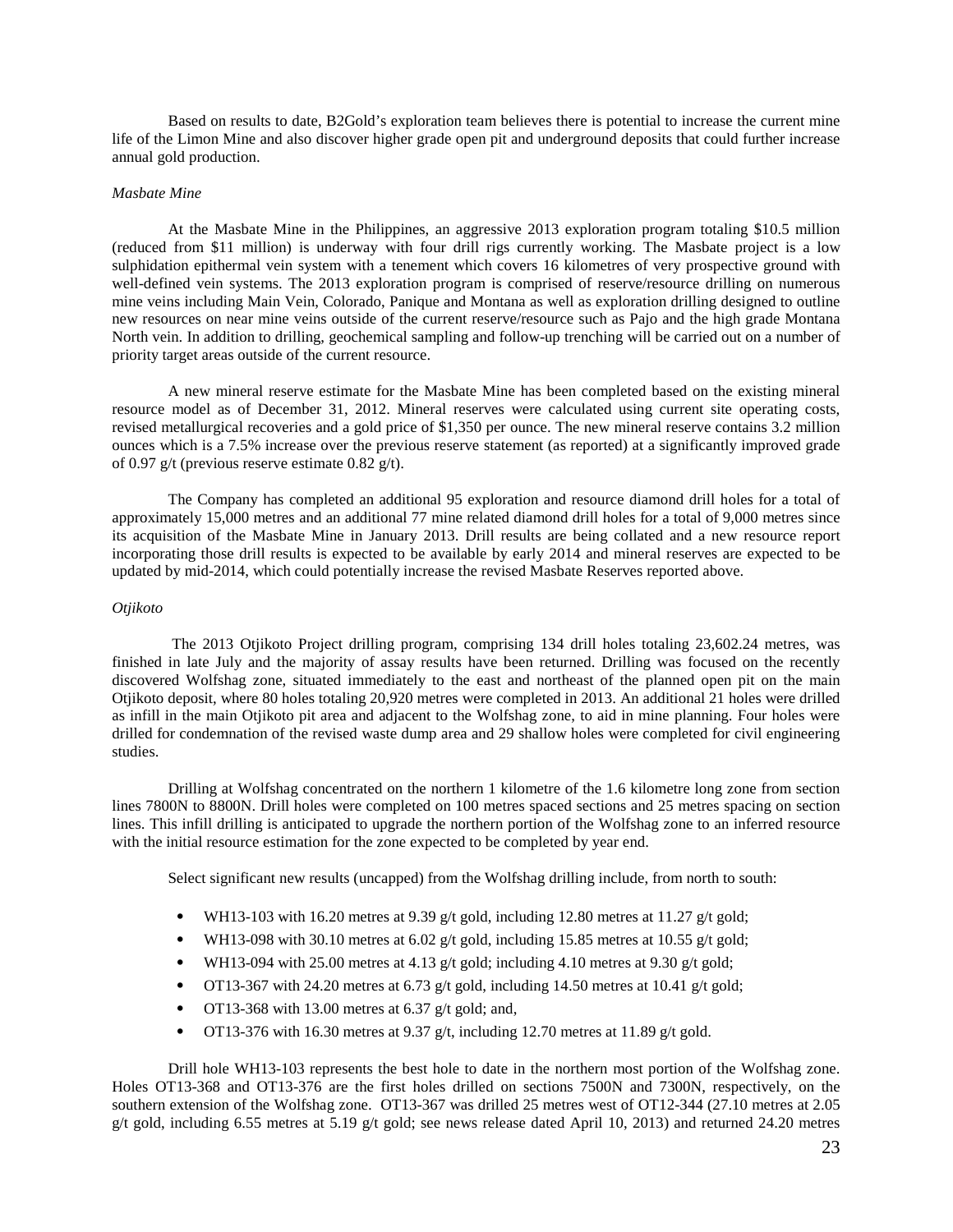grading 6.73 g/t gold, including 14.50 metres grading 10.41 g/t gold. These holes on the southern extension of the Wolfshag zone will be followed up with additional drilling next year to potentially bring this portion of the zone into a mineral resource category.

The drilling on the Wolfshag zone continues to return high grade gold over significant thicknesses in a series of en-echelon stacked, shallow easterly dipping mineralized shoots. The shoots plunge at 10 to 15 degrees to the southwest and have been traced to the south down plunge for 1,600 metres strike length. Mineralization consists of pyrite-magnetite-calcite in veins, steep tension gashes and replacement zones hosted within albitite + calcite + clay altered metasediments and marble lenses. The Wolfshag mineralized zone is bounded by folded, recrystallized and sheared marbles, the West and East marbles, within a sheared thrust ramp duplex. The highest grades occur in the western and central portion of the WA shoot, the uppermost mineralized shoot within the Wolfshag zone. The WA shoot ranges in thickness from 10 to 35 metres over widths of 70 to 110 metres. The WB shoot is situated 5 to 15 metres below the WA shoot and varies from 3 to 15 metres thickness over 50 to 75 metres width. Several additional stacked shoots occur below the WA and WB shoots but are not as well defined at the present.

Recent results from the WA shoot include: WH13-103, on section 8600N, with 16.20 metres at 9.39 g/t gold, including 12.80 metres at 11.27 g/t gold, starting at 45.50 metres downhole; WH13-098, on section 8200N, with 30.10 metres at 6.02 g/t gold, including 15.85 metres at 10.55 g/t gold; OT13-368, with 13.00 metres at 6.37 g/t gold; and, OT13-376, with 16.30 metres at 9.37 g/t, including 12.70 metres at 11.89 g/t gold.

Historic hole OTG2, on section line 6800N, was deepened and intersected Wolfshag style mineralization, grading 9.55 metres at 1.69 g/t gold, including 2.45 metres at 5.62 g/t gold, starting at a depth of 695 metres below surface. This intersection, four hundred metres south of OT13-366B (11.00 metres at 6.04 g/t gold; see July 17, 2013 news release), indicates that the gold bearing mineralized system is still open at depth to the south and that there is potential to extend the Wolfshag zone to in excess of 2,000 metres.

Several holes were drilled to follow up on zones of mineralization previously identified to the east of the Wolfshag zone. Hole WH13-121 intersected 1.50 metres grading 10.28 g/t gold in the up plunge extension of the WH41 zone, 125 metres east of the Wolfshag zone. The WH41 zone has now been traced in excess of 300 metres strike length. A new zone of veining was intersected in hole WH13-128, on section line 8900N, 300 metres to the east of the main Wolfshag zone. Abundant VG was present in an oxidized hematitic zone which returned 2.40 metres at 64.57 g/t gold starting at a depth of 63 metres. The significance of this new zone of mineralization is unknown at this time.

It is important to note that the average mineable grade of the adjacent main Otjikoto deposit is 1.42 g/t gold as stated in the feasibility study. Based on the proximity of the Wolfshag zone to the planned Otjikoto open pit, the Company believes a significant amount of the Wolfshag mineralization could be included in an expanded pit, subject to further drilling and final mine plan. The Company intends to update the mine plan to incorporate the Wolfshag zone once infill drilling has upgraded the resource to indicated next year.

#### *Gramalote*

Prefeasibility and exploration work recommenced at the Gramalote Project in the second half of 2010 with exploration, infill drilling and metallurgical test sample drilling and preliminary engineering investigations. Highlights from the 2011 to 2013 prefeasibility and exploration work to date on the Gramalote property include positive metallurgical test results showing gold recovery of approximately 95% using a flotation recovery process and encouraging drill results from Gramalote Central and outside targets indicating the potential for a larger resource. A total of \$171 million (100% basis) has been spent and 87,998 metres of diamond and reverse circulation drilling has been completed in 239 holes since AngloGold became operator in September 2010.

Exploration drilling has been carried out on six drill targets located within four kilometre of the current Gramalote Central mineral resource including Monjas West, Trinidad South, Monjas East, Limon, Topacio and La Maria with the aim to add new inferred resources. All of these targets have similar geological, alteration and mineralization characteristics to Gramalote Central. Since October 2010 a total of 32,306 metres in 89 drill holes have been completed on the six satellite targets. Results to date clearly indicate the upside potential for more gold mineralization on the large Gramalote property.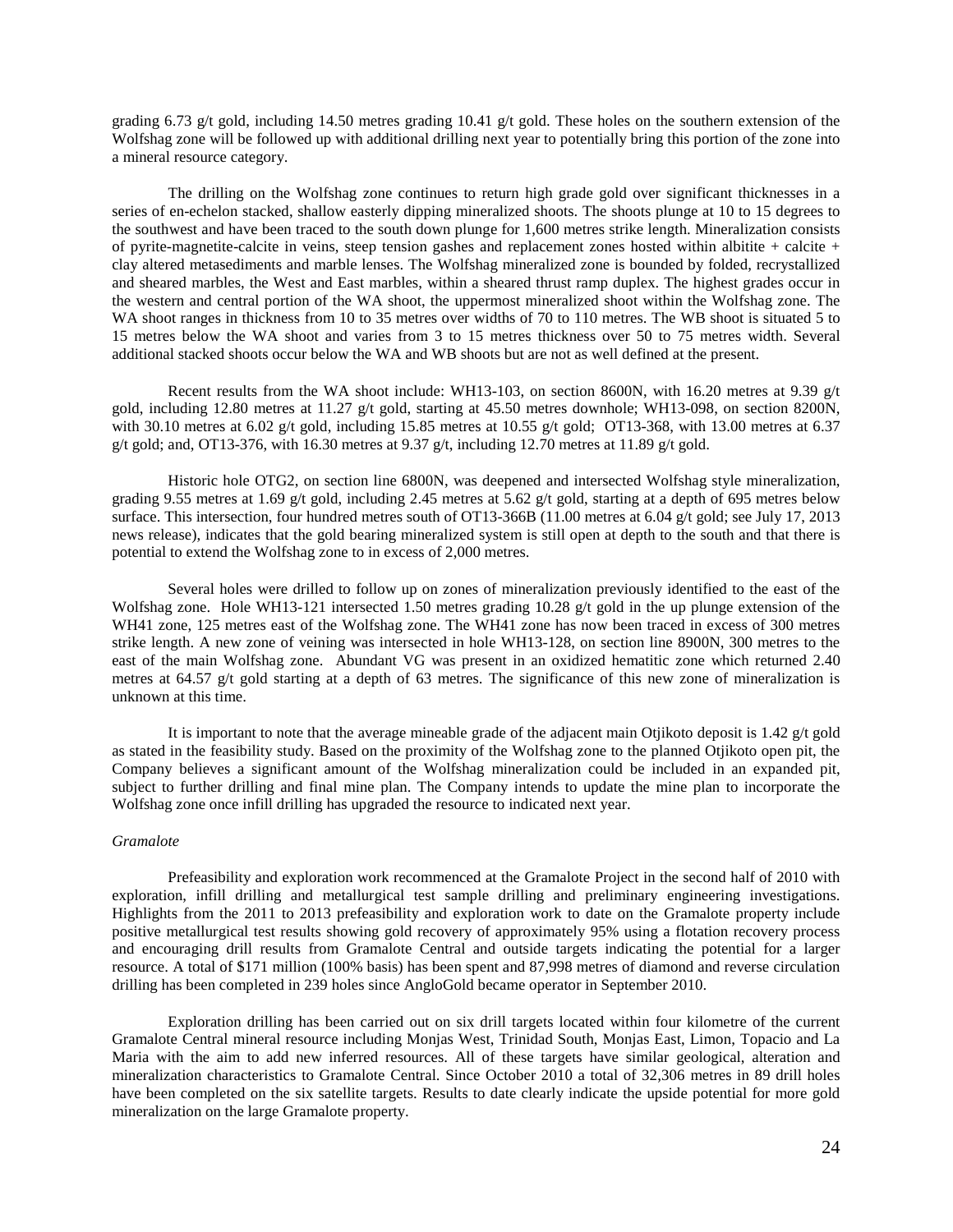Positive gold intersections continue to be returned in Monjas West located two kilometres west southwest along strike of Gramalote Central resource. A total of 19,143 metres in 50 holes have been drilled at Monjas West with recent results up to 98.0 metres at 1.42 g/t gold in hole MW-33, 22.0 metres at 1.10 g/t Au in hole MW-036. 18.0 metres at 2.02 g/t Au in hole MW-041, 36.0 metres at 1.14 g/t Au in hole MW-042A, 34.0 metres at 0.74 g/t Au in hole MW-045, 14.0 metres at 0.83 g/t Au in hole MW-046 and 40.0 metres at 0.62 g/t Au in hole MW-047.

An independent audit of the Gramalote mineral resource was completed in June, and a final report and recommendations have been received. As a result of this audit, the prefeasibility study schedule has been revised to accommodate the following:

- Re-estimate the Gramalote Central (Ridge) mineral resource, incorporating all of the recommendations from the audit. The new estimate is expected to employ "Uniform Conditioning Simulations" to better model local recoverable resources which is expected to more accurately predict grade and tonnage in the lower grade domains.
- Incorporate 23 new drill holes that were completed during April to June 2013 that were not part of the previous estimate.
- Complete trade-off studies using the updated mineral resource model to determine what project size generates the best economic case.

The schedule for the delivery of the prefeasibility study is now estimated to be late November 2013, which will allow for a project decision whether to proceed with a full Feasibility in 2014.

The Environmental Impact Assessment ("EIA") is being modified to accommodate a revised tailing dam design that will reduce both initial capital and operating costs. It is planned that the EIA will be completed and ready for submittal to the government regulatory agencies by the end of November 2013. A detailed work plan for the construction and operation of Gramalote ("PTO") will be completed and submitted with the EIA. The PTO provides the schedule, workforce requirements and other details for the implementation of the project.

The 2013 forecast for Gramalote is now estimated to be approximately \$92 million (stated at 100%. B2Gold's 49% joint venture participation is now estimated to be \$45 million). This is a reduction of approximately \$26 million from the original budget estimate of \$118 million.

## *Calibre Joint Venture*

The 2013 exploration program for Primavera has a budget of \$1.2 million (revised from \$2 million for Phase I). This will fund geophysical surveying and interpretation as well as detailed mapping and geological interpretation over the Primavera project area and its immediate area. Regional exploration over other targets is also ongoing across the property.

On September 9, 2013, the Company and Calibre entered into a joint venture agreement (the "JV Agreement"), which superseded the letter agreement between the parties dated April 24, 2013 (the "Letter Agreement"), to govern the joint venture between the parties with respect to the operations at the Primavera Gold-Copper Porphyry Project in northeast Nicaragua. Calibre currently has a 49% interest in the project, while the Company has a 51% interest and is the project operator. Under the terms of the JV Agreement, the Company was granted an option to earn an additional 19% interest in and to the project, for a total interest of 70%, by spending Cdn.\$6 million in additional project expenditures on or prior to April 24, 2016. Upon entering into the JV Agreement, the original Option Agreement between the Company and Calibre (entered into in June 2009 and amended in July 2010 and October 2010) was terminated and superseded in its entirety by the JV Agreement.

In conjunction with the Letter Agreement, Calibre applied to the TSX Venture Exchange (the "Exchange") to approve amendments to the terms of 10 million common share purchase warrants (the "Warrants") of Calibre held by the Company. The Warrants were issued to the Company pursuant to a non-brokered private placement of 20 million units at a price of Cdn.\$0.25 per unit, which closed on May 2, 2012. Each unit consisted of one common share and one-half of one Warrant, with each Warrant entitling the Company to purchase an additional common share of Calibre until May 2, 2013 at an exercise price of Cdn.\$0.50. Pursuant to the amendments, the Warrants were amended by extending the term of the Warrants by one additional year from May 2, 2013 to May 2, 2014 (the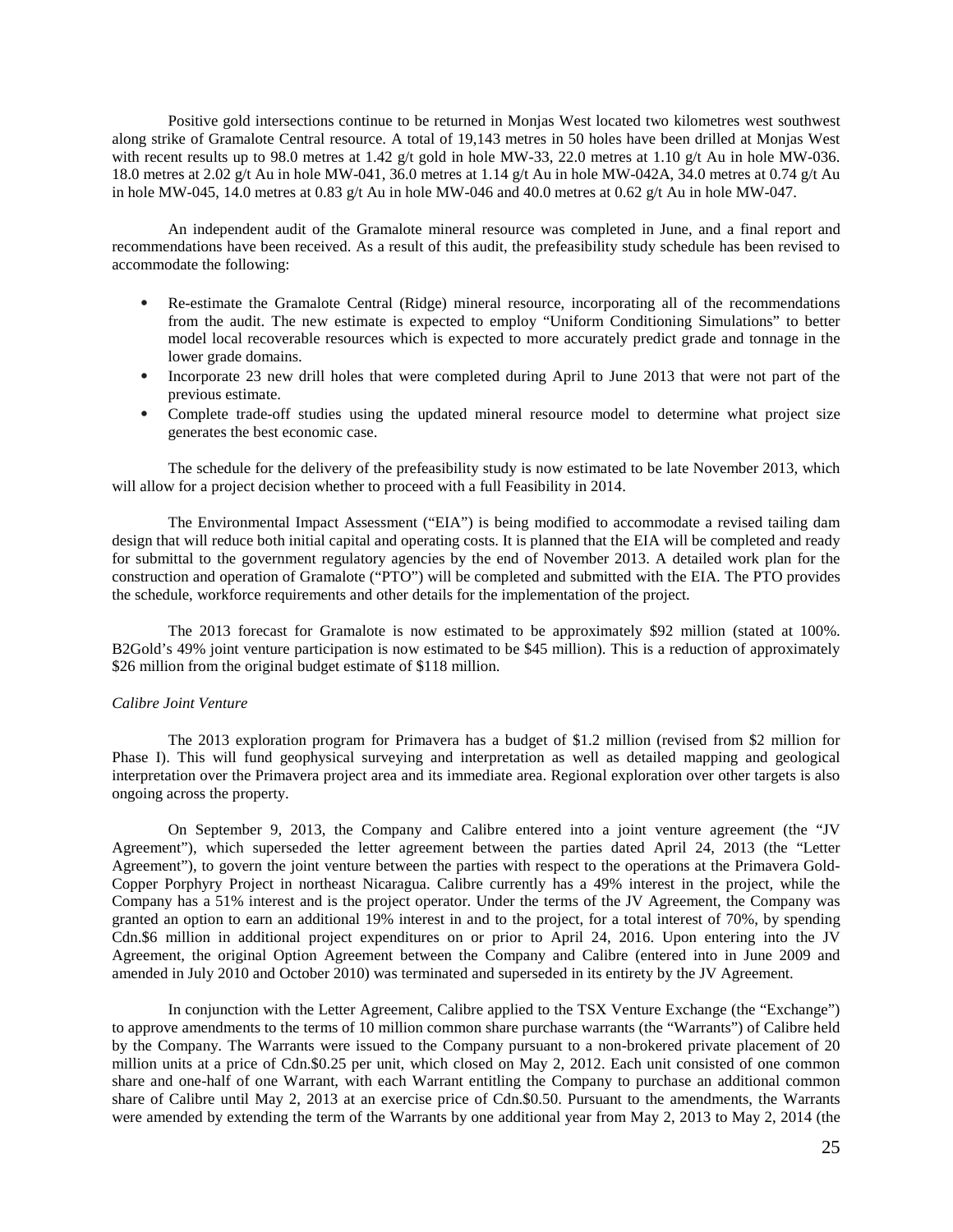"Amended Expiry Date") and by reducing the exercise price of the Warrants from Cdn.\$0.50 to Cdn.\$0.10 (the "Amended Exercise Price").

### *Cebollati*

The Company is currently evaluating a number of options for the Cebollati property including potential joint ventures with other parties. In the third quarter of 2013, the Company made a decision not to continue exploring the Cebollati property. As a result, the carrying value of the Cebollati property was written off in the amount of \$9.6 million.

## *Mocoa*

At the 100% owned Mocoa copper molybdenum ("Cu-Mo") deposit the Company carried out detailed surface mapping and geochemistry in the north and northeast extensions of the deposit area. Mapping has shown porphyry-style alteration (phyllic) and mineralization (up to 5% pyrite and local chalcopyrite and secondary copper minerals) in volcanics and dacite porphyry in a roughly 2.5 by 2.5 km area centered over the main resource area.

Work in 2012 included drilling two diamond drill holes totaling 1,351.3 metres in the main zone and surface mapping and geochemical sampling of the entire 11,391 hectare property.

It was the first drilling since 2008 when the Company drilled 5,123 metres and was successful to confirm previous drilling and expand copper-molybdenum mineralization to the north. The limited amount of infill drilling conducted by the Company in 2008 showed a good degree of continuity of mineralization. The step out holes drilled to the north and northeast as part of the 2008 drill program indicate the Mocoa Cu-Mo mineralization remains open to the north, northeast and to depth.

The 2012 hole MC12DH041/41A was a step-out 150 metres to the north of 2008 drilling and was successful in showing the Cu-Mo mineralization continued further to the north and northeast. This hole cored good copper and lesser molybdenum mineralization in potassic-altered dacite porphyry and volcanics with assays returning 387.5 metres at 0.48% Cu and 0.015% Mo from 616 metres to the end of the hole at 1,003.5 metres including 272.5 metres at 0.58% Cu and 0.017% Mo from 731 metres to 1,003.5 metres. The deposit remains open to the north, northeast and to depth.

## **CRITICAL ACCOUNTING ESTIMATES**

Full disclosure of the Company's accounting policies in accordance with IFRS can be found in Note 3 of its audited consolidated financial statements as at December 31, 2012. Management considers the following policies to be the most critical in understanding the judgments that are involved in the preparation of the Company's consolidated financial statements and the uncertainties that could impact its results of operations, financial condition and cash flows:

- Review of long-lived asset and goodwill carrying values and impairment charges;
- Ore reserve and resource estimates;
- Exploration and evaluation expenditures;
- Mine restoration provisions;
- Deferred income taxes; and
- Fair values of assets and liabilities acquired in business combinations.

## *Review of long-lived asset and goodwill carrying values and impairment charges*

The Company reviews the carrying value of mining interests each reporting period to determine whether there is any indication of impairment using both internal and external sources of information. If the recoverable amount of an asset or cash-generating unit is estimated to be less than its carrying amount, the carrying amount of the asset or cash-generating unit is reduced to its recoverable amount. An impairment loss is recognized immediately in the consolidated statement of operations.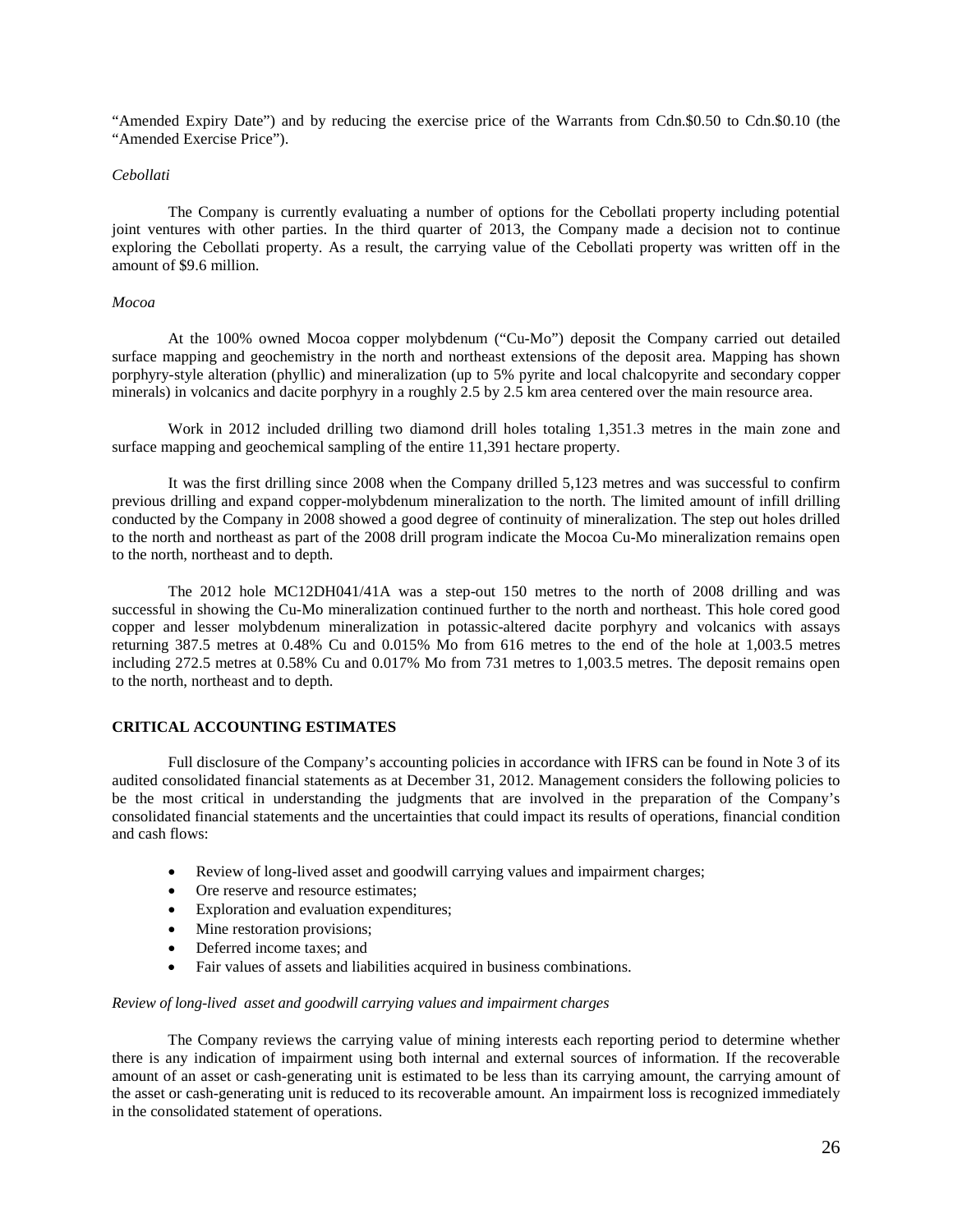External sources of information regarding indications of impairment include considering the changes in market, economic and legal environment in which the Company operates that are not within its control and affect the recoverable amount or timing of mining interests. Internal sources of information include changes to the life of mine plans and economic performance of the assets. Management's determination of recoverable amounts include estimates of mineral prices, recoverable reserves, and operating, capital and restoration costs are subject to certain risks and uncertainties that may affect the recoverability of mineral property costs. The calculation of the recoverable amount can also include assumptions regarding the appropriate discount rate and inflation and exchange rates. Although management has made its best estimate of these factors, it is possible that changes could occur in the near term that could adversely affect management's estimate of the net cash flow to be generated from its projects.

### *Ore reserve and resource estimates*

Ore reserves are estimates of the amount of ore that can be economically and legally extracted from the Company's mining properties. The Company estimates its ore reserves and a mineral resource based on information compiled by appropriately qualified persons relating to the geological data on the size, depth and shape of the ore body, and requires complex geological judgments to interpret the data. The estimation of recoverable reserves is based upon factors such as estimates of foreign exchange rates, commodity prices, future capital requirements, and production costs along with geological assumptions and judgments made in estimating the size and grade of the ore body. Changes in the reserve or resource estimates may impact the carrying value of mining interests, mine restoration provisions, recognition of deferred tax assets, and depreciation and amortization charges.

#### *Exploration and evaluation expenditures*

The application of the Company's accounting policy for exploration and evaluation expenditures requires judgment in determining whether it is likely that future economic benefits are likely either from future exploitation or sale or where activities have not reached a stage which permits a reasonable assessment of the existence of reserves. The Company's cost deferral policy requires management to make certain estimates and assumptions about future events or circumstances, in particular whether an economically viable extraction operation can be established. Estimates and assumptions made may change if new information becomes available. If, after an expenditure is capitalized, information becomes available suggesting that the recovery of expenditure is unlikely, the amount capitalized is written off in the statement of operations in the period when the new information becomes available.

#### *Mine restoration provisions*

The Company's mining and exploration activities are subject to various laws and regulations governing the protection of the environment. Significant judgments and estimates are made when estimating the nature and costs associated with mine restoration provisions. Due to the nature of mine closure plans, cash expenditures are expected to occur over a significant period of time with the majority of the expenditures expected to occur in the years from 2018 to 2023. When considering the effect of the extended time period over which costs are expected to be incurred, combined with the estimated discount rate and inflation factors, the fair value of the mine restoration provisions could materially change from period to period due to changes in the underlying assumptions.

#### *Deferred income taxes*

The Company is periodically required to estimate the tax basis of assets and liabilities. Where applicable tax laws and regulations are either unclear or subject to varying interpretations, it is possible that changes in these estimates could occur that materially affect the amounts of deferred income tax assets and liabilities recorded in the financial statements. Changes in deferred tax assets and liabilities generally have a direct impact on earnings in the period that the changes occur.

Each period, the Company evaluates the likelihood of whether some portion or all of each deferred tax asset will not be realized. This evaluation is based on historic and future expected levels of taxable income, the pattern and timing of reversals of taxable temporary timing differences that give rise to deferred tax liabilities, and tax planning initiatives. Levels of future taxable income are affected by, among other things, market gold prices, production costs, quantities of proven and probable gold reserves, interest rates and foreign currency exchange rates.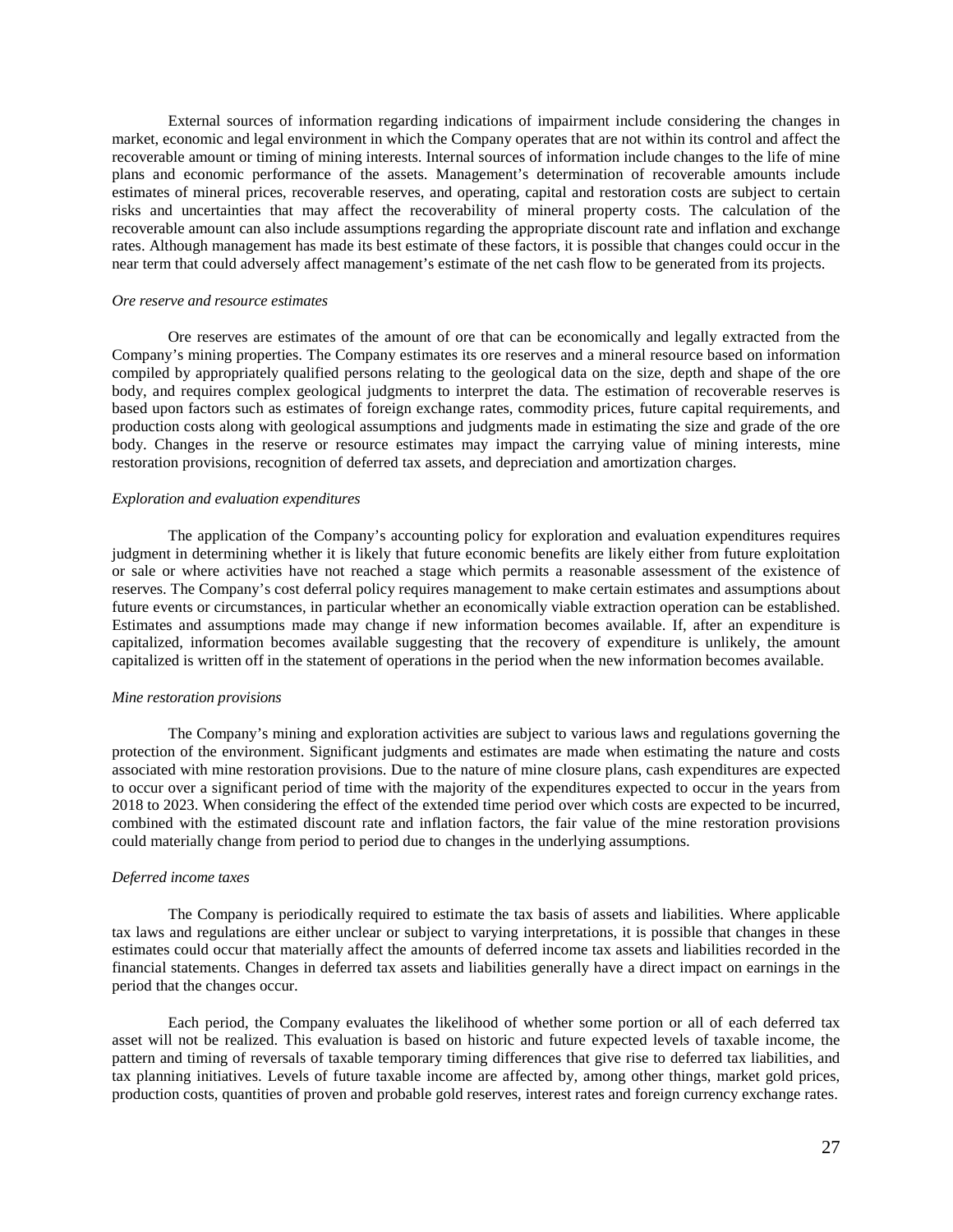#### *Fair values of assets and liabilities acquired in business combinations*

In a business combination, it generally takes time to obtain the information necessary to measure the fair values of assets acquired and liabilities assumed and the resulting goodwill, if any. Changes to the provisional measurements of assets and liabilities acquired including the associated deferred income taxes and resulting goodwill may be retrospectively adjusted when new information is obtained until the final measurements are determined (within one year of acquisition date). The determination of fair value as of the acquisition date requires management to make certain judgments and estimates about future events, including, but not restricted to, estimates of mineral reserves and resources acquired, exploration potential, future operating costs and capital expenditures, future metal prices, long-term foreign exchange rates, and discount rates.

In determining the amount for goodwill, the Company's management makes estimates of the discounted future after-tax cash flows expected to be derived from the acquired business based on estimates of future revenues, expected conversions of resources to reserves, future production costs and capital expenditures, based on a life of mine plan. The excess of acquisition cost over the net identifiable assets acquired represents goodwill.

## **RECENT ACCOUNTING PRONOUNCEMENTS**

#### *Consolidated Financial Statements – IFRS 10*

This standard establishes control as the basis for an investor to consolidate its investee; it defines control as an investor's power over the investee with exposure, or rights, to variable returns from the investee and the ability to affect the investor's return through its power over the investee. At January 1, 2013, the Company adopted this standard and there was no impact on its comparative unaudited condensed interim consolidated financial statements.

#### *Joint Arrangements – IFRS 11*

This standard replaces the guidance in IAS 31 Interests in Joint Ventures. Under IFRS 11, joint arrangements are classified as either joint operations (the Company presently does not have any joint operations) or joint ventures. Joint venture entities are now accounted for using the equity method.

Upon application of IFRS 11, entities which had previously accounted for joint ventures using proportionate consolidation shall present the proportionately consolidated net asset value as a single investment balance at the beginning of the earliest period presented. The investment's opening balance is tested for impairment in accordance with IAS 28 and IAS 36 "Impairment of Assets".

Any impairment losses are recognized as an adjustment to opening retained earnings at the beginning of the earliest period presented. At January 1, 2013, the Company adopted this standard and there was no impact on its unaudited condensed interim consolidated financial statements.

## *Disclosure of Interests in Other Entities – IFRS 12*

This IFRS shall be applied by companies with an interest in subsidiaries, joint arrangements, associates or unconsolidated structured entities. The application of this standard intends to enable users of the financial statements to evaluate the nature of and risks associated with a Company's interests in other entities, and the effects of those interests on its financial position, financial performance and cash flows. Companies will be required to disclose information about significant judgments and assumptions made in determining the control of another entity, the joint control of an arrangement or significant influence over another entity and the type of joint arrangement when the arrangement has been structured through a separate vehicle. This standard is effective for years beginning on or after January 1, 2013. At January 1, 2013, the Company adopted this standard and there was no impact on its unaudited condensed interim consolidated financial statements.

### *Fair value measurement – IFRS 13*

This IFRS aims to improve consistency and reduce complexity by providing a precise definition of fair value and a single source of fair value measurement and disclosure requirements for use across IFRS. The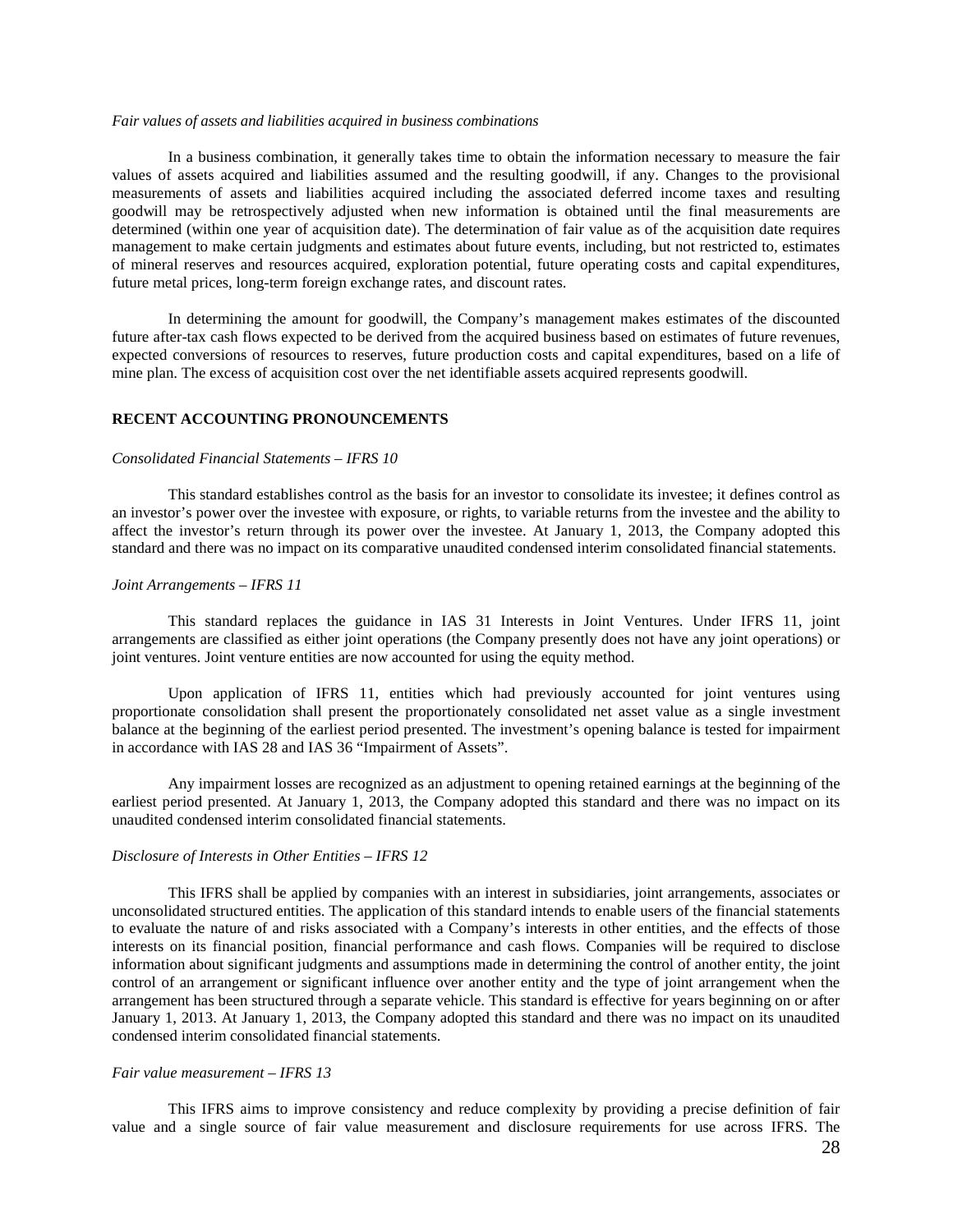requirements do not extend the use of fair value accounting but provide guidance on how it should be applied where its use is already required or permitted by other standards within IFRS. This standard is effective for years beginning on or after January 1, 2013. At January 1, 2013, the Company adopted this standard and the required disclosures are included in Note 16 of these unaudited condensed interim consolidated financial statements.

### *Stripping Costs in the Production Phase of a Surface Mine – IFRIC 20*

This interpretation applies to waste removal costs that are incurred in open pit mining activity during the production phase of the mine. Recognition of a stripping activity asset requires the asset to be related to an identifiable component of the ore body. Stripping costs that relate to inventory produced should be accounted for as a current production cost in accordance with IAS 2, "Inventories". Stripping costs that generate a benefit of improved access and meet the definition of an asset should be accounted for as an addition to an existing asset. Existing stripping costs on the balance sheet at transition that do not relate to a specific ore body should be written off to opening retained earnings. The stripping activity asset shall be depreciated on a systematic basis, over the expected useful life of the identified component of the ore body that becomes more accessible as a result of the stripping activity. This interpretation is effective for years beginning on or after January 1, 2013. At January 1, 2013, the Company adopted this standard and there was no impact on its unaudited condensed interim consolidated financial statements.

#### **RISKS AND UNCERTAINTIES**

*The exploration and development of natural resources are highly speculative in nature and are subject to significant risks. The risk factors noted below do not necessarily comprise all those faced by the Company. The Company is faced with a number of other risk factors, including these described under the "Risk Factors" document attached to the Company's Material Change Report filed on SEDAR at www.sedar.com on August 23, 2013, and filed as Form 6-K with the United States Securities and Exchange Commission on EDGAR at www.sec.gov/edgar.html on August 23, 2013. Additional risks and uncertainties not presently known to the Company or that the Company currently considers immaterial may also impair the business, operations and future prospects of the Company. If any of the following risks actually occur, the business of the Company may be harmed and its financial condition and results of operations may suffer significantly.* 

### *Exploration, Development and Operating Risks*

Mining operations generally involve a high degree of risk. The Company's operations are subject to all the hazards and risks normally encountered in the exploration, development and production of gold, including unusual and unexpected geologic formations, seismic activity, rock bursts, cave-ins, flooding, pit wall failure and other conditions involved in drilling and removal of material, any of which could result in damage to, or destruction of, mines and other producing facilities, damage to life or property, environmental damage and possible legal liability. Although the Company believes that adequate measures to minimize risk are being taken, milling operations are subject to hazards such as fire, equipment failure or failure of retaining dams around tailings disposal areas which may result in environmental pollution and consequent liability.

The exploration for and development of mineral deposits involves significant risks which even a combination of careful evaluation, experience and knowledge may not eliminate. While the discovery of an ore body may result in substantial rewards, few properties that are explored are ultimately developed into producing mines and no assurance can be given that minerals will be discovered in sufficient quantities or having sufficient grade to justify commercial operations or that funds required for development can be obtained on a timely basis. Major expenses may be required to locate and establish mineral reserves, to develop metallurgical processes and to construct mining and processing facilities at a particular site. It is impossible to ensure that the exploration or development programs planned by the Company will result in a profitable commercial mining program. The economics of developing gold and other mineral properties are affected by many factors including the cost of operations, variations of the grade of ore mined, fluctuations in the price of gold or other minerals produced, costs of processing equipment and such other factors as government regulations, including regulations relating to royalties, allowable production, importing and exporting of minerals and environmental protection. The exact effect of these factors cannot be accurately predicted but the combination of these factors may result in the Company not receiving an adequate return on invested capital.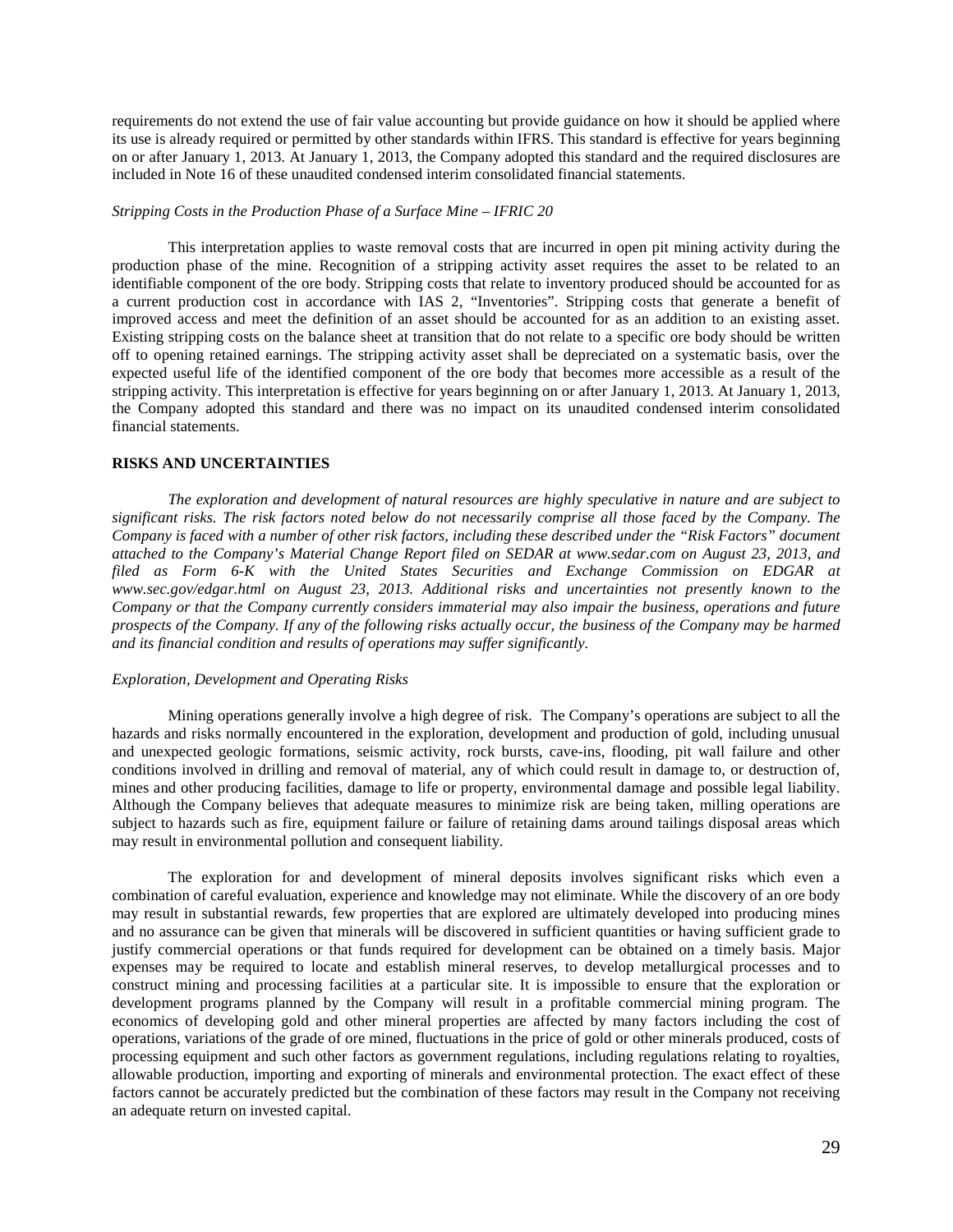There is no certainty that the expenditures made by the Company towards the search for and evaluation of mineral deposits will result in discoveries or development of commercial quantities of ore.

### *Foreign Countries and Mining Risks*

The Company's production activities are currently conducted in Nicaragua and the Philippines and, as such, the Company's operations are exposed to various levels of political, economic and other risks and uncertainties. These risks and uncertainties vary from country to country and include, but are not limited to, terrorism, hostage taking, military repression, extreme fluctuations in currency exchange rates, high rates of inflation, labour unrest, the risks of war or civil unrest, expropriation and nationalization, uncertainty as to the outcome of any litigation in foreign jurisdictions, uncertainty as to enforcement of local laws, renegotiation or nullification of existing concessions, licences, permits and contracts, illegal mining, changes in taxation or royalty policies, restrictions on foreign exchange and repatriation, and changing political conditions, currency controls and governmental regulations that favour or require the awarding of contracts to local contractors or require foreign contractors to employ citizens of, or purchase supplies from, a particular jurisdiction.

The Company has interests in exploration/development properties that are located in developing countries, including Namibia, Nicaragua, Philippines and Colombia, and the mineral exploration and mining activities of the Company may be affected in varying degrees by political instability and government regulations relating to foreign investment and the mining industry. Changes, if any, in mining or investment policies or shifts in political attitude in Namibia, Nicaragua or Colombia may adversely affect the Company's operations or profitability. Operations may be affected in varying degrees by government regulations with respect to, but not limited to, restrictions on production, price controls, export controls, currency remittance, income taxes, royalties, expropriation of property, foreign investment, maintenance of claims, environmental legislation, land use, land claims of local people, water use and mine safety.

Failure to comply with applicable laws, regulations, and permitting requirements may result in enforcement actions there under, including orders issued by regulatory or judicial authorities causing operations to cease or be curtailed, and may include corrective measures requiring capital expenditures, installation of additional equipment, or remedial actions. Parties engaged in mining operations may be required to compensate those suffering loss or damage by reason of the mining activities and may have civil or criminal fines or penalties imposed for violations of applicable laws or regulations. Amendments to current laws, regulations and permits governing operations and activities of mining companies, or more stringent implementation thereof, could have a material adverse impact on the Company and cause increases in capital expenditures or production costs or reduction in levels of production at producing properties or require abandonment or delays in development of new mining properties.

The occurrence of these various factors and uncertainties cannot be accurately predicted and could have an adverse effect on the Company's business, financial condition and results of operations.

## *Property Interests*

The ability of the Company to carry out successful mineral exploration and development activities and mining operations will depend on a number of factors. No guarantee can be given that the Company will be in a position to comply with all conditions and obligations, or to require third parties to comply with their obligations with respect to such properties. Furthermore, while it is common practice that permits and licenses may be renewed, extended or transferred into other forms of licenses appropriate for ongoing operations, no guarantee can be given that a renewal, extension or a transfer will be granted to the Company or, if they are granted, that the Company will be in a position to comply with all conditions that are imposed. A number of the Company's interests are the subject of pending applications to register assignments, extend the term, increase the area or to convert licenses to concession contracts and there is no assurance that such applications will be approved as submitted.

The Company is satisfied, based on due diligence conducted by the Company, that its interests in the properties are valid and exist. There can be no assurances, however, that the interests in the Company's properties are free from defects or that the material contracts between the Company and a foreign government or the entities owned or controlled by it will not be unilaterally altered or revoked. There is no assurance that such rights and title interests will not be revoked or significantly altered to the detriment of the Company. There can be no assurances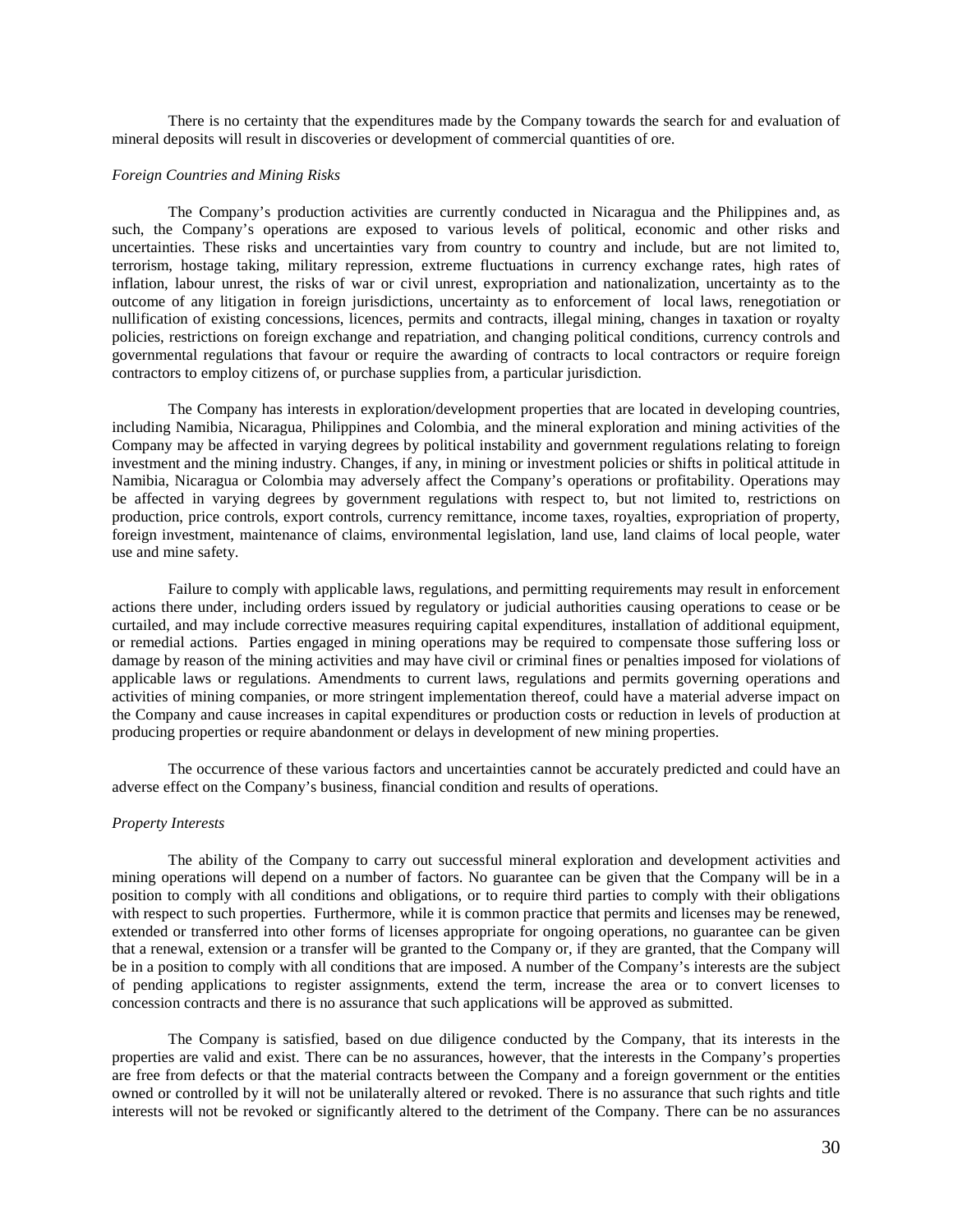that the Company's rights and title interests will not be challenged or impugned by third parties. The Company's interests in properties may be subject to prior unregistered agreements or transfers and title may be affected by undetected defects or governmental actions.

Certain of the Company's property interests are also the subject of joint ventures that give the Company the right to earn an interest in the properties. To maintain a right to earn an interest in the properties, the Company may be required to make certain expenditures in respect of the property maintenance by paying government claim and other fees. If the Company fails to make the expenditures or fails to maintain the properties in good standing, the Company may lose its right to such properties and forfeit any funds expended to such time.

## *Commodity Prices*

The profitability of the Company's operations will be dependent upon the market price of mineral commodities. Mineral prices fluctuate widely and are affected by numerous factors beyond the control of the Company. The level of interest rates, the rate of inflation, world supply of mineral commodities, consumption patterns, sales of gold by central banks, forward sales by producers, production, industrial and jewelry demand, speculative activities and stability of exchange rates can all cause significant fluctuations in prices. Such external economic factors are in turn influenced by changes in international investment patterns, monetary systems and political developments. The prices of mineral commodities have fluctuated widely in recent years. Current and future price declines could cause commercial production to be impracticable.

The Company's revenues and earnings also could be affected by the prices of other commodities such as fuel and other consumable items, although to a lesser extent than by the price of gold. The prices of these commodities are affected by numerous factors beyond the Company's control.

## *Currency Risks*

The Company's operations in foreign countries are subject to currency fluctuations and such fluctuations may materially affect the Company's financial position and results. The Company reports its financial results in United States dollars and incurs expenses in United States dollars, Canadian dollars, Philippine pesos (commencing January 16, 2013), Colombian pesos, and Namibian dollars. As the exchange rates between the Canadian dollar, Philippine peso, Colombian peso, and Namibian dollar fluctuate against the United States dollar, the Company will experience foreign exchange gains and losses. The Nicaraguan córdoba has been annually devalued versus the United States dollar by means of a crawling peg mechanism which currently stands at 5%. All of the Company's gold production activities are currently conducted in Nicaragua and the Philippines.

### *Environmental Compliance*

The Company's operations are subject to local laws and regulations regarding environmental matters, the abstraction of water, and the discharge of mining wastes and materials. Any changes in these laws could affect the Company's operations and economics. Environmental laws and regulations change frequently, and the implementation of new, or the modification of existing, laws or regulations could harm the Company. The Company cannot predict how agencies or courts in foreign countries will interpret existing laws and regulations or the effect that these adoptions and interpretations may have on the Company's business or financial condition.

The Company may be required to make significant expenditures to comply with governmental laws and regulations. Any significant mining operations will have some environmental impact, including land and habitat impact, arising from the use of land for mining and related activities, and certain impact on water resources near the project sites, resulting from water use, rock disposal and drainage run-off. No assurances can be given that such environmental issues will not have a material adverse effect on the Company's operations in the future. While the Company believes it does not currently have any material environmental obligations, exploration activities may give rise in the future to significant liabilities on the Company's part to the government and third parties and may require the Company to incur substantial costs of remediation. Additionally, the Company does not maintain insurance against environmental risks. As a result, any claims against the Company may result in liabilities the Company will not be able to afford, resulting in the failure of the Company's business. Failure to comply with applicable laws, regulations, and permitting requirements may result in enforcement actions thereunder, including orders issued by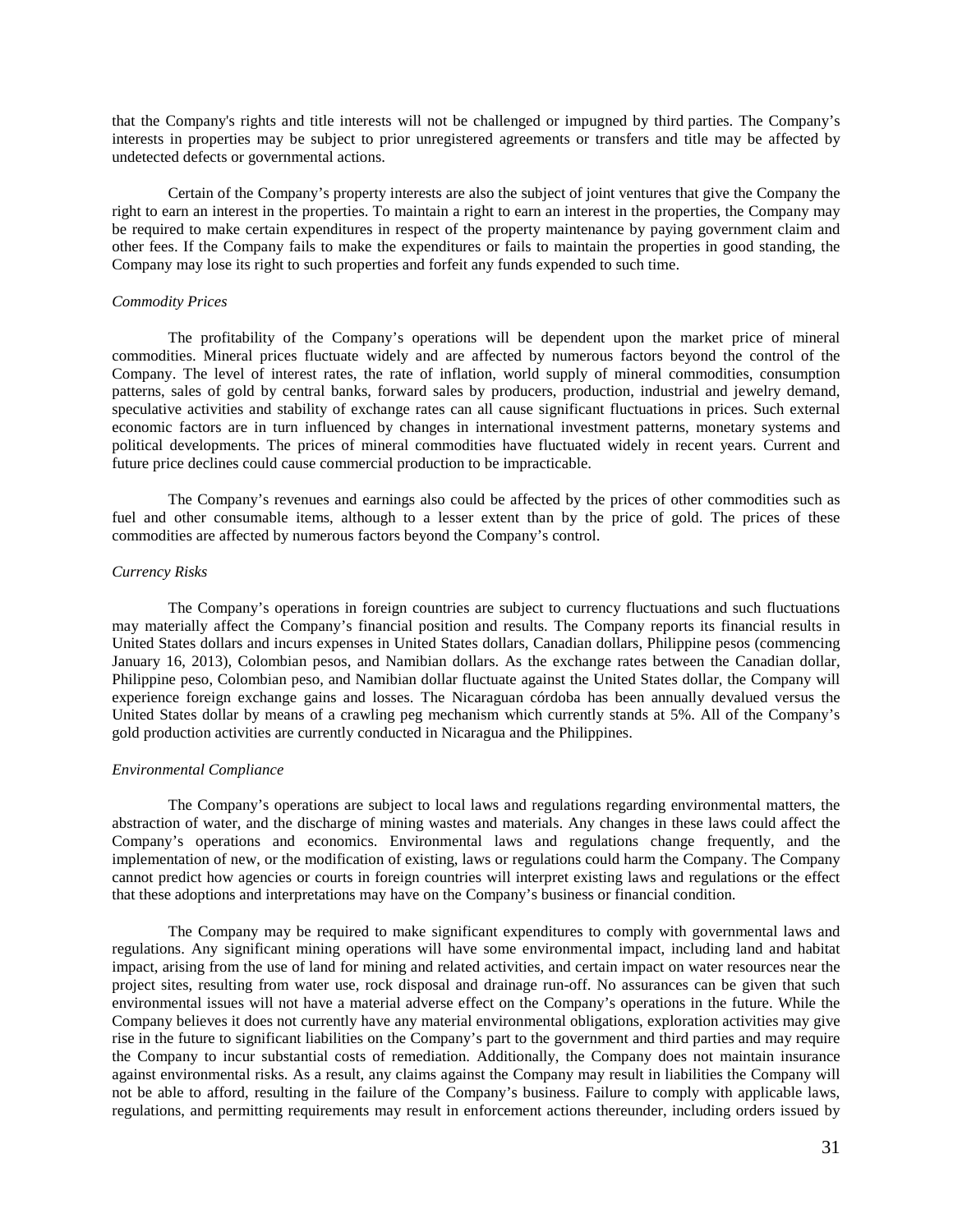regulatory or judicial authorities causing operations to cease or be curtailed, and may include corrective measures requiring capital expenditures, installation of additional equipment, or remedial actions. Parties engaged in exploration operations may be required to compensate those suffering loss or damage by reason of the exploration activities and may have civil or criminal fines or penalties imposed for violations of applicable laws or regulations and, in particular, environmental laws.

Amendments to current laws, regulations and permits governing operations and activities of exploration companies, or more stringent implementation thereof, could have a material adverse impact on the Company and cause increases in expenditures and costs or require abandonment or delays in developing new mining properties.

### *Regulations in the Philippines*

The Philippines Constitution provides that all natural resources are owned by the State which may enter into a co-production, joint venture or production sharing agreement with citizens of the Philippines or corporations or associations whose capital is at least 60% owned by Philippine citizens.

Commonwealth Act No. 108, as amended (the "Anti-Dummy Act"), provides penalties for, amongst others: (a) Filipinos who permit aliens to use them as nominees or dummies so that the aliens could enjoy privileges otherwise reserved for Filipinos or Filipino corporations, and (b) aliens or foreigners who profit from the adoption of these dummy relationships. It also penalises the act of falsely simulating the existence of minimum stock or capital as owned by citizens of the Philippines or any other country in cases in which a constitutional or legal provision requires that, before a corporation or association may exercise or enjoy a right, franchise or privilege, not less than a certain percentage of its capital must be owned by such citizens.

The Anti-Dummy Act likewise prohibits aliens from intervening in the management, operation, administration or control of nationalized business or enterprises, whether as officers, employees or labourers, with or without remuneration, except that aliens may take part in technical aspects only, provided (a) no Filipino can do such technical work, and (b) it is with express authority from the Secretary of Justice. The Anti-Dummy Act also allows the election of aliens as members of the boards of directors or governing bodies of corporations or associations engaged in partially nationalized activities in proportion to their allowable participation or share in the capital of such entities. Although the Company believes its structure complies with all Philippine regulations, there is a risk that, given the limited precedents to date in the country, it could be changed or challenged.

## **INTERNAL CONTROLS**

National Instrument 52-109 requires public companies in Canada to submit interim and annual certificates relating to the design of internal control over financial reporting ("ICFR") and an annual certificate that includes evaluating the effectiveness of ICFR. The Company's ICFR is designed to provide reasonable assurance regarding the reliability of financial reporting and the preparation of financial statements for external purposes in accordance with IFRS. Management is responsible for establishing and maintaining ICFR. The Company has continued to use the "Internal Control - Integrated Framework (1992)" published by the Commission of Sponsoring Organizations of the Treadway Commission (COSO) as the basis for designing its ICFR. Due to its inherent limitations, ICFR may not prevent or detect misstatements on a timely basis as such systems can only be designed to provide reasonable as opposed to absolute assurance. Also, projections of any evaluation of the effectiveness of ICFR to future periods are subject to the risk that the controls may become inadequate because of changes in conditions, or that the degree of compliance with the policies or procedures may deteriorate. The Company's Chief Executive Officer and Chief Financial Officer have each evaluated the effectiveness of the Company's ICFR as at the end of the period covered by this MD&A and the accompanying consolidated financial statements and have concluded that these controls and procedures are effective.

National Instrument 52-109 also requires public companies in Canada to disclose in their MD&A any change in ICFR during the most recent fiscal quarter that has materially affected, or is reasonably likely to materially affect, ICFR. There were no changes in ICFR during the quarter ended September 30, 2013 that materially affected or are reasonably likely to materially affect the Company's ICFR. Disclosure controls and procedures are designed to provide reasonable assurance that all relevant information is gathered and reported to management, including the CEO and CFO, on a timely basis so that appropriate decisions can be made regarding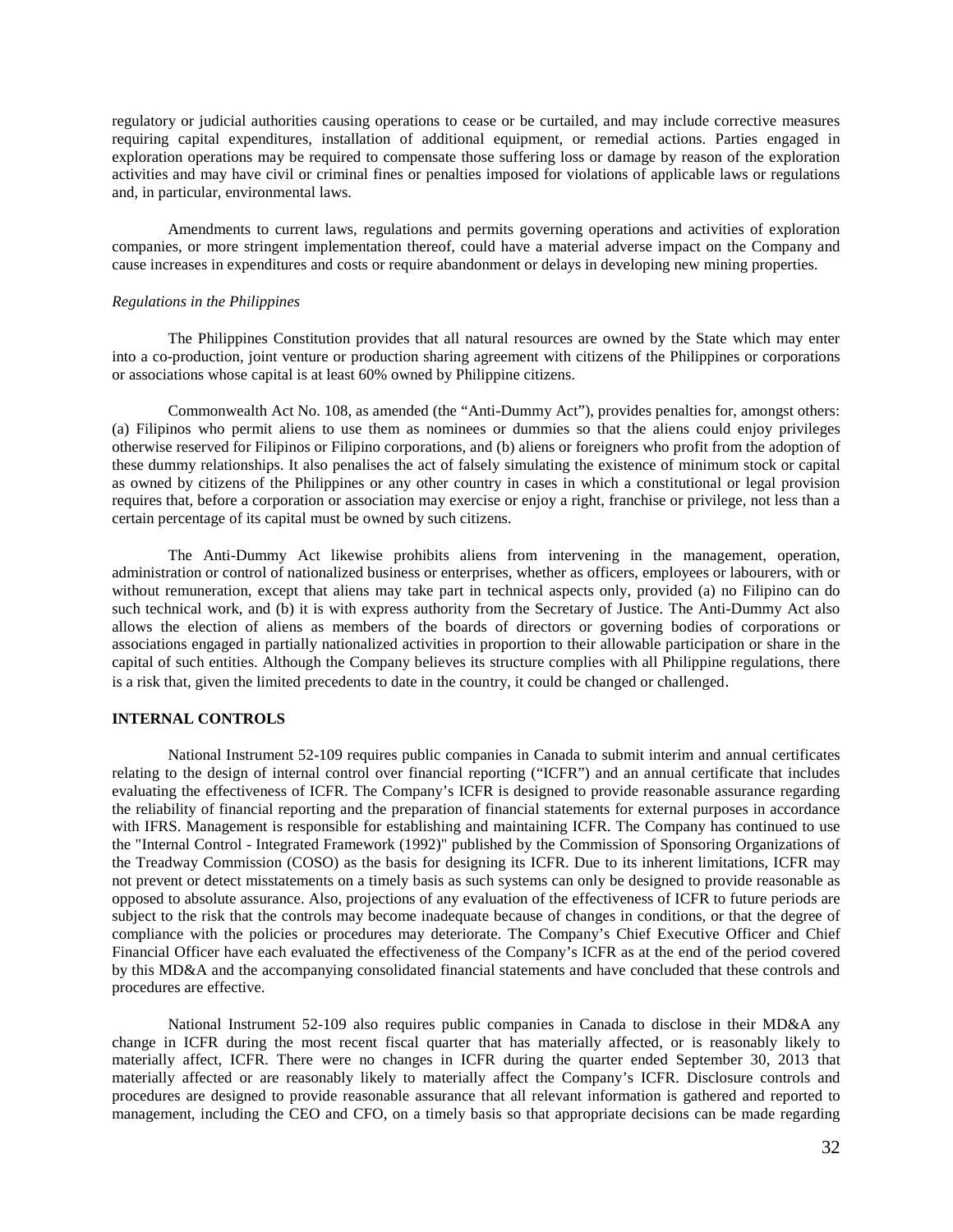public disclosure. Management, with the participation of the certifying officers, has evaluated the effectiveness of the design and operation, as of September 30, 2013, of the Company's disclosure controls and procedures (as defined by the Canadian Securities Administrators). Based on that evaluation, the certifying officers have concluded that such disclosure controls and procedures are effective and designed to ensure that material information relating to the Company and its subsidiaries is made known to them by others within those entities.

## **NON-IFRS MEASURES**

#### *Cash operating costs per gold ounce and total cash costs per gold ounce*

''Cash operating costs per gold ounce'' and "total cash costs per gold ounce" are common financial performance measures in the gold mining industry but with no standard meaning under IFRS. Management believes that, in addition to conventional measures prepared in accordance with IFRS, certain investors use this information to evaluate our performance and ability to generate cash flow. Accordingly, it is intended to provide additional information and should not be considered in isolation or as a substitute for measures of performance prepared in accordance with IFRS. The measure, along with sales, is considered to be a key indicator of a Company's ability to generate earnings and cash flow from its mining operations.

Cash cost figures are calculated in accordance with a standard developed by The Gold Institute, which was a worldwide association of suppliers of gold and gold products and included leading North American gold producers. The Gold Institute ceased operations in 2002, but the standard is the accepted standard of reporting cash cost of production in North America. Adoption of the standard is voluntary and the cost measures presented may not be comparable to other similarly titled measures of other companies. Other companies may calculate these measures differently. Cash operating costs and total cash costs per ounce is derived from amounts included in the statement of operations and include mine site operating costs such as mining, processing, smelting, refining, transportation costs, royalties and production taxes, less silver by- product credits.

Set forth in the table below is a reconciliation of cash operating costs per ounce and total cash costs per ounce to production costs:

|                                                                                                        | Three months ended<br>September 30<br>(unaudited) |               | Nine months ended<br>September 30<br>(unaudited) |                   |
|--------------------------------------------------------------------------------------------------------|---------------------------------------------------|---------------|--------------------------------------------------|-------------------|
|                                                                                                        | <u>2013</u>                                       | <u>2012</u>   | 2013                                             | 2012              |
|                                                                                                        | \$<br>\$<br>(000's)<br>(000's)                    |               | \$<br>(000's)                                    | \$<br>(000's)     |
| Production costs per consolidated financial statements<br>Inventory sales adjustment                   | 61,782<br>2,824                                   | 23,911<br>152 | 195,555<br>(13,399)                              | 66,998<br>(1,143) |
| <b>Cash operating costs</b><br>Royalties and production taxes per consolidated financial<br>statements | 64,606                                            | 24,063        | 182,156                                          | 65,855            |
|                                                                                                        | 4,520                                             | 2,256         | 12,559                                           | 6,137             |
| <b>Total cash costs</b>                                                                                | 69,126                                            | 26,319        | 194,715                                          | 71,992            |
|                                                                                                        |                                                   |               |                                                  |                   |
| Gold production (in ounces)                                                                            | 98,992                                            | 42,156        | 260,736                                          | 113,561           |
| Cash operating costs per ounce of gold production<br>\$/ounce)                                         | 653                                               | 571           | 699                                              | 580               |
| Total cash costs per ounce of gold production (\$/ounce)                                               | 698                                               | 624           | 747                                              | 634               |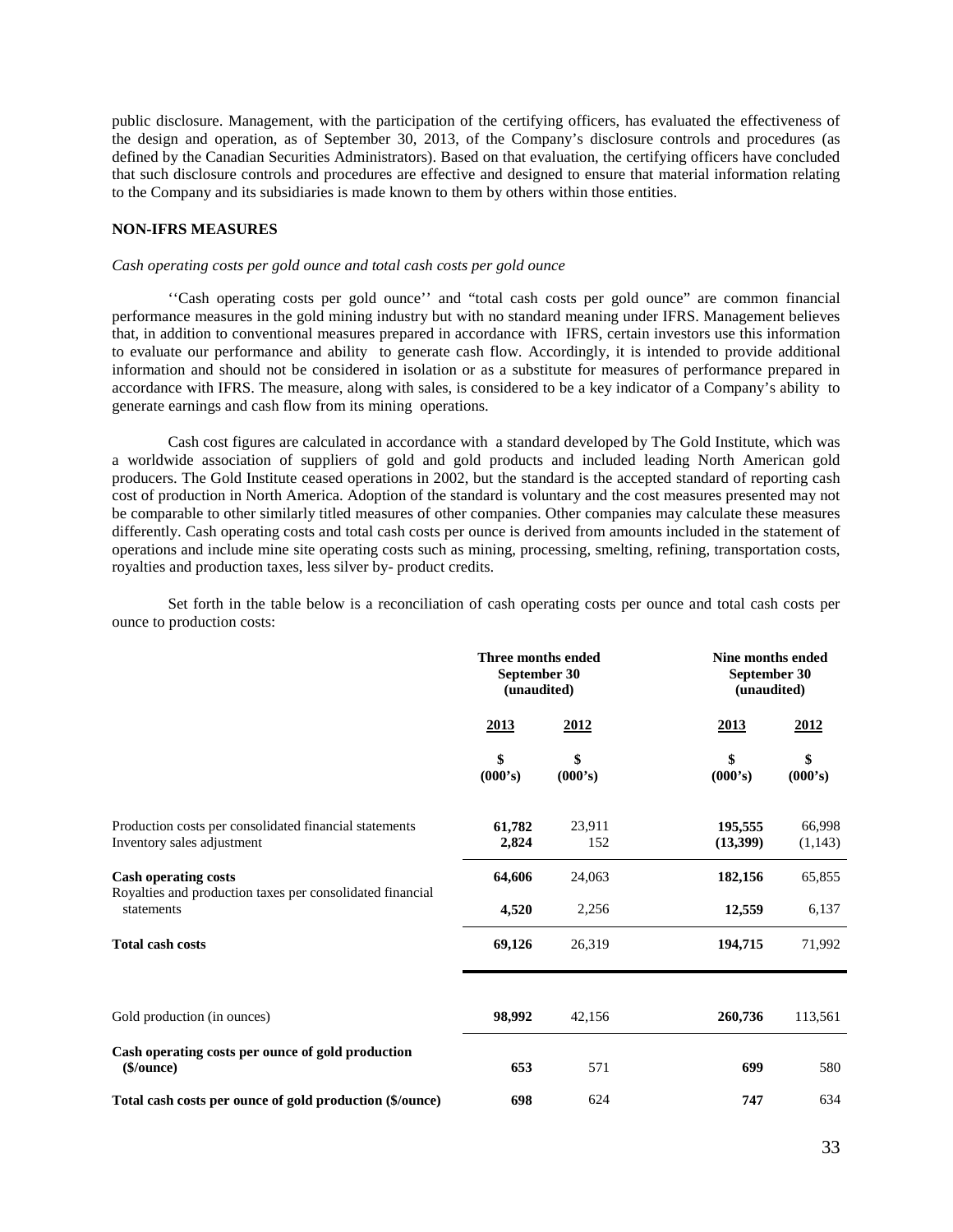## *Adjusted net income*

Management believes that the presentation of adjusted net income is appropriate to provide additional information to investors regarding items that we do not expect to continue at the same level in the future or that management does not believe to be a reflection of the Company's ongoing operating performance. Management further believes that its presentation of this non-IFRS financial measure provides information that is useful to investors because it is an important indicator of the strength of our operations and the performance of our core business. A reconciliation of adjusted net income to net income is set out in the table below.

|                                                                              | Three months ended<br>September 30<br>(unaudited) |               | Nine months ended<br>September 30<br>(unaudited) |               |
|------------------------------------------------------------------------------|---------------------------------------------------|---------------|--------------------------------------------------|---------------|
|                                                                              | 2013                                              | 2012          | <u>2013</u>                                      | 2012          |
|                                                                              | \$<br>(000's)                                     | \$<br>(000's) | \$<br>(000's)                                    | \$<br>(000's) |
| Net income for the period                                                    | 7,949                                             | 14,476        | 41,083                                           | 40,959        |
| Adjustments:                                                                 |                                                   |               |                                                  |               |
| Gain on sale of Brucejack royalty                                            |                                                   |               | (44, 496)                                        |               |
| Inventory fair value adjustments on CGA acquisition                          |                                                   |               | 32,869                                           |               |
| Amortization of deferred revenue                                             | (9,368)                                           |               | (28, 150)                                        |               |
| Write-down of long-term investments                                          |                                                   |               | 18,481                                           |               |
| Share-based payments                                                         | 4,656                                             | 2,951         | 13,641                                           | 13,754        |
| Write-off of mineral property interests                                      | 9,564                                             |               | 9,564                                            |               |
| Convertible notes transaction costs                                          | 9,026                                             |               | 9,026                                            |               |
| Gain on fair value of convertible notes                                      | (8, 633)                                          |               | (8,633)                                          |               |
| CGA acquisition costs                                                        |                                                   |               | 5,859                                            |               |
| Unrealized (gains)/losses on derivative instruments                          | (784)                                             | 108           | 5,665                                            | (218)         |
| Deferred income tax (recovery)/expense                                       | (270)                                             | 1,753         | 3,478                                            | 6,895         |
| Foreign exchange losses/(gains)                                              | 223                                               | 396           | 1,656                                            | (148)         |
| <b>Adjusted net income</b>                                                   | 12,363                                            | 19,684        | 60,043                                           | 61,242        |
|                                                                              |                                                   |               |                                                  |               |
| Basic weighted average number of common shares<br>outstanding (in thousands) | 647,787                                           | 387,095       | 631,128                                          | 383,057       |
| Adjusted net income per share – basic (\$/share)                             | 0.02                                              | 0.05          | 0.10                                             | 0.16          |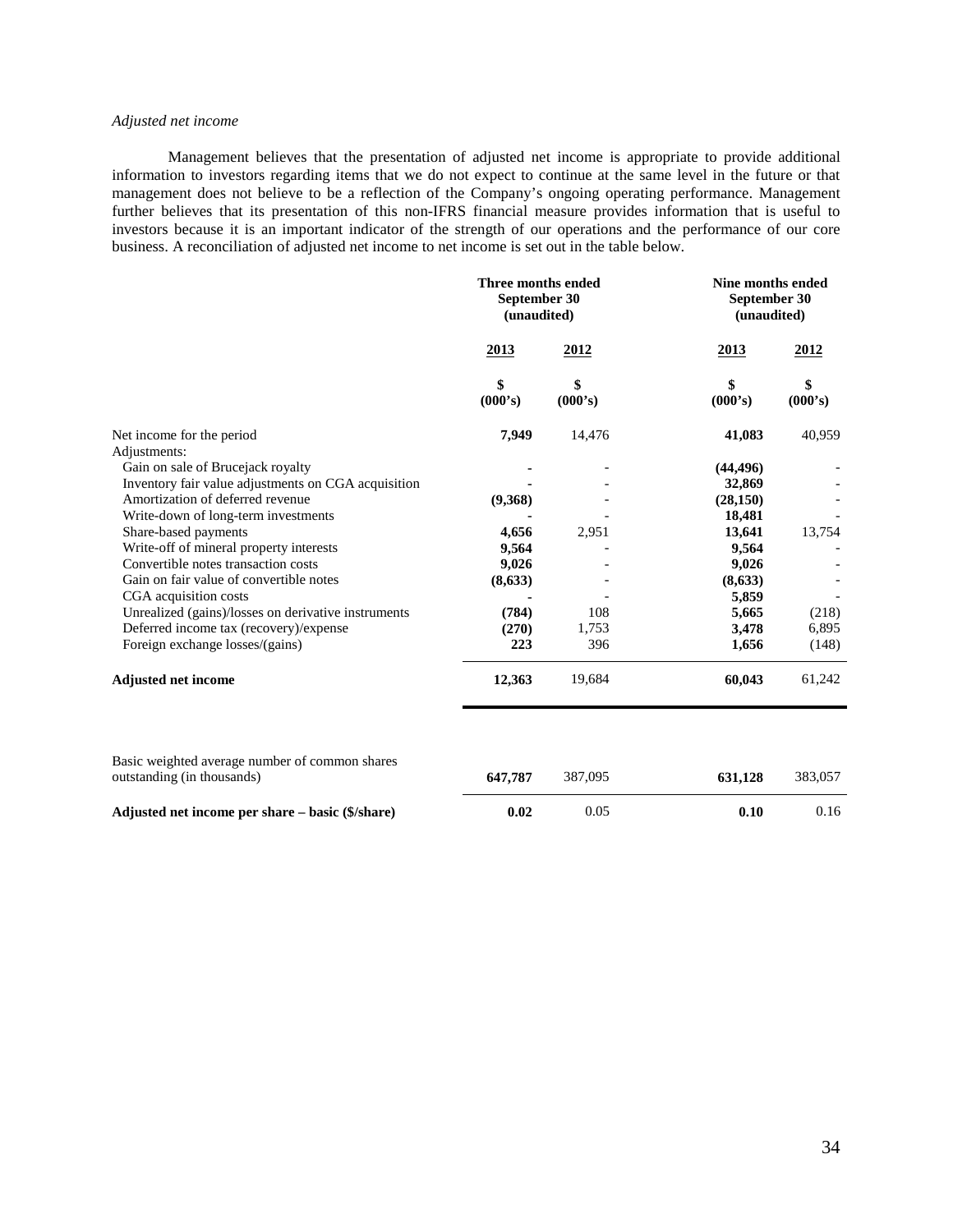## **SUMMARY OF UNAUDITED QUARTERLY RESULTS**

|                                                                                                              | Q3      | Q2      | $\Omega$ | $\Omega$ 4 | Q3     | $\Omega$ | $\Omega$ | Q <sub>4</sub> |
|--------------------------------------------------------------------------------------------------------------|---------|---------|----------|------------|--------|----------|----------|----------------|
|                                                                                                              | 2013    | 2013    | 2013     | 2012       | 2012   | 2012     | 2012     | 2011           |
| Gold revenue (\$ in thousands)                                                                               | 128,730 | 122,635 | 154,853  | 70,783     | 67,065 | 57,330   | 63,873   | 66,894         |
| Gold sold (ounces)                                                                                           | 93,429  | 86,239  | 95,042   | 41,627     | 39,668 | 35,860   | 37,853   | 39,557         |
| Average realized gold price<br>$(\frac{\mathcal{S}}{\omega})$ ounce)                                         | 1,378   | 1,422   | 1,629    | 1,700      | 1,691  | 1,599    | 1,687    | 1,691          |
| Gold produced (ounces)                                                                                       | 98,992  | 82,083  | 79,661   | 44,324     | 42,156 | 36,803   | 34,602   | 38,808         |
| Cash operating costs<br>$(\frac{\mathcal{S}}{\omega})$ ounce gold)                                           | 653     | 732     | 722      | 604        | 571    | 583      | 587      | 542            |
| Total cash costs (\$/ ounce<br>gold)                                                                         | 698     | 782     | 771      | 657        | 624    | 601      | 680      | 632            |
| Net income for the period $(1)$<br>(\$ in thousands)                                                         | 7,949   | 33,071  | 63       | 10,948     | 14,476 | 11,937   | 14,546   | 20,837         |
| Earnings per share $(1)$ -<br>basic $(\$)$                                                                   | 0.01    | 0.05    | 0.00     | 0.03       | 0.04   | 0.03     | 0.04     | 0.06           |
| Earnings per share $(1)$ -<br>diluted $(\$)$                                                                 | 0.00    | 0.05    | 0.00     | 0.03       | 0.04   | 0.03     | 0.04     | 0.06           |
| Cash flows from operating<br>activities (\$ in thousands)<br>- before changes in non-cash<br>working capital | 31,951  | 31,546  | 45,143   | 31,124     | 28,418 | 27,791   | 27,066   | 35,361         |

*(1) Attributable to the shareholders of the Company.* 

Quarterly gold revenue increased significantly in 2013, as a result of higher gold production from the Company's newly acquired Masbate Mine on January 16, 2013 as well as increased production from its Nicaraguan operations.

## **OUTLOOK**

As outlined above B2Gold is pleased to report on another excellent quarter. The Company continues its strong operating performance from La Libertad and Limon mines in Nicaragua and the Masbate mine in the Philippines, with another new quarterly gold production record.

The Company is maintaining its guidance for a fifth straight year of increased gold production in 2013, with consolidated production forecast to be between 360,000 to 380,000 ounces from its three producing mines. Forecast consolidated cash operating costs for fiscal 2013 are expected to be in the range of \$675 to \$690 per ounce of gold.

In 2014, the Company is forecasting another record year of gold production of between 395,000 to 420,000 ounces at a consolidated cash operating cost of \$680 to \$705 per ounce of gold.

For the Masbate mine, gold production is expected to be between 190,000 and 200,000 ounces of gold with a cash operating cost of \$785 to \$815 per ounce. Annual plant capacity will rise slightly after the Masbate SAG mill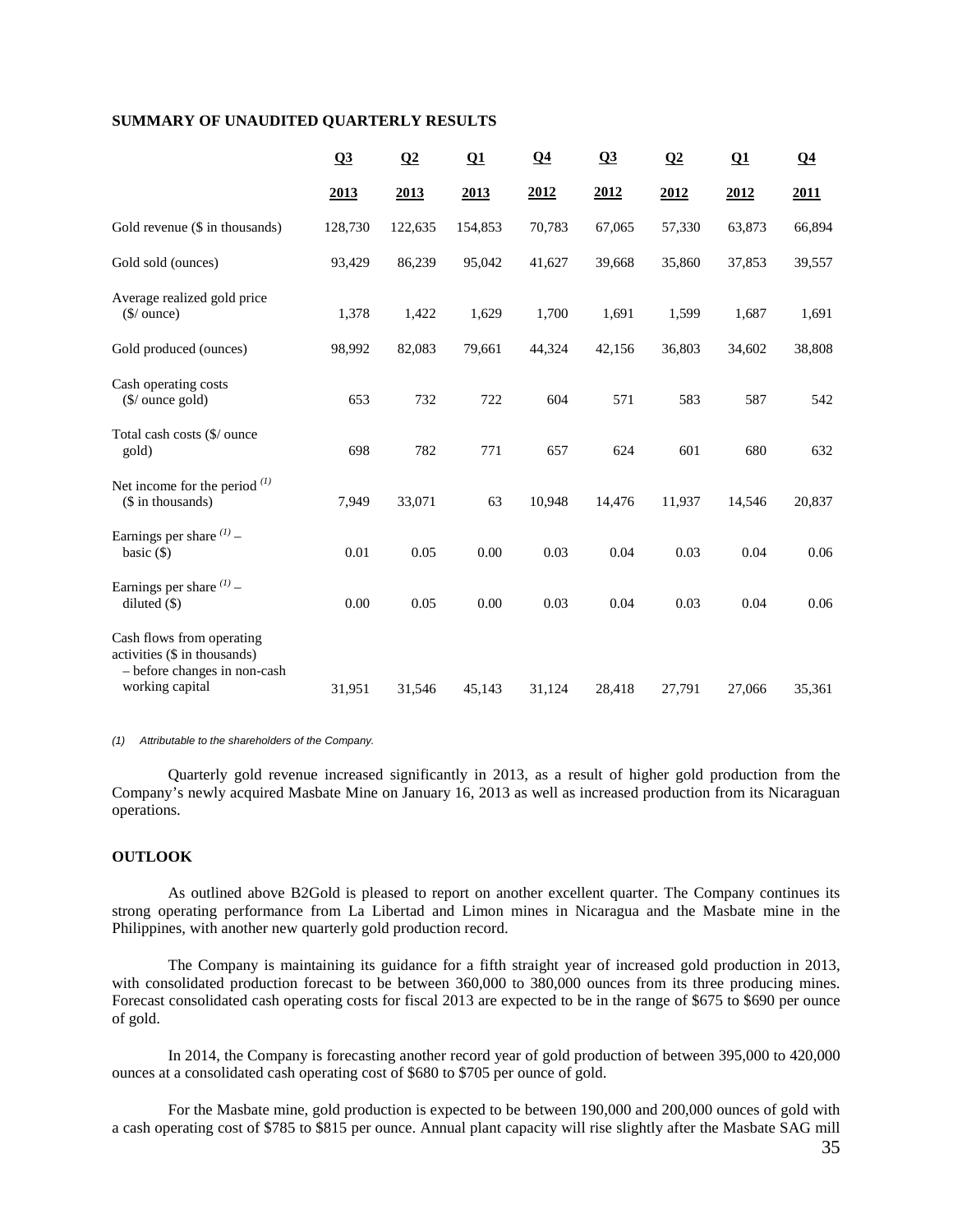change out in the second quarter of 2014, to 6.85 million tonnes per year. Slightly better grade and improved recoveries (as a result of a higher proportion of oxide sourcing) will also contribute to improved performance. A mill expansion study is under way. A decision on this will be made until at the end of the first quarter of 2014.

For the Libertad Mine, gold production in 2014 is expected to be between 145,000 and 152,000 ounces with cash operating costs of between \$540 and \$555 per ounce. Improved recoveries observed in 2013 have been incorporated into the forecast, and plant expansion work from 2013 will result in an increase in annual throughput compared to 2013. Jabali will provide 17 percent of process plant feed, at a forecast grade of 2.99 grams of gold per tonne.

For the Limon Mine, gold production in 2014 is expected to be between 62,000 and 66,000 ounces with a cash operating cost of \$690 to \$705 per ounce. The development of improved backfill systems will result in a higher extraction rate for underground ore.

At the Otjikoto project in Namibia, recently announced additional positive exploration drilling results from the Wolfshag zone indicate the potential to outline a larger higher grade resource that could lead to the future expansion of production and/or an increase in the mine life.

Construction of the Otjikoto open pit gold mine, which commenced in January 2013, is on schedule and on budget. Otjikoto is scheduled to commence production in the fourth quarter of 2014.

Total pre-production capital costs are estimated to be \$244.2 million (excluding finance lease equipment purchases, power plant construction and pre-production stripping costs). All mining equipment for the initial stages of mine development has arrived at site and strip mining has commenced. Mill infrastructure is being developed, installation of the leach tanks began in October and the man camp has been completed and is open. More than 95% of all earthworks have been completed.

The current average annual production for the first five years is approximately 141,000 ounces of gold per year at an average operating cash cost of \$525 per ounce and for the life of mine approximately 112,000 ounces of gold per year at an average operating cash cost of \$689 per ounce.

The recently discovered higher grade Wolfshag zone near the currently planned Otjikoto pit, indicate the potential to extend the mine life and / or increase annual gold production.

With the Otjikoto mine in production, the Company is projecting total 2015 gold production of approximately 550,000 ounces, based on current assumptions.

### *Growth Strategy*

The recent announcement of the acquisition of Volta Resources Inc. by B2Gold highlights the Company's commitment of growth through exploration and acquisition opportunities while maximizing the value of our operating mines and development projects.

This acquisition (subject to the approval of at least 66⅔% of the votes cast of the shareholders of Volta) will add an 81% interest in the Kiaka gold project in Burkina Faso, Africa to B2Gold's development portfolio and a 100% interest in two additional gold exploration projects in Burkina Faso. The Kiaka gold project is an advanced stage project with the potential to sustain an average annual production rate of approximately 340,000 ounces of gold over a 10 year mine life based on a Pre-Feasibility Study released in May 2012 and contained in Volta's current independent technical report released in January 2013. The Company plans to complete a Final Feasibility Study on the Kiaka project in 2014.

The addition of the Kiaka gold project significantly enhances the Company's gold leverage and adds a significant, high quality asset with a well defined resource and low technical risk to the Company's portfolio with the potential to contribute meaningfully to the Company's impressive future production growth profile.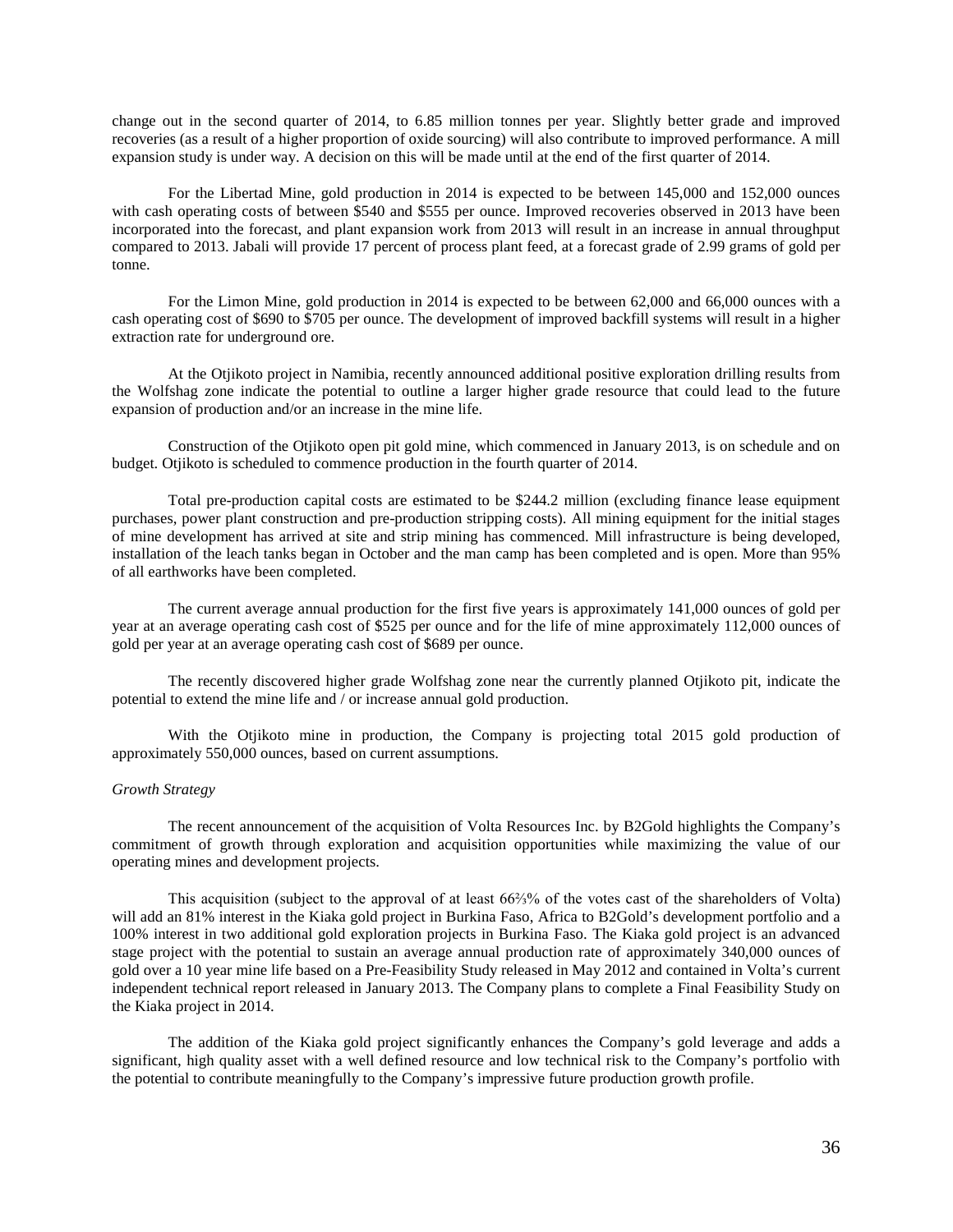Our discipline toward acquisitions will continue to be focusing on projects that are accretive to our shareholders based on the existing asset.

In light of the recent significant decline in gold price, the Company has modified its capital and exploration expenditures program for the remainder of 2013, and 2014. The Company continues to prioritize maximizing strong operating and financial performance, controlling costs, while remaining focused on developing its growth projects, funding them partly from cash from operations and keeping debt at manageable levels. Exploration will focus primarily on mine site and brownfields exploration.

The Company's strong cash from operations, combined with its recent completion of the \$258.75 million convertible senior subordinated notes and \$100 million available for drawdown under the Company's Senior Credit Facility leaves us in a solid cash position.

In conclusion we are pleased to report another strong quarter and believe the Company is well positioned for continued success and growth.

## **OUTSTANDING SHARE DATA**

At November 12, 2013 there were 651,387,282 common shares outstanding. In addition, there were approximately 37.3 million stock options outstanding with exercise prices ranging between Cdn.\$0.80 to Cdn.\$4.00 per share and 3 million RSU. More information is disclosed in Note 13 of the Company's September 30, 2013 unaudited interim consolidated financial statements.

### **CAUTION ON FORWARD-LOOKING INFORMATION**

This Management's Discussion and Analysis contains forward-looking statements within the meaning of applicable securities laws, which reflect management's expectations regarding the Company's future growth, results of operations (including, without limitation, future production and capital expenditures), performance (both operational and financial), global prices for gold, changes in currency exchange rates and business prospects (including the accuracy of estimated mineral reserves and resources, metallurgical recoveries and operating costs, the timing and development of new deposits and the success of exploration activities) and opportunities. Wherever possible, words such as "plans", "expects" or "does not expect", "budget", "scheduled", "estimates", "forecasts", "anticipate" or "does not anticipate", "believe", "intend" and similar expressions or statements that certain actions, events or results "may", "could", "would", "might" or "will" be taken, occur or be achieved, have been used to identify these forward-looking statements. Although the forward-looking statements contained in this Management's Discussion and Analysis reflect management's current beliefs based upon information currently available to management and based upon what management believes to be reasonable assumptions, the Company cannot be certain that actual results will be consistent with these forward-looking statements. A number of factors could cause actual results, performance, or achievements to differ materially from the results expressed or implied in the forward-looking statements including those listed in the "Risk Factors" section of this management's discussion and analysis and the document entitled "Risk Factors", attached to the Company's Material Change Report filed on SEDAR on August 23, 2013, and filed as Form 6-K on EDGAR on August 23, 2013. These factors should be considered carefully and prospective investors should not place undue reliance on the forward-looking statements. Forward-looking statements necessarily involve significant known and unknown risks, assumptions and uncertainties that may cause the Company's actual results, performance, prospects and opportunities in future periods to differ materially from those expressed or implied by such forward-looking statements. Although the Company has attempted to identify important risks and factors that could cause actual actions, events or results to differ materially from those described in forward-looking statements, there may be other factors and risks that cause actions, events or results not to be as anticipated, estimated or intended. There can be no assurance that forwardlooking statements will prove to be accurate, as actual results and future events could differ materially from those anticipated in such statements. Accordingly, shareholders should not place undue reliance on forward-looking statements. These forward-looking statements are made as of the date of this Management's Discussion and Analysis and, other than as required by applicable securities laws, the Company assumes no obligation to update or revise them to reflect new events or circumstances.